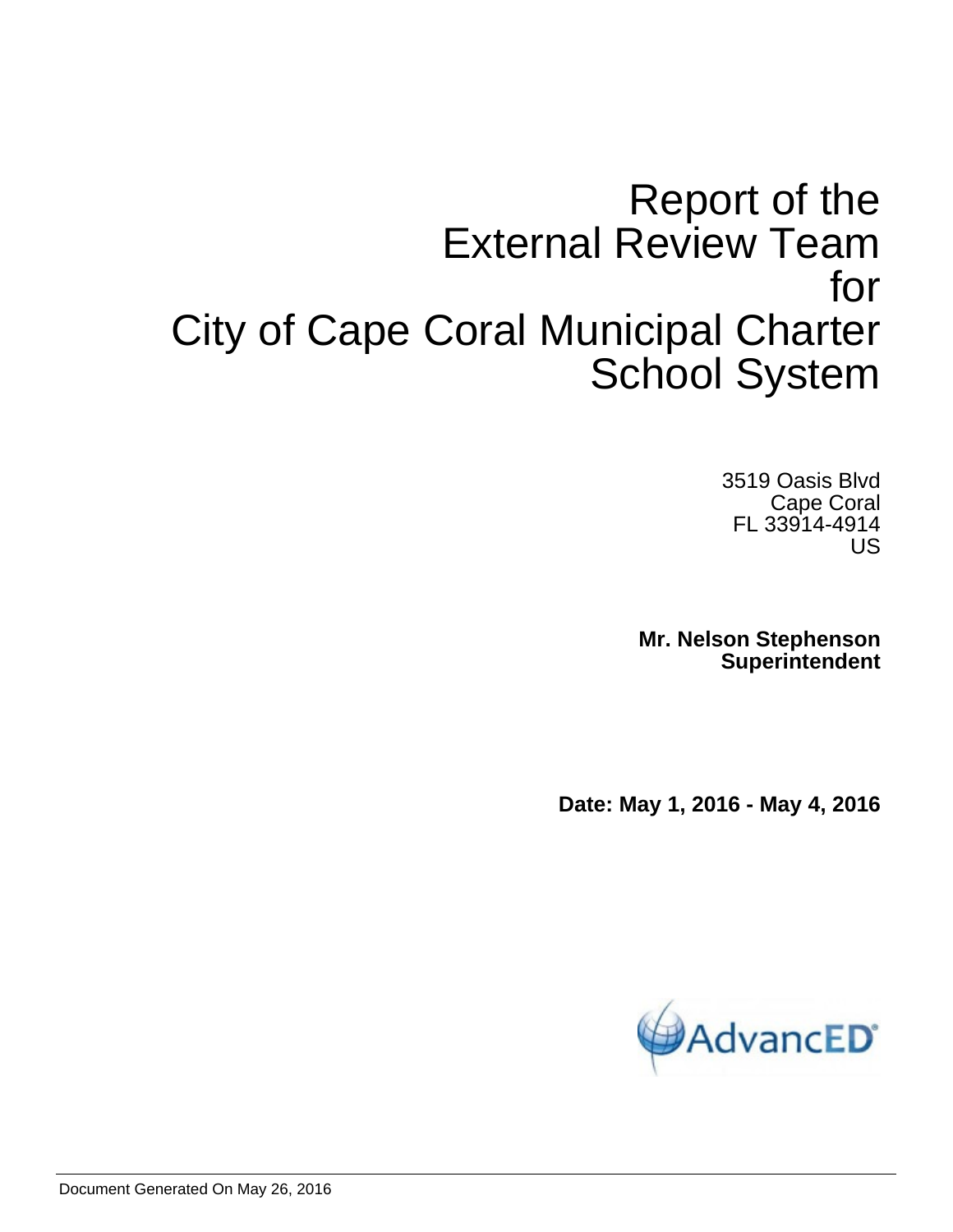Copyright (c) 2016 by Advance Education, Inc. AdvancED™ grants to the Institution, which is the subject of the External Review Team Report, and its designees and stakeholders a non-exclusive, perpetual, irrevocable, royalty-free license and release to reproduce, reprint, and distribute this report in accordance with and as protected by the Copyright Laws of the United States of America and all foreign countries. All other rights not expressly conveyed are reserved by AdvancED™.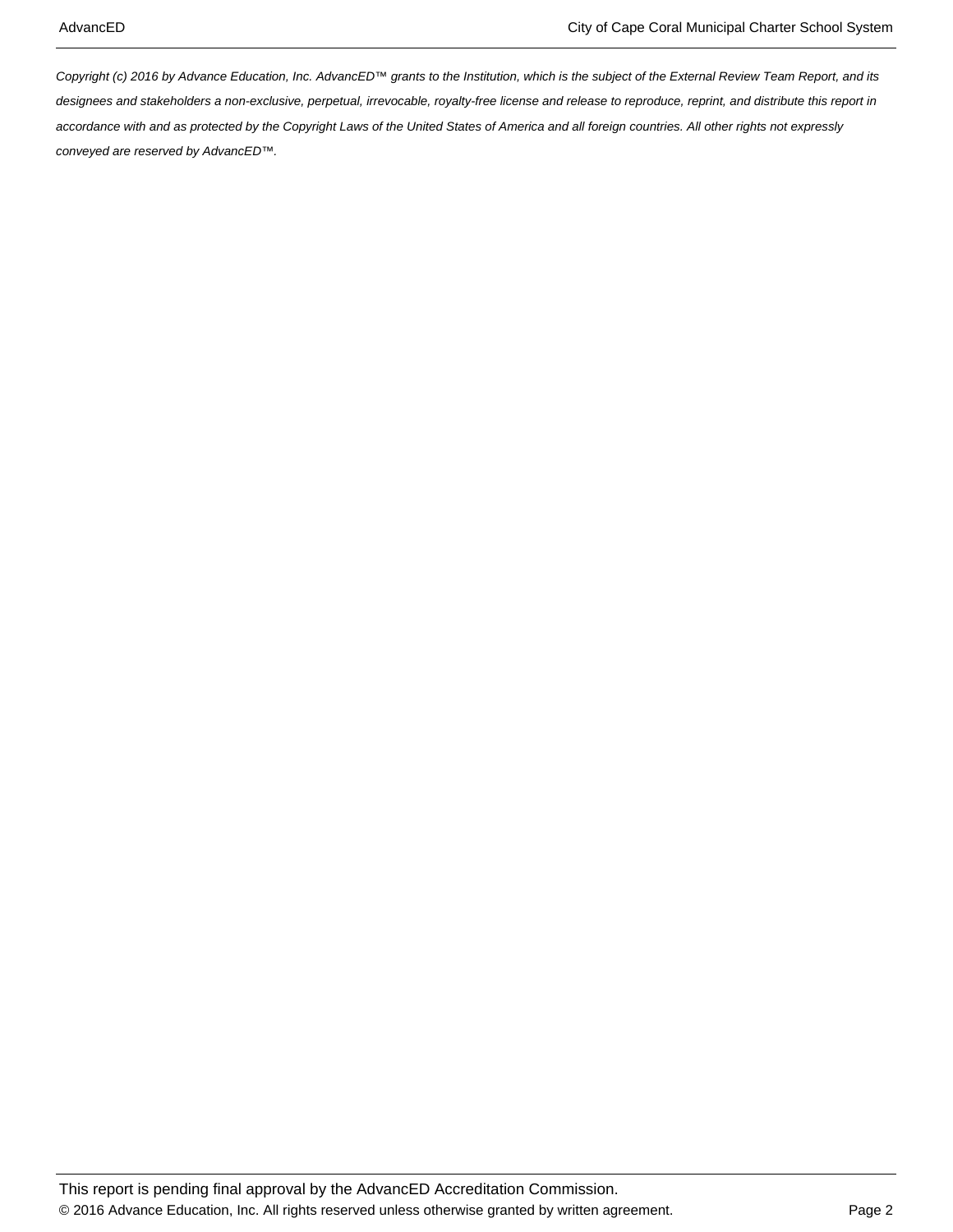### **Table of Contents**

| Results. |    |
|----------|----|
|          |    |
|          |    |
|          |    |
|          |    |
|          |    |
|          |    |
|          |    |
|          |    |
|          |    |
|          |    |
|          |    |
|          |    |
|          |    |
|          |    |
|          |    |
|          |    |
|          |    |
|          |    |
|          |    |
|          |    |
|          |    |
|          |    |
|          | 42 |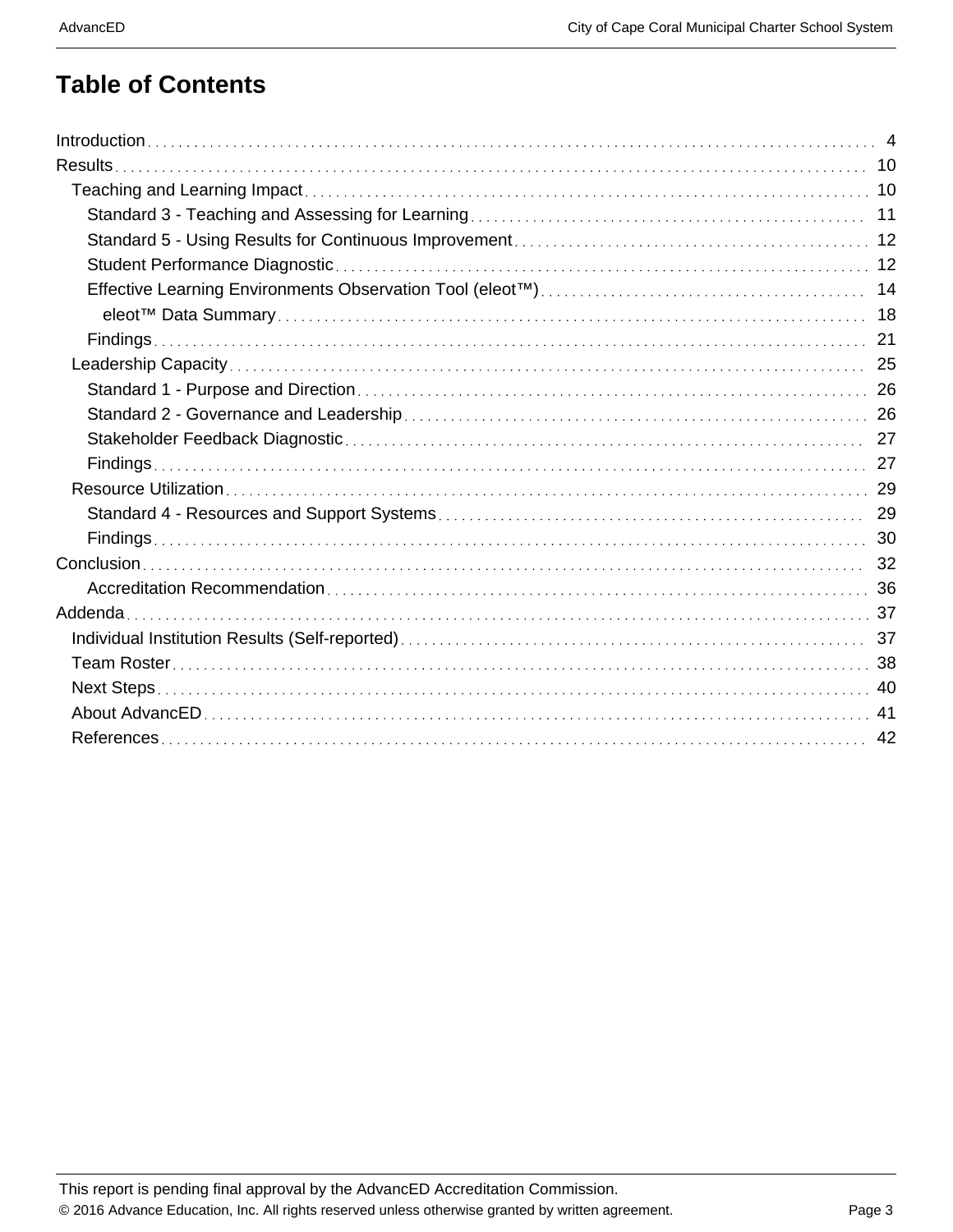# **Introduction**

The External Review is an integral component of AdvancED Performance Accreditation and provides the institution with a comprehensive evaluation guided by the results of diagnostic instruments, in-depth review of data and documentation, and the professional judgment of a team of qualified and highly trained evaluators. A series of diagnostic instruments examines the impact of teaching and learning on student performance, the capacity of leadership to effect continuous improvement, and the degree to which the institution optimizes its use of available resources to facilitate and support student success. The results of this evaluation are represented in the Index of Education Quality (IEQ™) and through critical observations, namely, Powerful Practices, Opportunities for Improvement, and Improvement Priorities.

Accreditation is a voluntary method of quality assurance developed more than 100 years ago by American universities and secondary schools and designed primarily to distinguish schools adhering to a set of educational standards. Today the accreditation process is used at all levels of education and is recognized for its ability to effectively drive student performance and continuous improvement in education.

Institutions seeking to gain or retain accreditation must meet AdvancED Standards specific to their institution type, demonstrate acceptable levels of student performance and the continuous improvement of student performance, and provide evidence of stakeholder engagement and satisfaction. The power of AdvancED Performance Accreditation lies in the connections and linkages between and among the conditions, processes, and practices within a system that impact student performance and organizational effectiveness.

Standards help to delineate what matters. They provide a common language through which an education community can engage in conversations about educational improvement, system effectiveness, and achievement. They serve as a foundation for planning and implementing improvement strategies and activities and for measuring success. AdvancED Standards were developed by a committee comprised of talented educators and leaders from the fields of practice, research, and policy who applied professional wisdom, deep knowledge of effective practice, and the best available research to craft a set of robust standards that define institutional quality and guide continuous improvement. Prior to implementation, an internationally recognized panel of experts in testing and measurement, teacher quality, and education research reviewed the standards and provided feedback, guidance and endorsement.

The AdvancED External Review Team uses AdvancED Standards, associated indicators and criteria related to student performance and stakeholder engagement to guide its evaluation. The Team examines adherence to standards as well as how the institution functions as a whole and embodies the practices and characteristics expected of an accredited institution. The Standards, indicators and related criteria are evaluated using indicator-specific performance levels. The Team rates each indicator and criterion on a scale of 1 to 4. The final scores assigned to the indicators and criteria represent the average of the External Review Team members' individual ratings.

The External Review is the hallmark of AdvancED Performance Accreditation. It energizes and equips the institution's leadership and stakeholders to achieve higher levels of performance and address those areas that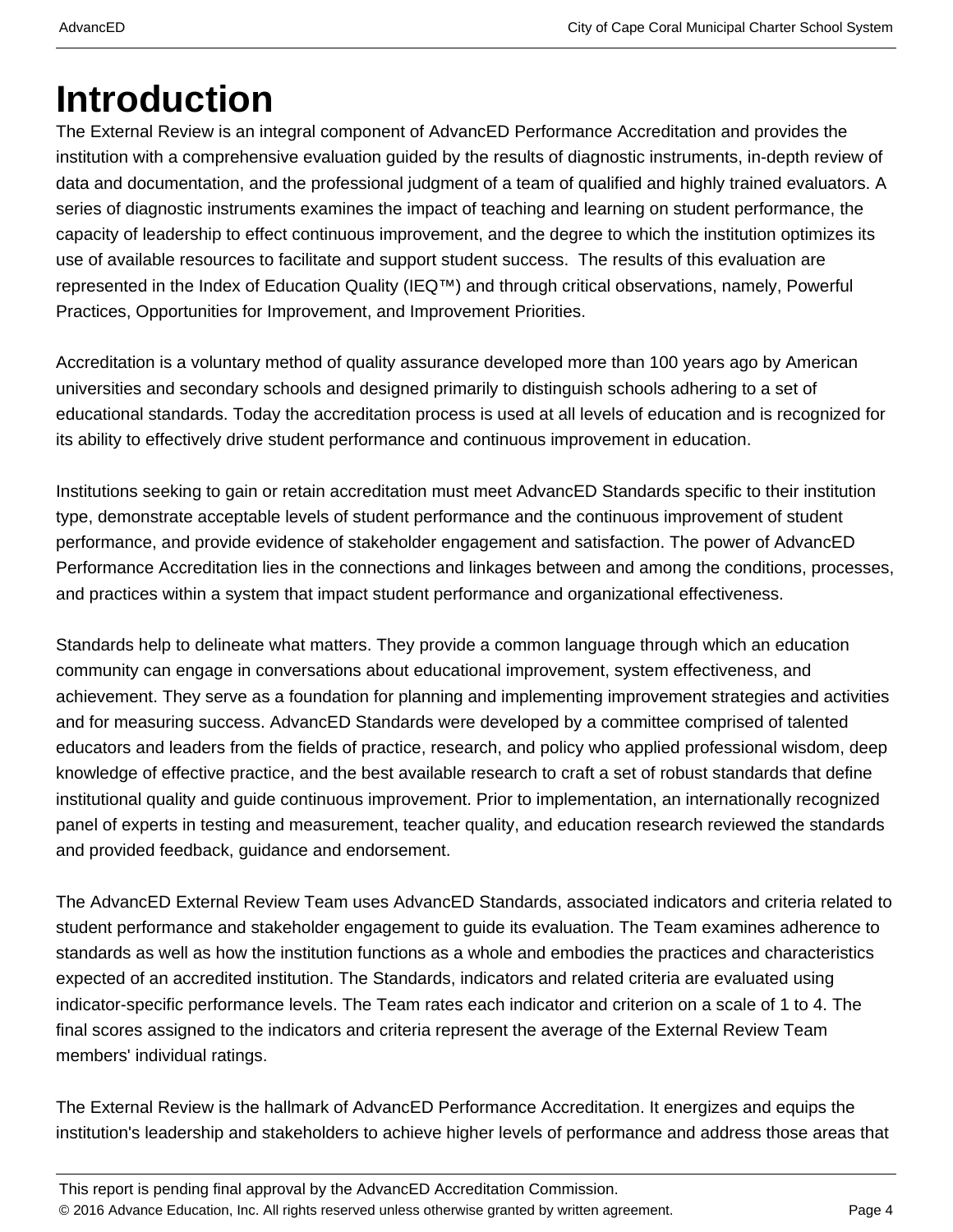may be hindering efforts to reach desired performance levels. External Review is a rigorous process that includes the in-depth examination of evidence and relevant data, interviews with all stakeholder groups, and extensive observations of learning, instruction, and operations.

## **Use of Diagnostic Tools**

A key to examining the institution is the design and use of diagnostic tools that reveal the effectiveness with which an institution creates conditions and implements processes and practices that impact student performance and success. In preparation for the External Review the institution conducted a Self Assessment that applied the standards and criteria for accreditation. The institution provided evidence to support its conclusions vis a vis organizational effectiveness in ensuring acceptable and improving levels of student performance.

- an indicator-based tool that connects the specific elements of the criteria to evidence gathered by the team;
- a student performance analytic that examines the quality of assessment instruments used by the institution, the integrity of the administration of the assessment to students, the quality of the learning results including the impact of instruction on student learning at all levels of performance, and the equity of learning that examines the results of student learning across all demographics;
- a stakeholder engagement instrument that examines the fidelity of administration and results of perception surveys seeking the perspective of students, parents, and teachers;
- a state-of-the-art, learner-centric observation instrument, the Effective Learning Environments Observation Tool (eleot™) that quantifies students' engagement, attitudes and dispositions organized in 7 environments: Equitable Learning, High Expectations, Supportive Learning, Active Learning, Progress Monitoring and Feedback, Well-Managed Learning, and Digital Learning. All evaluators must be trained, reach acceptable levels of inter-rater reliability, and certified to use this researchbased and validated instrument.

The External Review Team's findings and critical observations are shared in this report through the IEQ™ results as well as through the identification of Powerful Practices, Opportunities for Improvement, and Improvement Priorities.

## **Index of Education Quality**

In the past, accreditation reviews resulted in an accreditation recommendation on status. Labels such as advised, warned, probation, or all clear were used to describe the status of a school relative to the AdvancED Standards and other evaluative criteria. Beginning in the 2013-14 school year, AdvancED introduced a new framework to describe the results of an accreditation review. Consistent with the modern focus of accreditation on continuous improvement with an emphasis on student success, AdvancED introduced an innovative and state-of-the-art framework for diagnosing and revealing institutional performance called the Index of Education Quality (IEQ™). The IEQ™ comprises three domains of performance: 1) the impact of teaching and learning on student performance; 2) the capacity of leadership to guide the institution toward the achievement of its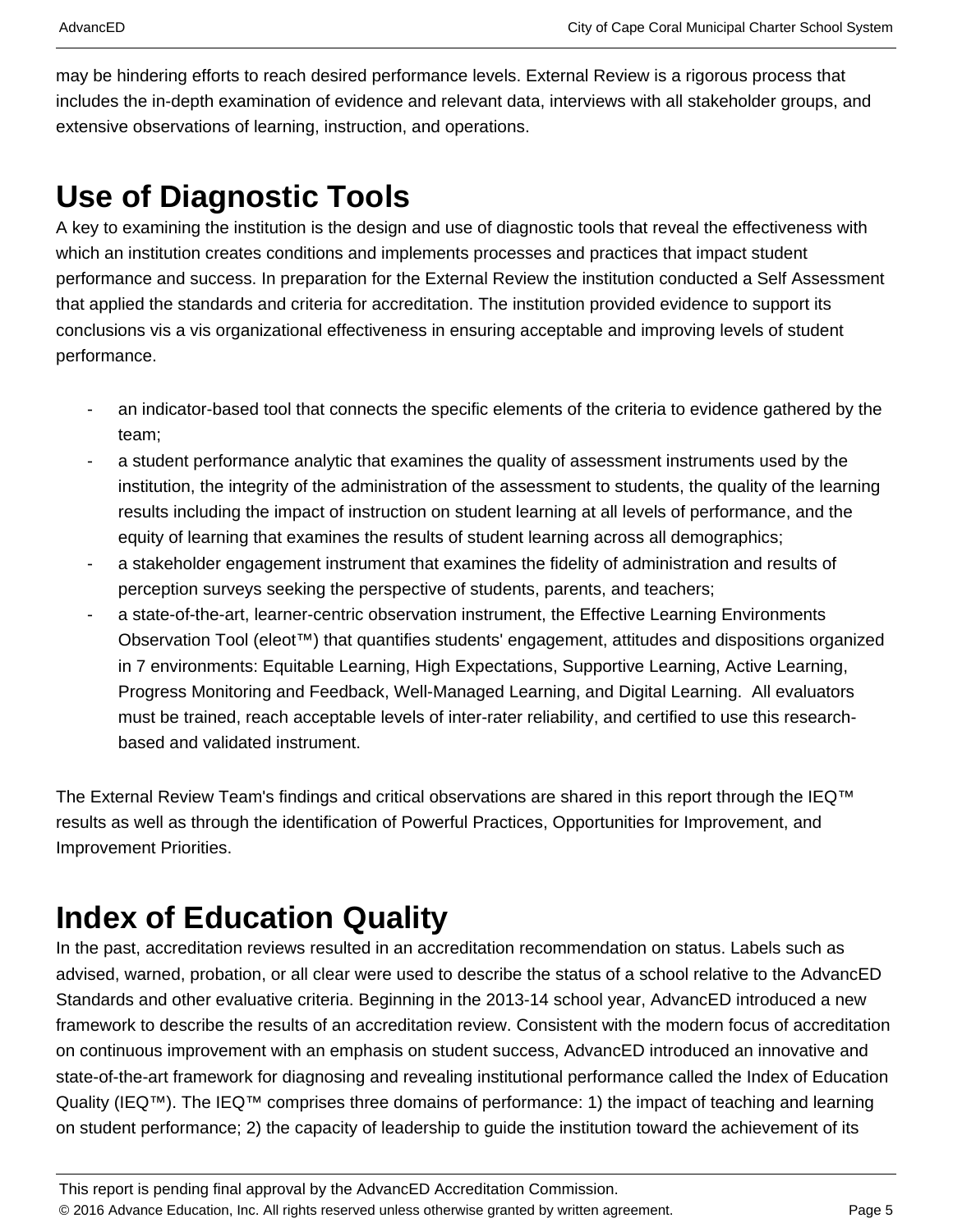vision and strategic priorities; and 3) use of resources to support and optimize learning. Therefore, your institution will no longer receive an accreditation status. Instead, your institution will be accredited with an IEQ™ score. In the case where an institution is failing to meet established criteria, the accreditation will be under review thereby requiring frequent monitoring and demonstrated improvement.

The three domains of performance are derived from the AdvancED Standards and associated indicators, the analysis of student performance, and the engagement and feedback of stakeholders. Within each domain institutions can connect to the individual performance levels that are applied in support of the AdvancED Standards and evaluative criteria. Within the performance levels are detailed descriptors that serve as a valuable source of guidance for continuous improvement. Upon review of the findings in this report and building on their Powerful Practices, institutional leaders should work with their staff to review and understand the evidence and rationale for each Opportunity for Improvement and Improvement Priority as well as the corresponding pathway to improvement described in the performance levels of the selected indicator(s).

The IEQ™ provides a new framework that recognizes and supports the journey of continuous improvement. An institution's IEQ™ is the starting point for continuous improvement. Subsequent actions for improvement and evidence that these have had a positive impact will raise the institution's IEQ™ score.

## **Benchmark Data**

Throughout this report, AdvancED provides benchmark data for each indicator and for each component of the evaluative criteria. These benchmark data represent the overall averages across the entire AdvancED Network for your institution type. Thus, the AdvancED Network average provides an extraordinary opportunity for institutions to understand their context on a global scale rather than simply compared to a state, region, or country.

It is important to understand that the AdvancED Network averages are provided primarily to serve as a tool for continuous improvement and not as a measure of quality in and of itself. Benchmark data, when wisely employed, have a unique capacity to help institutions identify and leverage their strengths and areas of improvement to significantly impact student learning.

## **Powerful Practices**

A key to continuous improvement is the institution's ability to learn from and build upon its most effective and impactful practices. Such practices serve as critical leverage points necessary to guide, support and ensure continuous improvement. A hallmark of the accreditation process is its commitment to identifying with evidence, the conditions, processes and practices that are having the most significant impact on student performance and institutional effectiveness. Throughout this report, the External Review Team has captured and defined Powerful Practices. These noteworthy practices are essential to the institution's effort to continue its journey of improvement.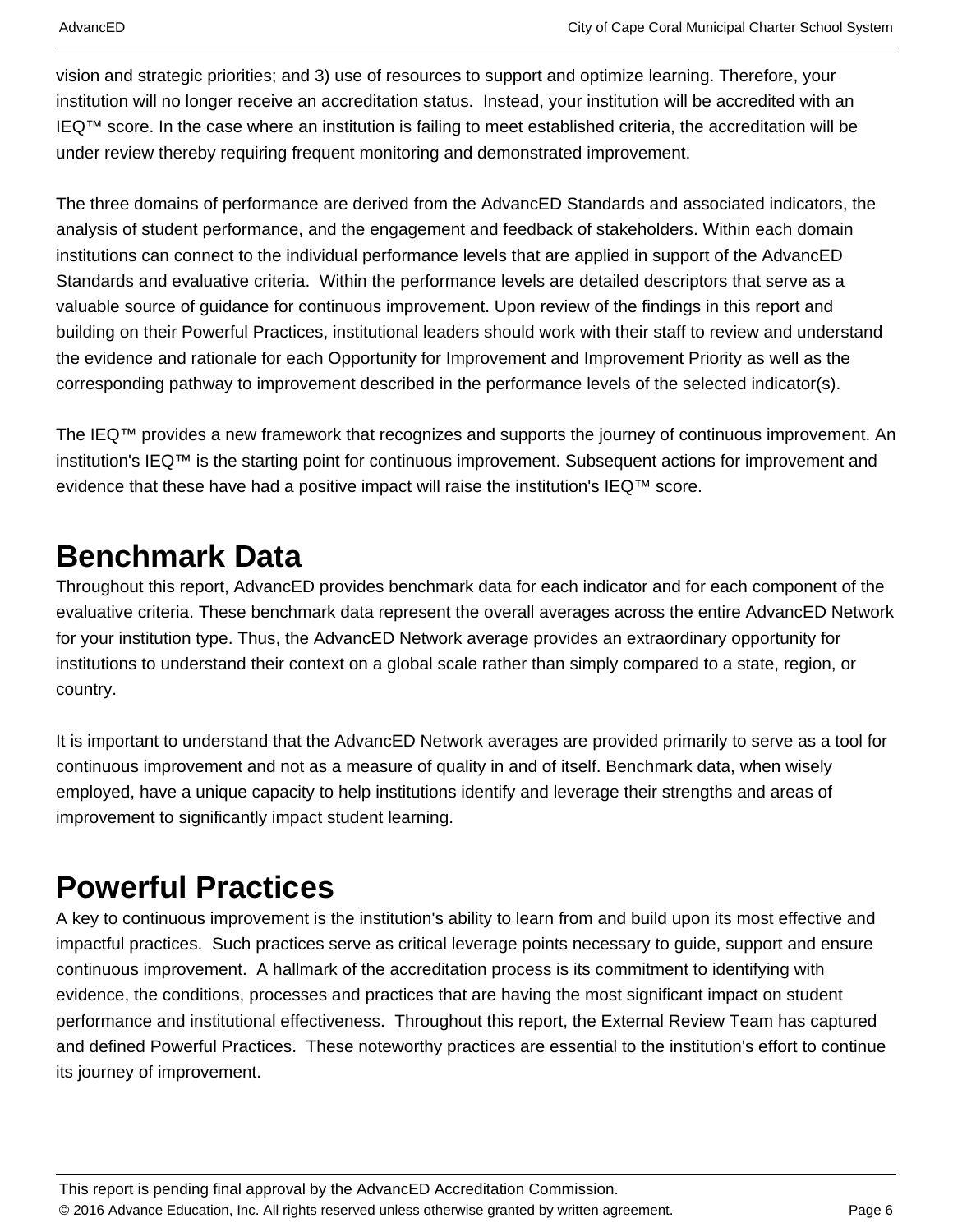## **Opportunities for Improvement**

Every institution can and must improve no matter what levels of performance it has achieved in its past. During the process of the review, the External Review Team identified areas of improvement where the institution is meeting the expectations for accreditation but in the professional judgment of the Team these are Opportunities for Improvement that should be considered by the institution. Using the criteria described in the corresponding rubric(s) to the Opportunity for Improvement, the institution can identify what elements of practice must be addressed to guide the improvement.

## **Improvement Priorities**

The expectations for accreditation are clearly defined in a series of the rubric-based AdvancED Standards, indicators and evaluative criteria focused on the impact of teaching and learning on student performance, the capacity of the institution to be guided by effective leadership, and the allocation and use of resources to support student learning. As such, the External Review Team reviewed, analyzed and deliberated over significant bodies of evidence provided by the institution and gathered by the Team during the process. In the professional judgment of the Team as well as the results of the diagnostic process, the Team defined, with rationale, Improvement Priorities. The priorities must be addressed in a timely manner by the institution to retain and improve their accreditation performance as represented by the IEQ™. Improvement Priorities serve as the basis for the follow-up and monitoring process that will begin upon conclusion of the External Review. The institution must complete and submit an Accreditation Progress Report within two years of the External Review. The report must include actions taken by the institution to address the Improvement Priorities along with the corresponding evidence and results. The IEQ™ will be recalculated by AdvancED upon review of the evidence and results associated with the Improvement Priorities.

## **The Review**

The External Review visit to the City of Cape Coral Municipal Charter School System (CCCMCSS) located in Cape Coral, Florida, began on Sunday, May 1 and continued through the afternoon of Wednesday, May 4, 2016. The External Review Team (Team) consisted of five trained and experienced educators, three from within Florida and one each from Alabama and Virginia.

Preparation for the visit to CCCMCSS started in early January when contact was made with the superintendent and a schedule for the visit was drafted. The Team workspace was developed and continually updated with pertinent documents and referred to throughout the planning process. Emails and telephone calls quickly established an effective working framework between the Lead Evaluator and the superintendent and later among Team members. Team members started their required training and certification for eProve™ Effective Learning Environments Observation Tool<sup>™</sup> (eleot<sup>™</sup>) certification in February. A conference call with Team members was held in early April to review all aspects of the review and address concerns and questions. Following the conference call, weekly emails from the Lead Evaluator kept Team members focused and reminded of plans and tasks. Team members reviewed numerous documents reflecting practices in the system and the schools through the use of the workspace and the websites of the school system and each of the four schools. Each Team member was asked to concentrate on one of the five AdvancED Standards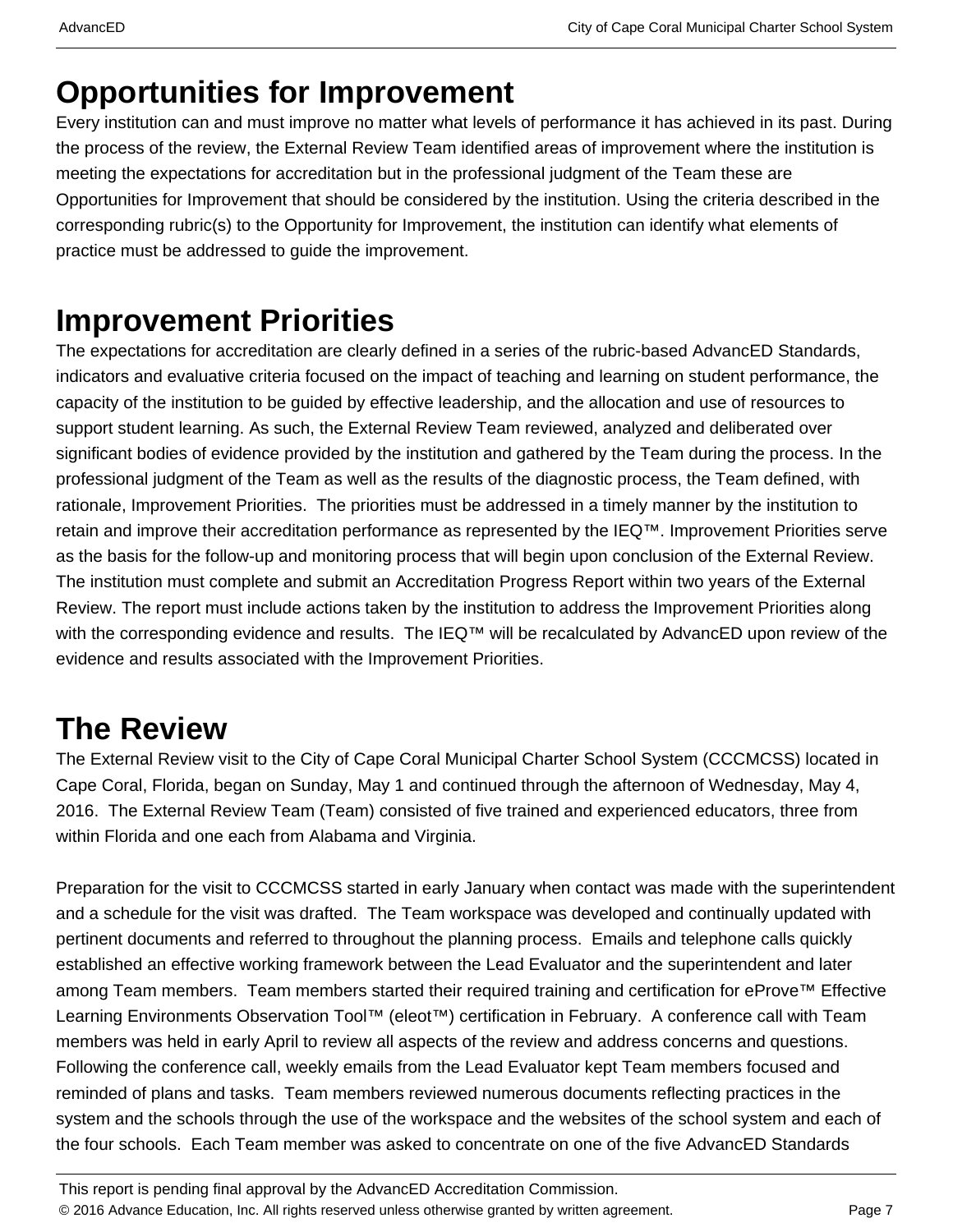based on one's stated interest and/or experience but was also advised of the responsibility of rating the school system on all of the Standards by the end of the review. This off-site preparation enabled Team members to begin their work in Cape Coral with a basic understanding of the strengths and weaknesses of the system.

The Team arrived in Cape Coral on Sunday in time for an on-site work session at 3:30 pm. The Team stayed at the Westin Cape Coral Resort which provided excellent accommodations including a spacious workroom for evening work sessions. Later that afternoon, the superintendent welcomed the Team and provided an overview of the school system. Members of the system's governing board, several other key leaders of the system and building administrators then joined the Team for dinner at a local restaurant offering an opportunity to chat informally about the system. Following dinner, the Team continued its work session agenda back at the hotel.

Throughout the External Review, Team members were transported to meeting and interview sites by key members of the system staff, providing an ongoing opportunity for additional informal discussion and clarification statements. On Monday morning, a presentation was made to the Team which highlighted the progress of the school system relative to each of the AdvancED Standards. Interviews with the superintendent, staff members, parents and members of the governing board afforded the Team opportunities to probe into statements made during presentations and verify system-wide progress. Following dinner at the hotel that evening, the Team held another collaborative work session to review findings, discuss concerns, review the eleot<sup>™</sup> form and protocols and prepare for the visits to schools.

On Tuesday, members of the Team visited all four of the schools which make up CCCMCSS. During the school visits, Team members interviewed the principal and the leadership team at each site and observed students in a total of 56 classrooms. That evening, the Team held another work session to discuss the interviews and observations, build consensus about the system's areas of strength and concern and arrive individually at final ratings of all Standard Indicators.

On Wednesday, the Team concluded its work by completing statements of Powerful Practices, Opportunities for Improvement and Improvement Priorities and delivering an Exit Report to the board.

Staff members and stakeholders of the City of Cape Coral Municipal Charter School System displayed outstanding hospitality throughout the External Review. A sense of openness and transparency was evident among staff members of the schools in both informal conversations and during formal interviews. Responses to Team inquiries were immediate, open, professional and thoughtful. Logistics for the visit were carefully planned to ensure that the members of the External Review Team were where they needed to be when scheduled and that all documentation was readily accessible.

CCCMCSS and each of the schools were well prepared for the Team's visit. Surveys of 2,027 staff members, students and parents provided important documentation of stakeholder opinions. Interviews with 124 stakeholders, including students, parents, teachers, principals, members of the system staff and members of the governing board provided clear expressions of opinions about the school system. Staff members in the schools were knowledgeable about and supportive of the Team's work, exhibited a high degree of pride in their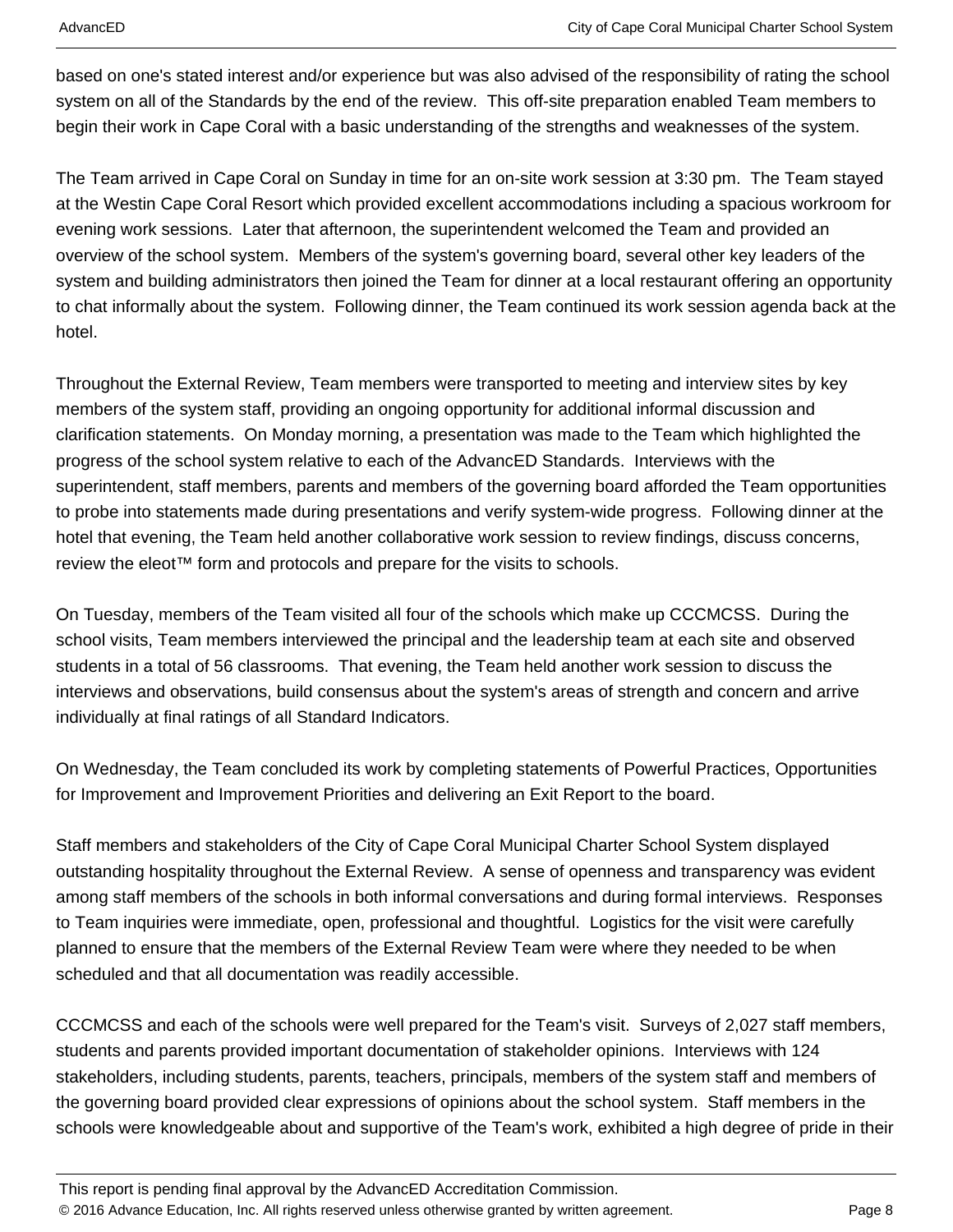school and were interested in feedback to guide improvement of the teaching and learning services that they provided their students.

Stakeholders were interviewed by members of the External Review Team to gain their perspectives on topics relevant to the institution's effectiveness and student performance. The feedback gained through the stakeholder interviews was considered with other evidences and data to support the findings of the External Review. The following chart depicts the numbers of persons interviewed representative of various stakeholder groups.

| Stakeholder Interviewed            | Number |
|------------------------------------|--------|
| Superintendents                    |        |
| <b>Board Members</b>               | 6      |
| Administrators                     | 8      |
| <b>Instructional Staff</b>         | 26     |
| <b>Students</b>                    | 64     |
| Parents/Community/Business Leaders | 19     |
| <b>Total</b>                       | 124    |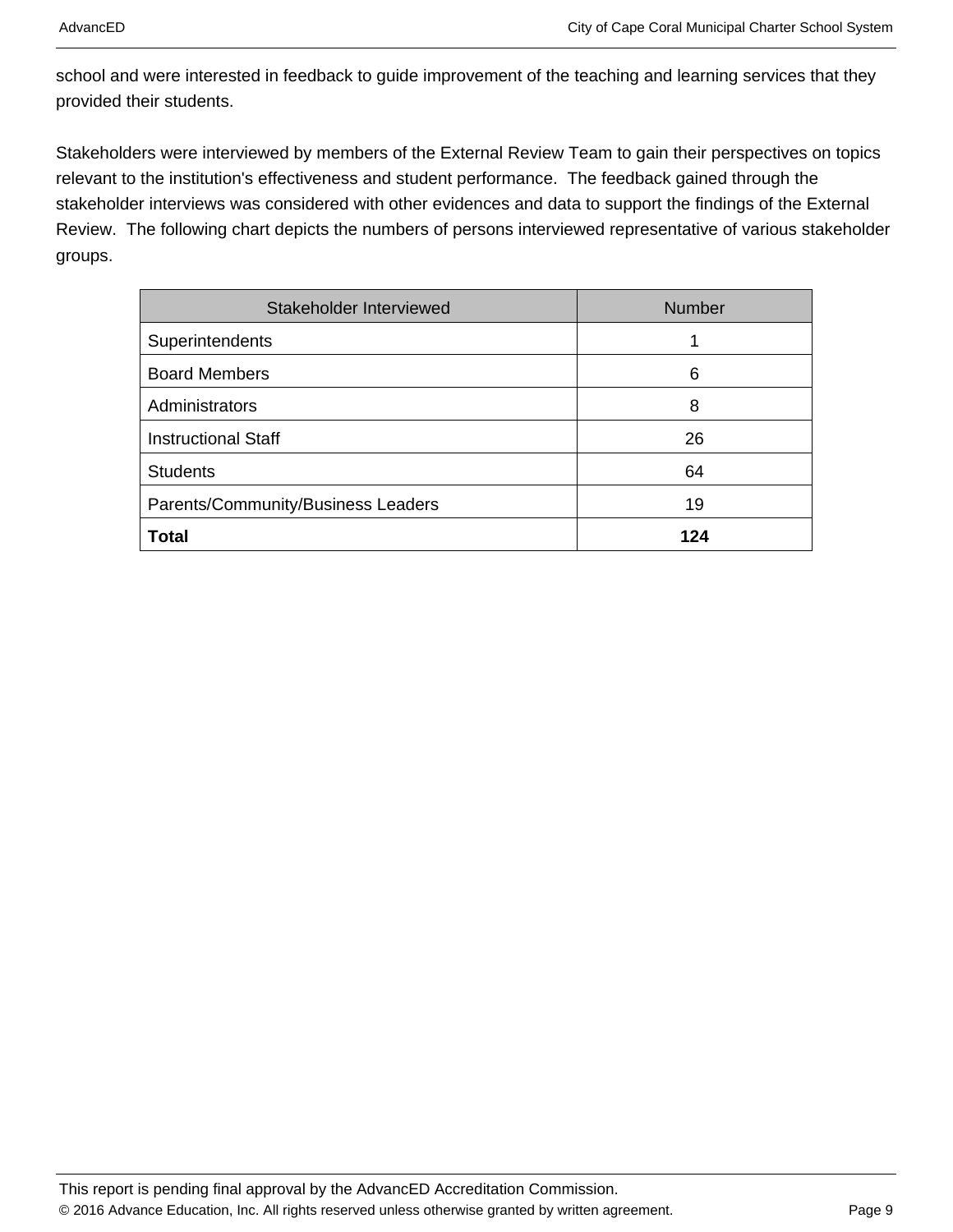# **Results Teaching and Learning Impact**

The impact of teaching and learning on student achievement is the primary expectation of every institution. The relationship between teacher and learner must be productive and effective for student success. The impact of teaching and learning includes an analysis of student performance results, instructional quality, learner and family engagement, support services for student learning, curriculum quality and efficacy, and college and career readiness data. These are all key indicators of an institution's impact on teaching and learning.

A high-quality and effective educational system has services, practices, and curriculum that ensure teacher effectiveness. Research has shown that an effective teacher is a key factor for learners to achieve their highest potential and be prepared for a successful future. The positive influence an effective educator has on learning is a combination of "student motivation, parental involvement" and the "quality of leadership" (Ding & Sherman, 2006). Research also suggests that quality educators must have a variety of quantifiable and intangible characteristics that include strong communication skills, knowledge of content, and knowledge of how to teach the content. The institution's curriculum and instructional program should develop learners' skills that lead them to think about the world in complex ways (Conley, 2007) and prepare them to have knowledge that extends beyond the academic areas. In order to achieve these goals, teachers must have pedagogical skills as well as content knowledge (Baumert, J., Kunter, M., Blum, W., Brunner, M., Voxx, T., Jordan, A., Klusmann, U., Krauss, S., Nuebrand, M., & Tsai, Y., 2010). The acquisition and refinement of teachers' pedagogical skills occur most effectively through collaboration and professional development. These are a "necessary approach to improving teacher quality" (Colbert, J., Brown, R., Choi, S., & Thomas, S., 2008). According to Marks, Louis, and Printy (2002), staff members who engage in "active organizational learning also have higher achieving students in contrast to those that do not." Likewise, a study conducted by Horng, Klasik, and Loeb (2010), concluded that leadership in effective institutions "supports teachers by creating collaborative work environments." Institutional leaders have a responsibility to provide experiences, resources, and time for educators to engage in meaningful professional learning that promotes student learning and educator quality.

AdvancED has found that a successful institution implements a curriculum based on clear and measurable expectations for student learning. The curriculum provides opportunities for all students to acquire requisite knowledge, skills, and attitudes. Teachers use proven instructional practices that actively engage students in the learning process. Teachers provide opportunities for students to apply their knowledge and skills to real world situations. Teachers give students feedback to improve their performance.

Institutions with strong improvement processes move beyond anxiety about the current reality and focus on priorities and initiatives for the future. Using results, i.e., data and other information, to guide continuous improvement is key to an institution's success. A study conducted by Datnow, Park, and Wohlstetter (2007) from the Center on Educational Governance at the University of Southern California indicated that data can shed light on existing areas of strength and weakness and also guide improvement strategies in a systematic and strategic manner (Dembosky, J., Pane, J., Barney, H., & Christina, R., 2005). The study also identified six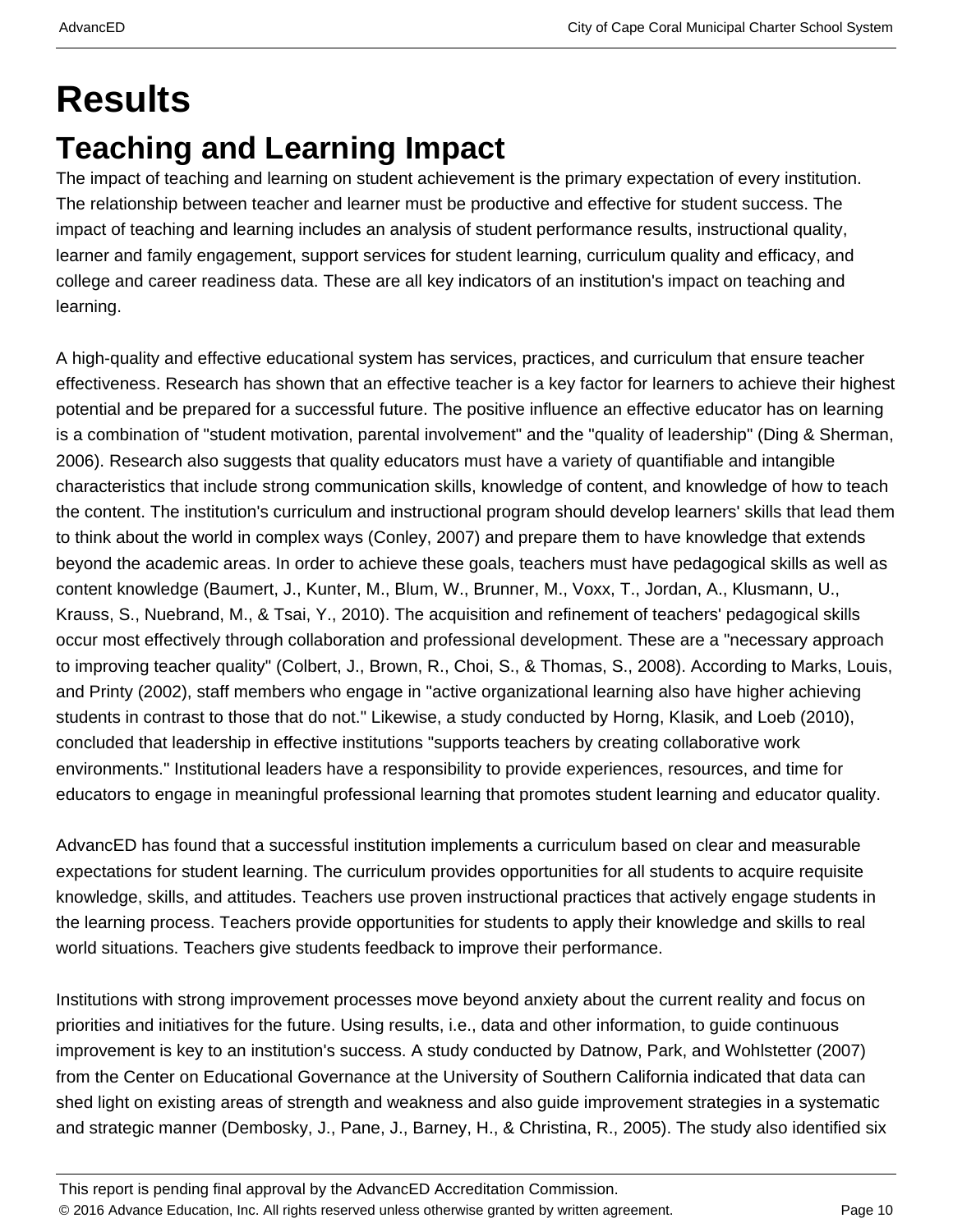key strategies that performance-driven systems use: (1) building a foundation for data-driven decision making, (2) establishing a culture of data use and continuous improvement, (3) investing in an information management system, (4) selecting the right data, (5) building institutional capacity for data-driven decision making, and (6) analyzing and acting on data to improve performance. Other research studies, though largely without comparison groups, suggested that data-driven decision-making has the potential to increase student performance (Alwin, 2002; Doyle, 2003; Lafee, 2002; McIntire, 2002).

Through ongoing evaluation of educational institutions, AdvancED has found that a successful institution uses a comprehensive assessment system based on clearly defined performance measures. The system is used to assess student performance on expectations for student learning, evaluate the effectiveness of curriculum and instruction, and determine strategies to improve student performance. The institution implements a collaborative and ongoing process for improvement that aligns the functions of the school with the expectations for student learning. Improvement efforts are sustained, and the institution demonstrates progress in improving student performance and institution effectiveness.

### **Standard 3 - Teaching and Assessing for Learning**

The system's curriculum, instructional design, and assessment practices guide and ensure teacher effectiveness and student learning across all grades and courses.

| Indicator | <b>Description</b>                                                                                                                                                                                                                     | <b>Review Team</b><br>Score | AdvancED<br><b>Network</b><br>Average |
|-----------|----------------------------------------------------------------------------------------------------------------------------------------------------------------------------------------------------------------------------------------|-----------------------------|---------------------------------------|
| 3.1       | The system's curriculum provides equitable and challenging<br>learning experiences that ensure all students have sufficient<br>opportunities to develop learning, thinking, and life skills that<br>lead to success at the next level. | 3.20                        | 2.68                                  |
| 3.2       | Curriculum, instruction, and assessment throughout the system<br>are monitored and adjusted systematically in response to data<br>from multiple assessments of student learning and an<br>examination of professional practice.        | 2.00                        | 2.50                                  |
| 3.3       | Teachers throughout the district engage students in their<br>learning through instructional strategies that ensure<br>achievement of learning expectations.                                                                            | 2.80                        | 2.55                                  |
| 3.4       | System and school leaders monitor and support the<br>improvement of instructional practices of teachers to ensure<br>student success.                                                                                                  | 2.40                        | 2.73                                  |
| 3.5       | The system operates as a collaborative learning organization<br>through structures that support improved instruction and student<br>learning at all levels.                                                                            | 2.20                        | 2.57                                  |
| 3.6       | Teachers implement the system's instructional process in<br>support of student learning.                                                                                                                                               | 3.00                        | 2.48                                  |
| 3.7       | Mentoring, coaching, and induction programs support<br>instructional improvement consistent with the system's values<br>and beliefs about teaching and learning.                                                                       | 2.00                        | 2.60                                  |

This report is pending final approval by the AdvancED Accreditation Commission.

© 2016 Advance Education, Inc. All rights reserved unless otherwise granted by written agreement. Page 11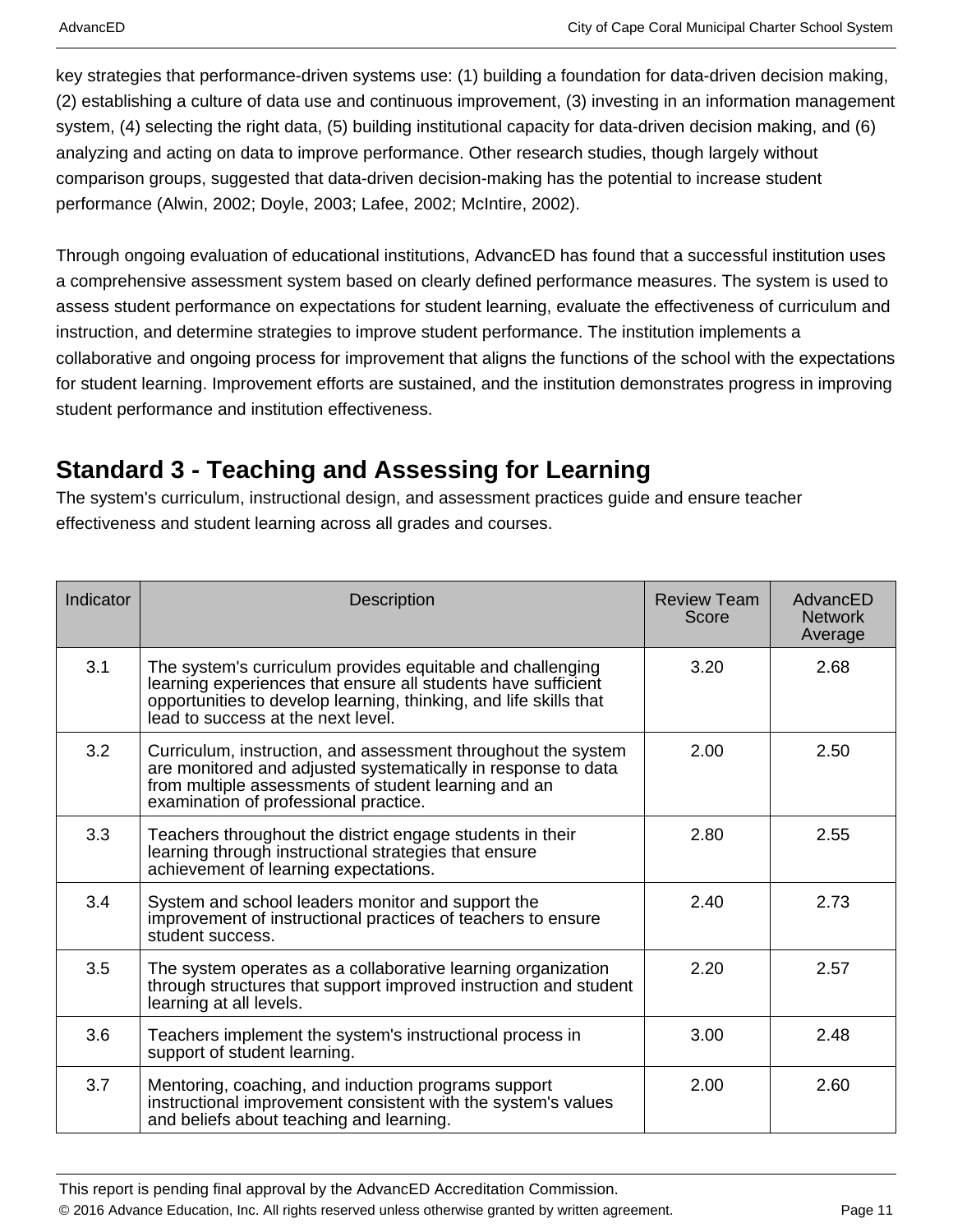| Indicator | <b>Description</b>                                                                                                                                                                                                | Review Team<br>Score | AdvancED<br><b>Network</b><br>Average |
|-----------|-------------------------------------------------------------------------------------------------------------------------------------------------------------------------------------------------------------------|----------------------|---------------------------------------|
| 3.8       | The system and all of its schools engage families in meaningful<br>ways in their children's education and keep them informed of<br>their children's learning progress.                                            | 4.00                 | 2.92                                  |
| 3.9       | The system designs and evaluates structures in all schools<br>whereby each student is well known by at least one adult<br>advocate in the student's school who supports that student's<br>educational experience. | 2.00                 | 2.40                                  |
| 3.10      | Grading and reporting are based on clearly defined criteria that<br>represent the attainment of content knowledge and skills and<br>are consistent across grade levels and courses.                               | 2.20                 | 2.53                                  |
| 3.11      | All staff members participate in a continuous program of<br>professional learning.                                                                                                                                | 2.20                 | 2.64                                  |
| 3.12      | The system and its schools provide and coordinate learning<br>support services to meet the unique learning needs of students.                                                                                     | 2.20                 | 2.66                                  |

### **Standard 5 - Using Results for Continuous Improvement**

The system implements a comprehensive assessment system that generates a range of data about student learning and system effectiveness and uses the results to guide continuous improvement.

| Indicator | <b>Description</b>                                                                                                                                                                                                                                                          | <b>Review Team</b><br>Score | AdvancED<br><b>Network</b><br>Average |
|-----------|-----------------------------------------------------------------------------------------------------------------------------------------------------------------------------------------------------------------------------------------------------------------------------|-----------------------------|---------------------------------------|
| 5.1       | The system establishes and maintains a clearly defined and<br>comprehensive student assessment system.                                                                                                                                                                      | 2.60                        | 2.66                                  |
| 5.2       | Professional and support staff continuously collect, analyze and<br>apply learning from a range of data sources, including<br>comparison and trend data about student learning, instruction,<br>program evaluation, and organizational conditions that support<br>learning. | 2.20                        | 2.41                                  |
| 5.3       | Throughout the system professional and support staff are<br>trained in the interpretation and use of data.                                                                                                                                                                  | 1.40                        | 2.15                                  |
| 5.4       | The school system engages in a continuous process to<br>determine verifiable improvement in student learning, including<br>readiness for and success at the next level.                                                                                                     | 1.80                        | 2.46                                  |
| 5.5       | System and school leaders monitor and communicate<br>comprehensive information about student learning, school<br>performance, and the achievement of system and school<br>improvement goals to stakeholders.                                                                | 2.80                        | 2.72                                  |

### **Student Performance Diagnostic**

The quality of assessments used to measure student learning, assurance that assessments are administered with procedural fidelity and appropriate accommodations, assessment results that reflect the quality of

This report is pending final approval by the AdvancED Accreditation Commission. © 2016 Advance Education, Inc. All rights reserved unless otherwise granted by written agreement. Page 12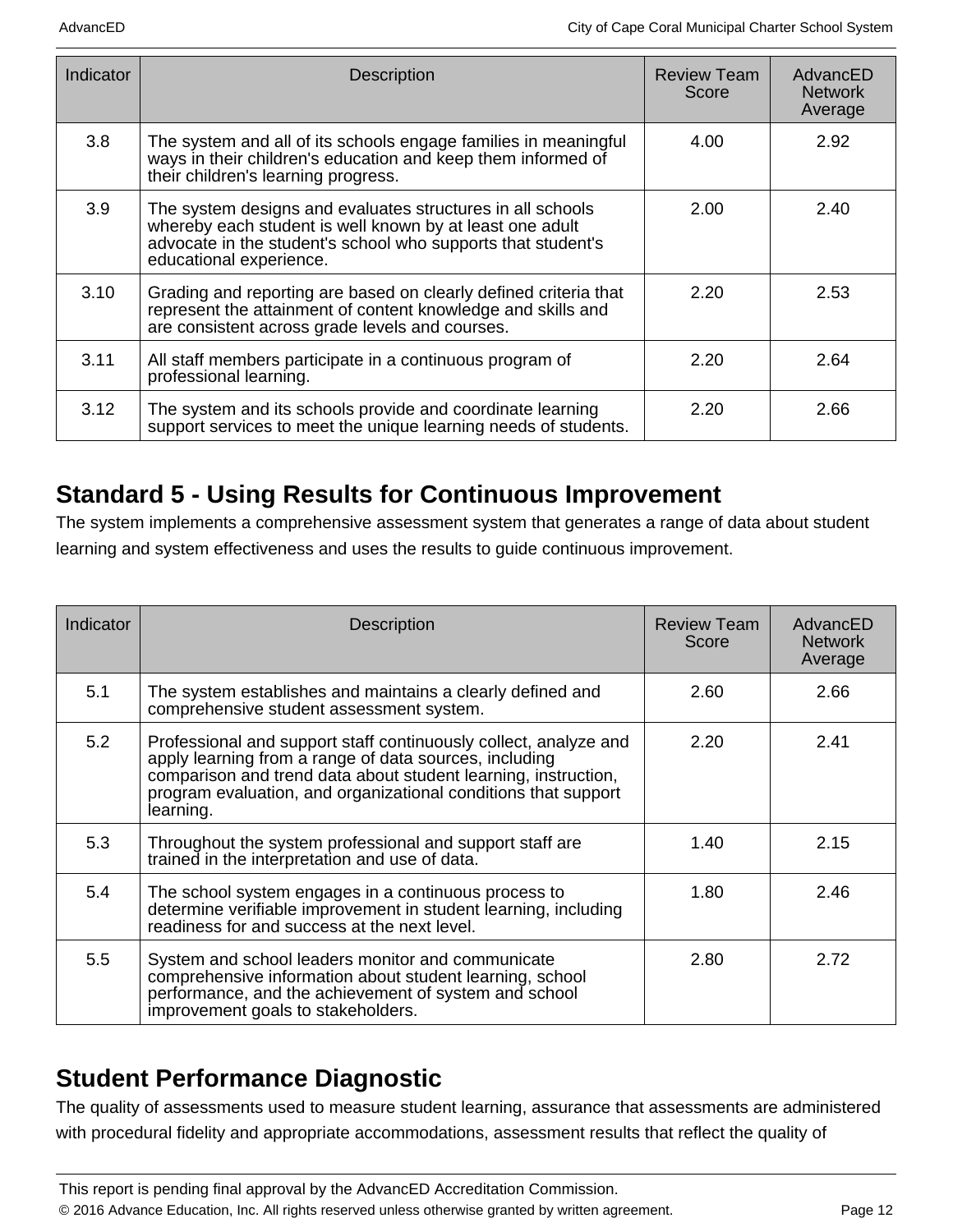learning, and closing gaps in achievement among subpopulations of students are all important indicators for evaluating overall student performance.

| Evaluative Criteria        | <b>Review Team</b><br>Score | <b>AdvancED Network</b><br>Average |
|----------------------------|-----------------------------|------------------------------------|
| <b>Assessment Quality</b>  | 3.00                        | 3.28                               |
| <b>Test Administration</b> | 3.00                        | 3.50                               |
| Equity of Learning         | 2.00                        | 2.44                               |
| <b>Quality of Learning</b> | 3.00                        | 2.97                               |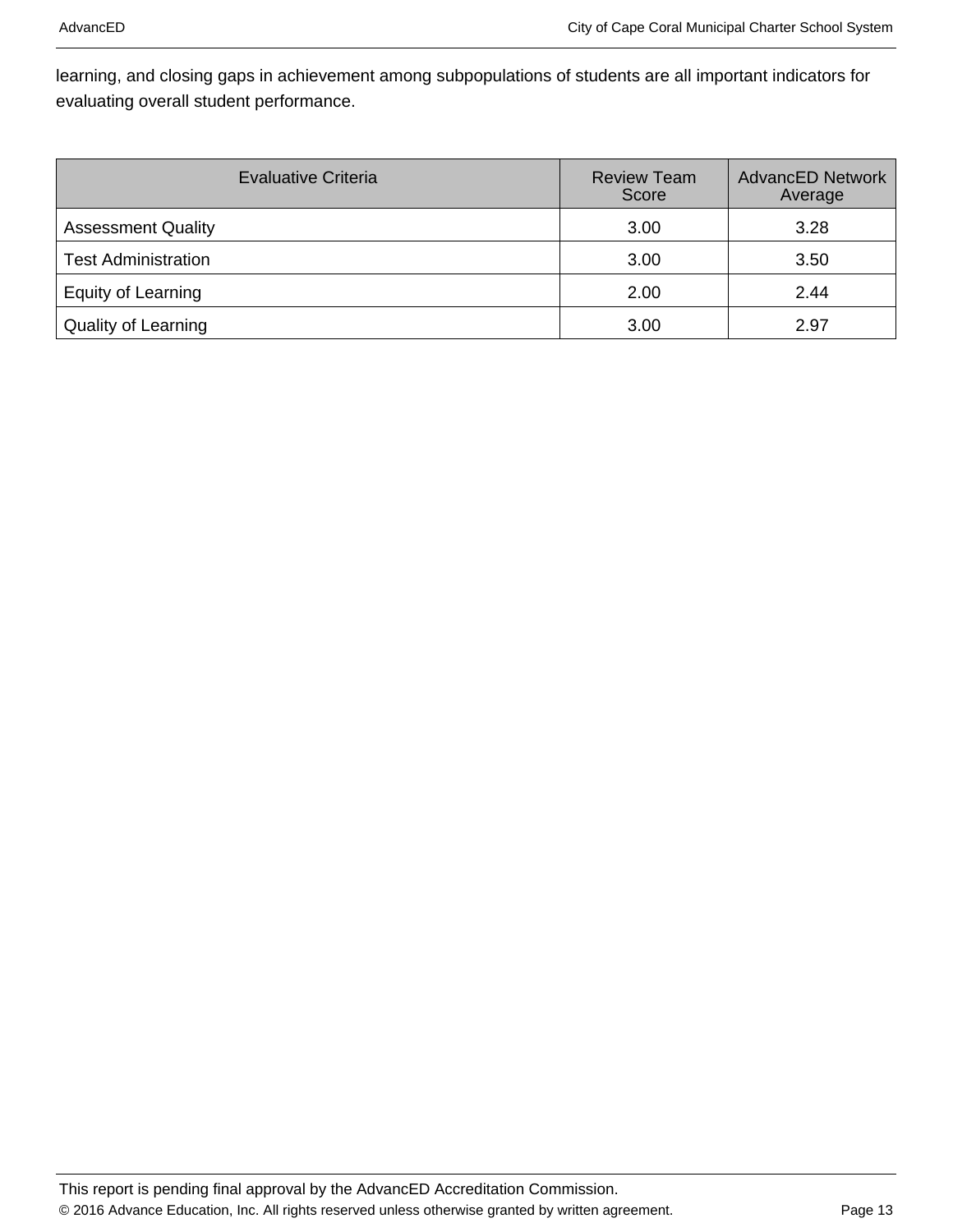### **Effective Learning Environments Observation Tool (eleot™)**

Every learner should have access to an effective learning environment in which she/he has multiple opportunities to be successful. The Effective Learning Environments Observation Tool (eleot™) measures the extent to which learners are in an environment that is equitable, supportive, and well-managed. An environment where high expectations are the norm and active learning takes place. It measures whether learners' progress is monitored and feedback is provided and the extent to which technology is leveraged for learning.

Observations of classrooms or other learning venues are conducted for a minimum of 20 minutes per observation. Every member of the External Review Team is required to be trained and pass a certification exam that establishes inter-rater reliability. Team members conduct multiple observations during the review process and provide ratings on 30 items based on a four-point scale (4=very evident; 3=evident; 2=somewhat evident; and 1=not observed). The following provides the aggregate average score across multiple observations for each of the seven learning environments included in eleot™ as well as benchmark results across the AdvancED Network.



The External Review Team visited classrooms in each of the four schools in the City of Cape Coral Municipal Charter School System. A total of 56 classrooms were observed using eleot which focuses on student behaviors and actions rather than monitoring teacher performance. Every member of the Team had previously been trained and had passed a certification exam to use eleot. Each team member conducted multiple observations during the school visits, rating student involvement and reactions on 30 observable behaviors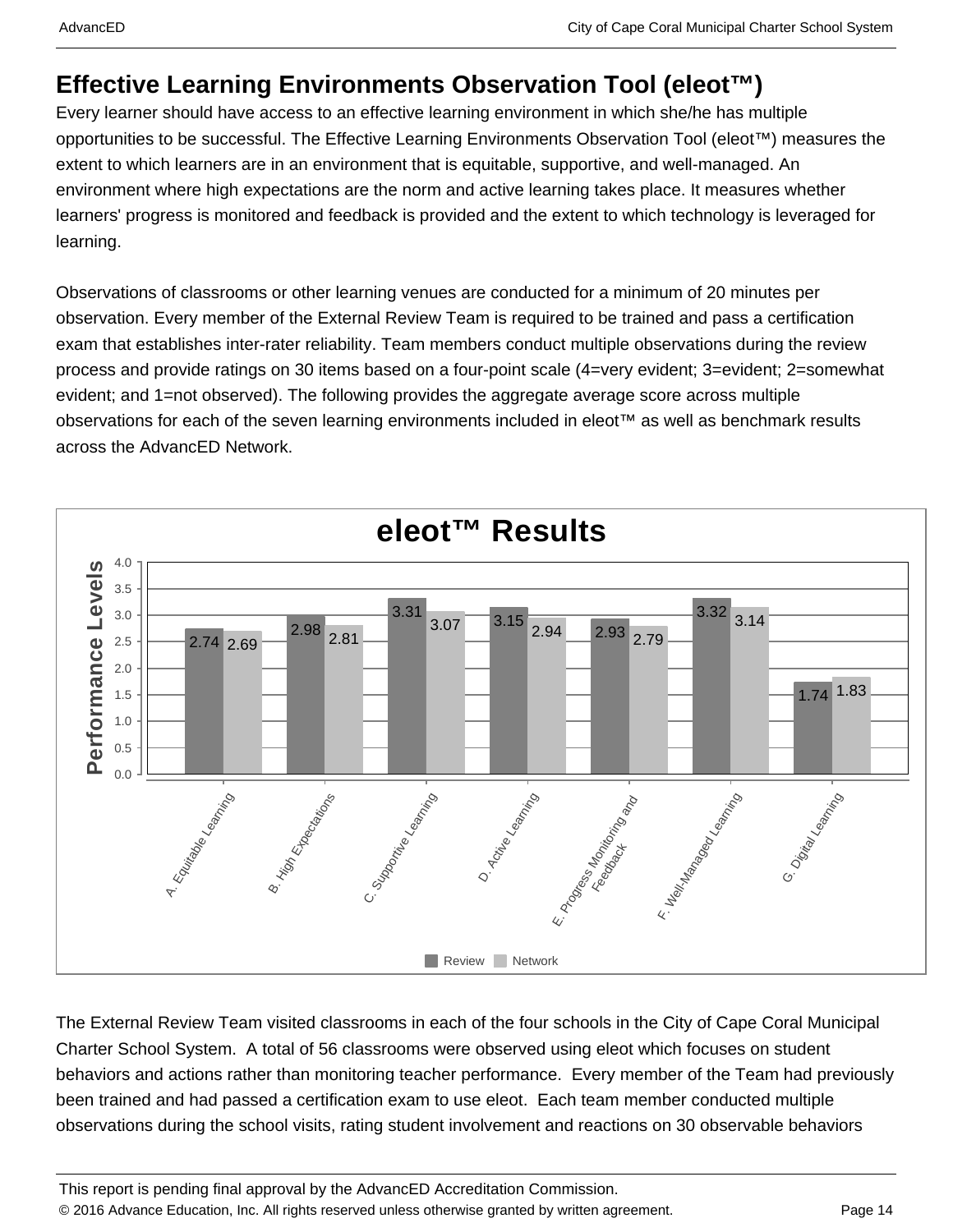based on a four-point scale. Those 30 ratings for each observation were then combined to yield a composite score for all observations completed by the Team throughout the school system. Those composite scores were then reported in seven different categories or "learning environments." Observations of classrooms were conducted for a minimum of 20 minutes each as required by eleot protocols.

In general terms, the school buildings were very well maintained and clean and appeared to provide an excellent teaching and learning environment for staff and students. Students appeared to be very well behaved and not bothered by visitors in their rooms. Staff members spoke with pride about their school and expressed confidence in their school's ability to provide a safe, secure and caring learning atmosphere for students and staff. Ratings for CCCMCSS were very impressive with all environments except one being above the average of all schools in the AdvancED Network. The one environment which did not exceed that average was that of a "Digital Learning Environment."

The learning environment rated the highest (most effective) was that of a "Well-Managed Learning Environment." Its rating was a 3.32/4.00 (3.32 on a scale which ranges from a low of 1.00 to a high of 4.00). This environment pertains to the interaction between the teachers and students, collaboration among peers and cooperation and adherence to classroom rules and procedures. Classroom environments were very positive and conducive to staff and students. This highest rated behavior in this area was the manner in which students spoke and interacted respectfully with teachers and their peers. Students were also observed following classroom rules and working well while in small groups. During an observation in a Kindergarten classroom, a girl became noticeably upset in a small group writing activity when the marking pen that she selected out of a basket turned out to be dried up. She whimpered out loud "My marker doesn't work. Now I have no marker!" One of her classmates immediately came to her rescue saying, "Here, you can use mine."

The learning environment which was rated second highest was that of a "Supportive Learning Environment." Its rating was 3.31/4.00 on the same scale. This environment relates to the manner in which students express a positive attitude about their classroom setting and learning experiences, if they appear willing to take risks in learning without fear of negative feedback and if they receive support and assistance appropriate to their level of ability. The strongest rating within this environment was found in the positive attitude that students displayed toward their teacher, their assignments and the classroom experience in general. Related to this area of strength, a parent stated during an interview, "I love the personal student attention."

The learning environment which was rated third highest was that of an "Active Learning Environment." Its rating was 3.15/4.00 on the eleot scale. This environment relates to the engagement of students in the classroom activities, involvement in discussions with the teacher and/or classmates and connections of the lesson content to real-life experiences. During one observation, a 5th grade teacher asked her students, "OK guys, how can we use this (classroom activity) in the real world?" Active engagement was the norm, but being able to connect their classroom work to real-life applications was identified as a relative weakness. The observable behavior of "students being actively engaged in learning activities" received the highest value in this environment.

The learning environment which was rated fourth highest was that of a "High Expectations Learning

This report is pending final approval by the AdvancED Accreditation Commission. © 2016 Advance Education, Inc. All rights reserved unless otherwise granted by written agreement. Page 15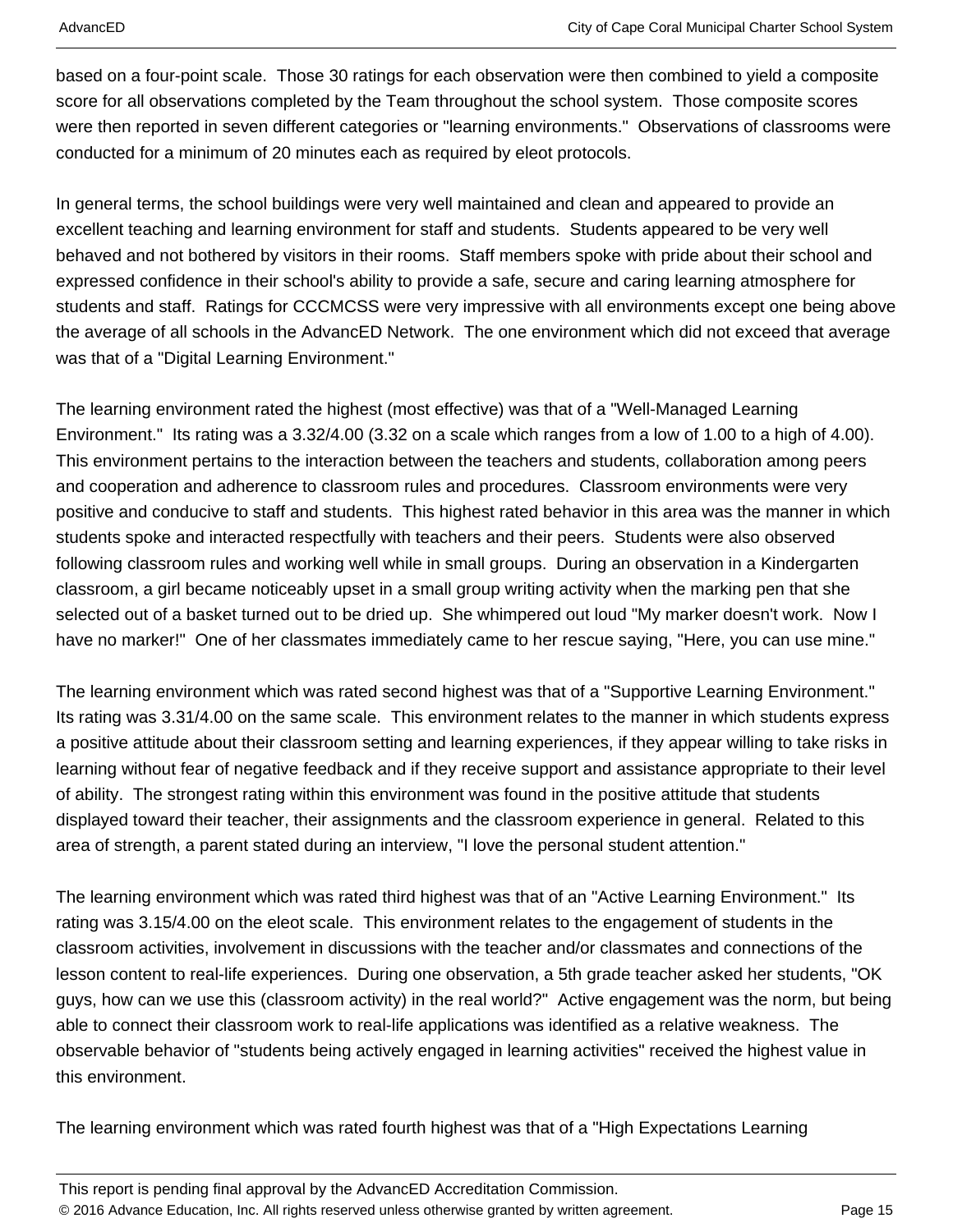Environment." Its rating was 2.98/4.00 on the same scale. This environment relates to the degree of challenge or rigor of assignments, the use of higher order thinking skills, and the availability of examples of excellent student work or grading rubrics to guide students. High expectations for student success were evident in all classrooms observed.

The learning environment rated fifth highest was that of a "Progress Monitoring and Feedback Environment." Its rating was 2.93/4.00 on the eleot scale. This environment addresses the level of teacher feedback to help the student understand the lesson, if students are able to revise their work based on that feedback, how the students demonstrate understanding and if students generally understand how their work will be graded. Most observations noted very positive interaction between the teacher and students, featuring positive feedback, questioning and suggestions for improvement. The area rated the lowest in this environment deals with the student's understanding of how their work will be assessed by the teacher.

The learning environment rated second from the lowest was that of an "Equitable Learning Environment." Its rating by the Team was 2.74/4.00 on the eleot scale. This environment pertains to the level of differentiated learning opportunities in which the students are engaged, their access to discussions, resources and other activities, fair and consistent application of classroom rules and opportunities to learn about the background and cultural differences among classmates. The lowest rating in this environment was the availability of opportunities for youngsters to learn about the background and cultural differences among classmates.

The learning environment rated the lowest (least effective) was "Digital Learning Environment." Its rating was 1.74/4.00. This standard relates to the use of instructional technology by students to gather and use data for learning, conduct research or solve problems and communicate and work collaboratively with others. In general, the team noted minimal use of technology by students in most classroom settings. In classrooms where technology was being used, it was most often used by only the teacher for presentation purposes.

The focus of the eleot classroom observation tool and the AdvancED Standards have many similarities. One such point of alignment pertains to the availability of differentiated learning opportunities. Standard 3 calls for teachers to personalize instruction by differentiating assignments to match students' learning needs. The Team noted that the school system rated this area as a relative strength but did not observe much differentiation during classroom observations.

Another area in which the focus of eleot and the Standards are closely aligned is in the area of cultural awareness. During classroom observations, Team members looked for evidence that students have ongoing opportunities to learn about their own and others' culture and background. This concern is closely related to Standard 4 which addresses support systems to meet the physical, social and emotional needs of students. In this area, findings of relative weakness were evident during classroom and was also rated on the system's Self Assessment as a need of emphasis.

The Standards and eleot indicators are also closely aligned when it comes to collaboration and group work. Standard 3 addresses the degree to which the school system operates as a collaborative learning organization. The Team found the schools and particularly the school system does not make a practice of

This report is pending final approval by the AdvancED Accreditation Commission. © 2016 Advance Education, Inc. All rights reserved unless otherwise granted by written agreement. Page 16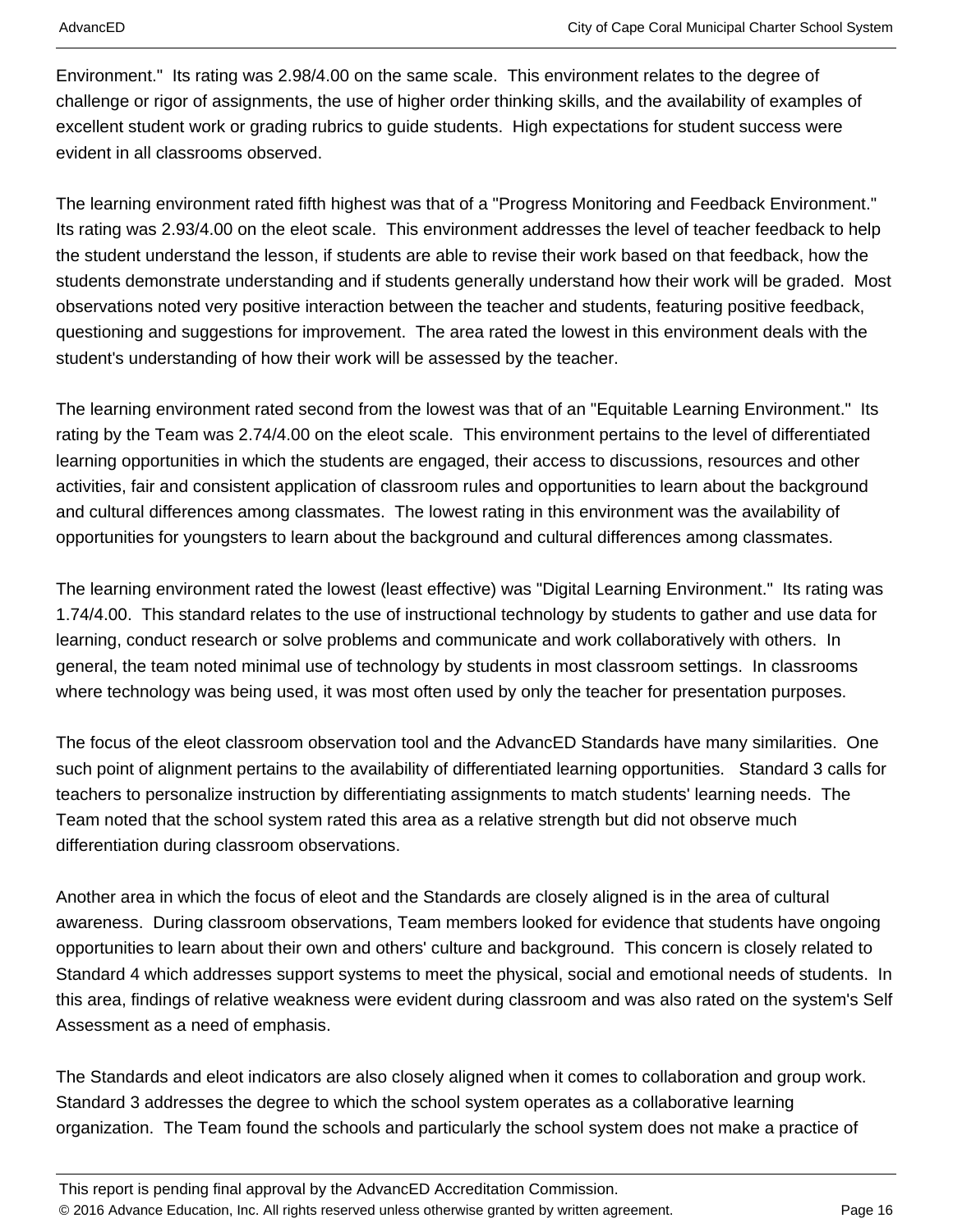working together in teams but found collaborative group work to be a popular instructional strategy in many classrooms.

Close alignment between the Standards and eleot indicators can also be seen in the area of instructional technology. AdvancED Standard 4 addresses the provision of appropriate technology tools in the schools and was rated as a need of the system. Likewise, during observations Team members looked for opportunities for students using technology. In general, the Team noted minimal use of technology by students and suggests this as an area in need of review.

Lastly, close alignment between the Standards and the focus of eleot can be seen in the area of instructional processes in the classroom. AdvancED Standard 3 addresses the expectation for teachers to inform students of how their work will be graded, display exemplars or models depicting excellence for assignments, use of multiple means of assessment and provide immediate feedback. Similar to the goal of that Standard, eleot observations monitor the availability of exemplars in the classroom and the level of difficulty of lessons. Also noted are students' responses to teacher feedback. While instructional processes were noted as a relative strength of the school system, classroom observations revealed little or no use of exemplars, but meaningful teacher feedback was a characteristic of most classrooms.

In conclusion, members of the External Review Team were impressed by expressions of school and community pride during the visits in the schools. Staff members were positive and enthusiastic about the current focus on improving student learning throughout the school system. The Team encourages CCCMCSS to review these and all results of the classroom observations and use that information to help guide future decisions about classroom activities and instructional strategies.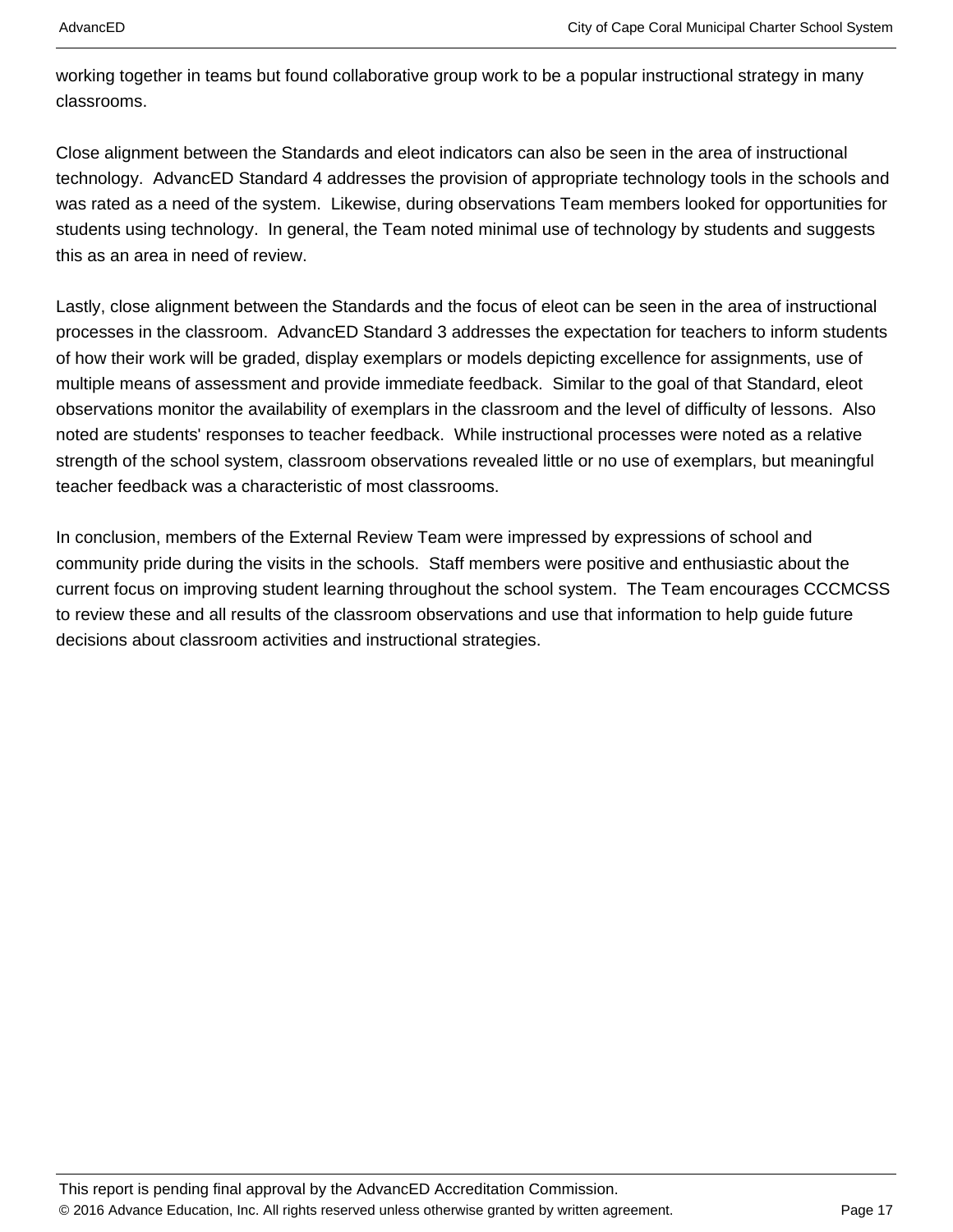### **eleot™ Data Summary**

| A. Equitable Learning                   |         | $\frac{9}{6}$                                                                                         |                 |         |                     |                           |
|-----------------------------------------|---------|-------------------------------------------------------------------------------------------------------|-----------------|---------|---------------------|---------------------------|
| <b>Item</b>                             | Average | <b>Description</b>                                                                                    | Very<br>Evident | Evident | Somewhat<br>Evident | Observed<br>$\frac{1}{2}$ |
| 1.                                      | 2.82    | Has differentiated learning opportunities<br>and activities that meet her/his needs                   | 26.79%          | 35.71%  | 30.36%              | 7.14%                     |
| 2.                                      | 3.46    | Has equal access to classroom<br>discussions, activities, resources,<br>technology, and support       | 55.36%          | 37.50%  | 5.36%               | 1.79%                     |
| 3.                                      | 3.07    | Knows that rules and consequences are<br>fair, clear, and consistently applied                        | 28.57%          | 53.57%  | 14.29%              | 3.57%                     |
| 4.                                      | 1.61    | Has ongoing opportunities to learn<br>about their own and other's<br>backgrounds/cultures/differences | 3.57%           | 5.36%   | 39.29%              | 51.79%                    |
| Overall rating on a 4 point scale: 2.74 |         |                                                                                                       |                 |         |                     |                           |

| <b>B. High Expectations</b>             |         | $\%$                                                                                                                   |                 |         |                     |                           |
|-----------------------------------------|---------|------------------------------------------------------------------------------------------------------------------------|-----------------|---------|---------------------|---------------------------|
| <b>Item</b>                             | Average | <b>Description</b>                                                                                                     | Very<br>Evident | Evident | Somewhat<br>Evident | Observed<br>$\frac{1}{2}$ |
| 1.                                      | 3.32    | Knows and strives to meet the high<br>expectations established by the teacher                                          | 39.29%          | 53.57%  | 7.14%               | 0.00%                     |
| 2.                                      | 3.38    | Is tasked with activities and learning that<br>are challenging but attainable                                          | 44.64%          | 48.21%  | 7.14%               | $0.00\%$                  |
| 3.                                      | 1.91    | Is provided exemplars of high quality<br>work                                                                          | 5.36%           | 19.64%  | 35.71%              | 39.29%                    |
| 4.                                      | 3.25    | Is engaged in rigorous coursework,<br>discussions, and/or tasks                                                        | 39.29%          | 46.43%  | 14.29%              | 0.00%                     |
| 5.                                      | 3.02    | Is asked and responds to questions that<br>require higher order thinking (e.g.,<br>applying, evaluating, synthesizing) | 30.36%          | 46.43%  | 17.86%              | 5.36%                     |
| Overall rating on a 4 point scale: 2.98 |         |                                                                                                                        |                 |         |                     |                           |

This report is pending final approval by the AdvancED Accreditation Commission. © 2016 Advance Education, Inc. All rights reserved unless otherwise granted by written agreement. Page 18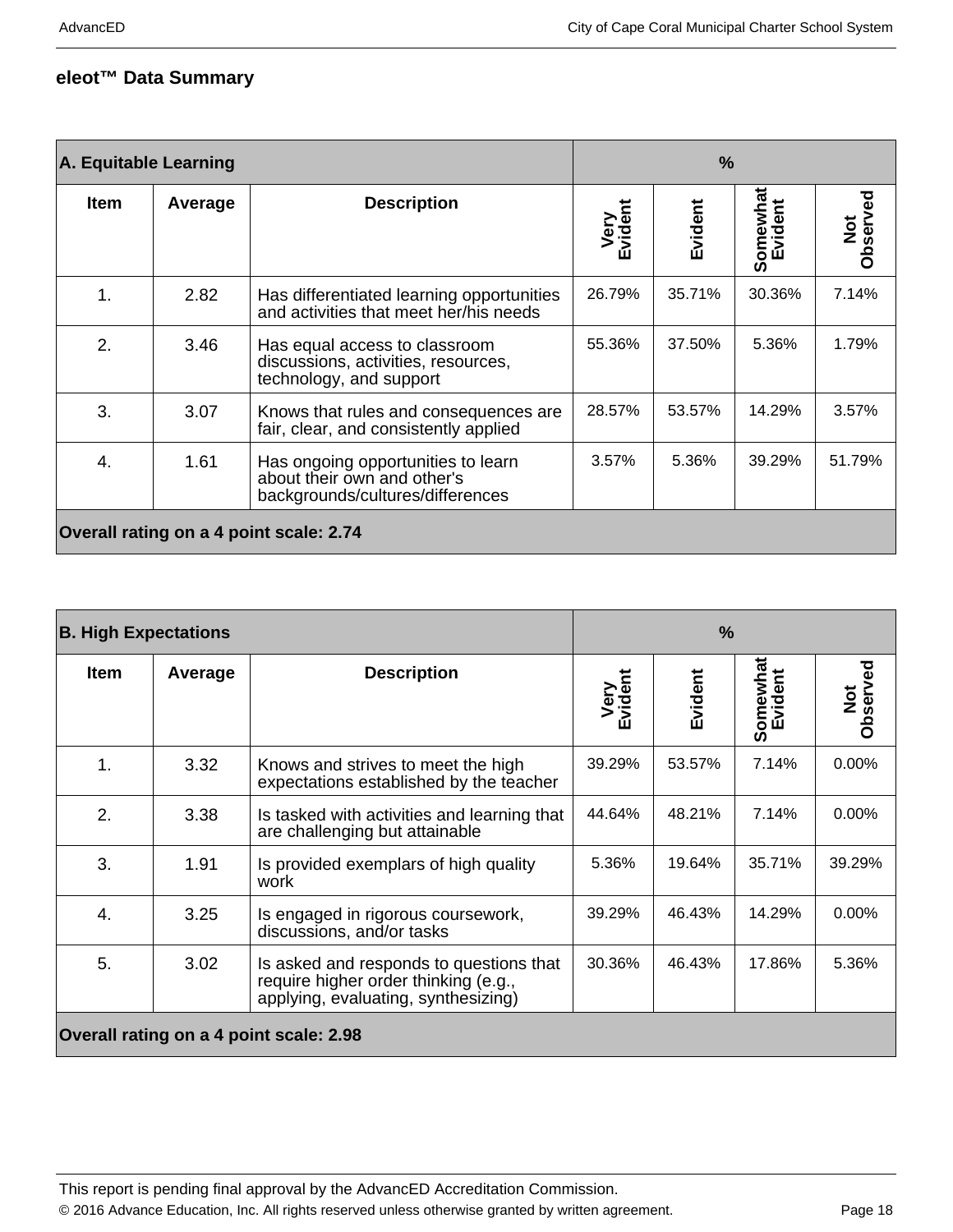| <b>C. Supportive Learning</b>           |         | $\frac{9}{6}$                                                                                                                |                 |         |                     |                 |
|-----------------------------------------|---------|------------------------------------------------------------------------------------------------------------------------------|-----------------|---------|---------------------|-----------------|
| <b>Item</b>                             | Average | <b>Description</b>                                                                                                           | Very<br>Evident | Evident | Somewhat<br>Evident | Not<br>Observed |
| $\mathbf 1$ .                           | 3.43    | Demonstrates or expresses that<br>learning experiences are positive                                                          | 58.93%          | 26.79%  | 12.50%              | 1.79%           |
| 2.                                      | 3.55    | Demonstrates positive attitude about the<br>classroom and learning                                                           | 62.50%          | 32.14%  | 3.57%               | 1.79%           |
| 3.                                      | 3.23    | Takes risks in learning (without fear of<br>negative feedback)                                                               | 33.93%          | 57.14%  | 7.14%               | 1.79%           |
| 4.                                      | 3.43    | Is provided support and assistance to<br>understand content and accomplish<br>tasks                                          | 55.36%          | 35.71%  | 5.36%               | 3.57%           |
| 5.                                      | 2.89    | Is provided additional/alternative<br>instruction and feedback at the<br>appropriate level of challenge for her/his<br>needs | 21.43%          | 53.57%  | 17.86%              | 7.14%           |
| Overall rating on a 4 point scale: 3.31 |         |                                                                                                                              |                 |         |                     |                 |

|                                         | <b>D. Active Learning</b> |                                                                                          | $\frac{9}{6}$       |         |                     |                 |
|-----------------------------------------|---------------------------|------------------------------------------------------------------------------------------|---------------------|---------|---------------------|-----------------|
| <b>Item</b>                             | Average                   | <b>Description</b>                                                                       | Very<br>vident<br>Ŵ | Evident | Somewhat<br>Evident | Not<br>Observed |
| 1.                                      | 3.41                      | Has several opportunities to engage in<br>discussions with teacher and other<br>students | 60.71%              | 23.21%  | 12.50%              | 3.57%           |
| 2.                                      | 2.36                      | Makes connections from content to real-<br>life experiences                              | 16.07%              | 32.14%  | 23.21%              | 28.57%          |
| 3.                                      | 3.70                      | Is actively engaged in the learning<br>activities                                        | 73.21%              | 23.21%  | 3.57%               | $0.00\%$        |
| Overall rating on a 4 point scale: 3.15 |                           |                                                                                          |                     |         |                     |                 |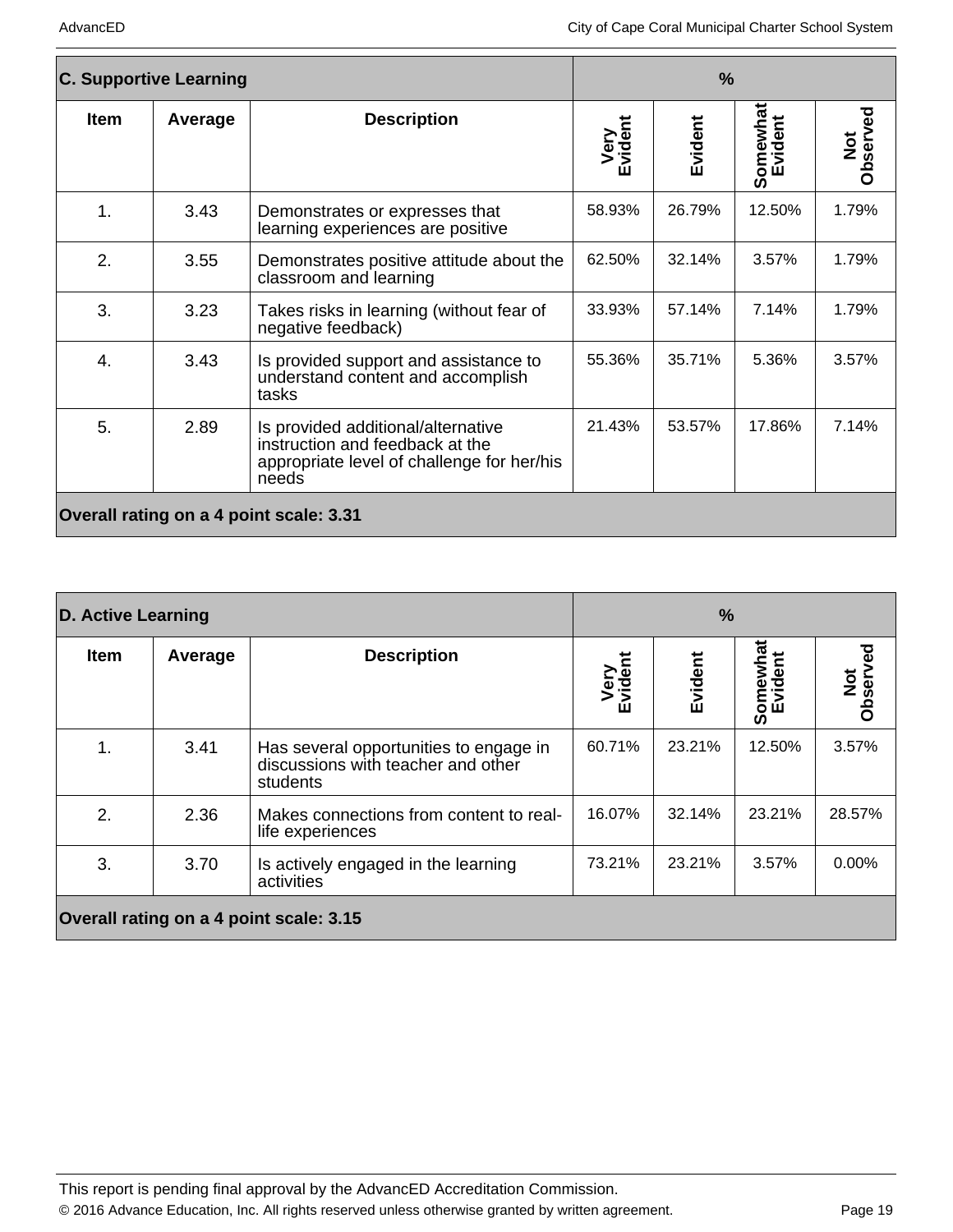| <b>E. Progress Monitoring and Feedback</b> |         | $\frac{9}{6}$                                                     |                     |         |          |                           |
|--------------------------------------------|---------|-------------------------------------------------------------------|---------------------|---------|----------|---------------------------|
| <b>Item</b>                                | Average | <b>Description</b>                                                | Very<br>vident<br>ш | Evident | Somewhat | Observed<br>$\frac{1}{2}$ |
| $\mathbf 1$ .                              | 3.02    | Is asked and/or quizzed about individual<br>progress/learning     | 39.29%              | 33.93%  | 16.07%   | 10.71%                    |
| 2.                                         | 3.36    | Responds to teacher feedback to<br>improve understanding          | 51.79%              | 35.71%  | 8.93%    | 3.57%                     |
| 3.                                         | 3.29    | Demonstrates or verbalizes<br>understanding of the lesson/content | 37.50%              | 55.36%  | 5.36%    | 1.79%                     |
| 4.                                         | 1.93    | Understands how her/his work is<br>assessed                       | 3.57%               | 30.36%  | 21.43%   | 44.64%                    |
| 5.                                         | 3.05    | Has opportunities to revise/improve<br>work based on feedback     | 39.29%              | 37.50%  | 12.50%   | 10.71%                    |
| Overall rating on a 4 point scale: 2.93    |         |                                                                   |                     |         |          |                           |

|             | <b>F. Well-Managed Learning</b> |                                                                        |                 | $\%$    |          |                 |
|-------------|---------------------------------|------------------------------------------------------------------------|-----------------|---------|----------|-----------------|
| <b>Item</b> | Average                         | <b>Description</b>                                                     | Very<br>Evident | Evident | Somewhat | Not<br>Observed |
| 1.          | 3.66                            | Speaks and interacts respectfully with<br>teacher(s) and peers         | 71.43%          | 23.21%  | 5.36%    | 0.00%           |
| 2.          | 3.46                            | Follows classroom rules and works well<br>with others                  | 48.21%          | 50.00%  | 1.79%    | $0.00\%$        |
| 3.          | 2.89                            | Transitions smoothly and efficiently to<br>activities                  | 35.71%          | 37.50%  | 7.14%    | 19.64%          |
| 4.          | 3.18                            | Collaborates with other students during<br>student-centered activities | 55.36%          | 23.21%  | 5.36%    | 16.07%          |
| 5.          | 3.43                            | Knows classroom routines, behavioral<br>expectations and consequences  | 50.00%          | 42.86%  | 7.14%    | $0.00\%$        |
|             |                                 | Overall rating on a 4 point scale: 3.32                                |                 |         |          |                 |

This report is pending final approval by the AdvancED Accreditation Commission. © 2016 Advance Education, Inc. All rights reserved unless otherwise granted by written agreement. Page 20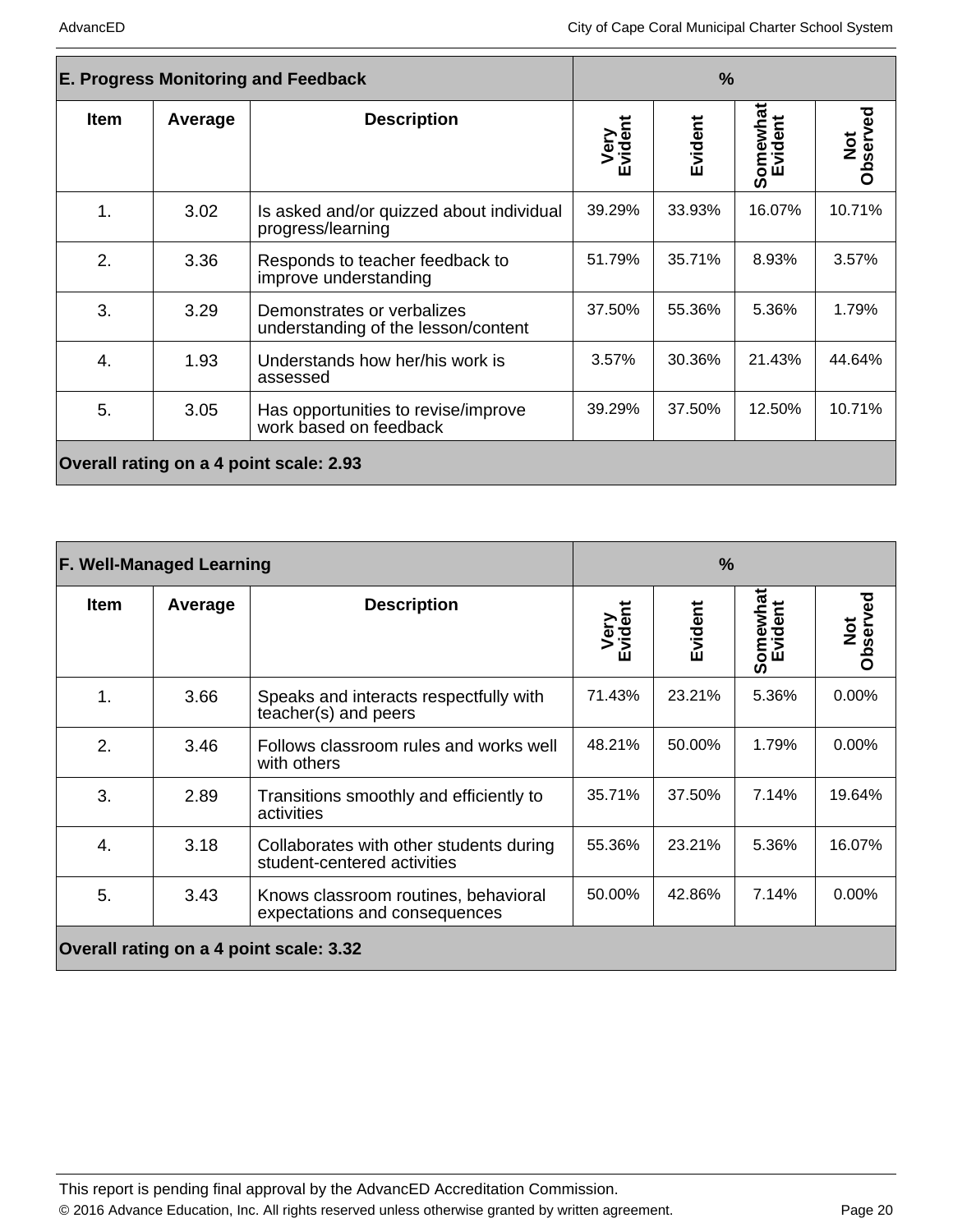| <b>G. Digital Learning</b>              |         |                                                                                                                    | $\frac{9}{6}$        |         |                     |                 |
|-----------------------------------------|---------|--------------------------------------------------------------------------------------------------------------------|----------------------|---------|---------------------|-----------------|
| <b>Item</b>                             | Average | <b>Description</b>                                                                                                 | Very<br>vident<br>ĤП | Evident | Somewhat<br>Evident | Not<br>Observed |
| 1.                                      | 1.79    | Uses digital tools/technology to gather,<br>evaluate, and/or use information for<br>learning                       | 10.71%               | 17.86%  | 10.71%              | 60.71%          |
| 2.                                      | 1.66    | Uses digital tools/technology to conduct<br>research, solve problems, and/or create<br>original works for learning | 10.71%               | 10.71%  | 12.50%              | 66.07%          |
| 3.                                      | 1.77    | Uses digital tools/technology to<br>communicate and work collaboratively<br>for learning                           | 14.29%               | 12.50%  | 8.93%               | 64.29%          |
| Overall rating on a 4 point scale: 1.74 |         |                                                                                                                    |                      |         |                     |                 |

### **Findings**

### **Improvement Priority**

Develop and implement a system-wide collaborative process to horizontally and vertically align the curriculum. (Indicator 3.2)

#### Primary Indicator

Indicator 3.2

#### Evidence and Rationale

Stakeholder interviews, lesson plan evidence and the lack of a consistent curriculum mapping process revealed that while some teachers on the same grade level take it upon themselves to collaborate and improve learning, it is not a system-wide expectation. The area of curriculum alignment was also noted as a relative weakness in the system's Self Assessment. During the system's presentations on Standards 1, 2 and 4, it was stated that the development of a curriculum with vertical and horizontal articulation was an identified need for all levels, K-12. During interviews with parents, one mother stated, "We have two elementary schools, both feeding into one middle school; you would expect them both to have the same fundamental curriculum and activities. They are not; kids go into the middle school with vastly different backgrounds." During an interview with the leadership team in one of the system's two elementary schools, it was asked if the retention criteria for kindergarten and 1st grade was the same at both schools. The response given was "We don't know." However, one elementary principal stated, "We try to get together three to four times per year (to share information between schools)."

Vertical collaboration within disciplines can improve student success and increase the depth of understanding at subsequent grade levels. Horizontal collaboration among subject/grade levels strengthens and supports all learning goals. Furthermore, research has revealed that decisions about curricular alignment are more likely to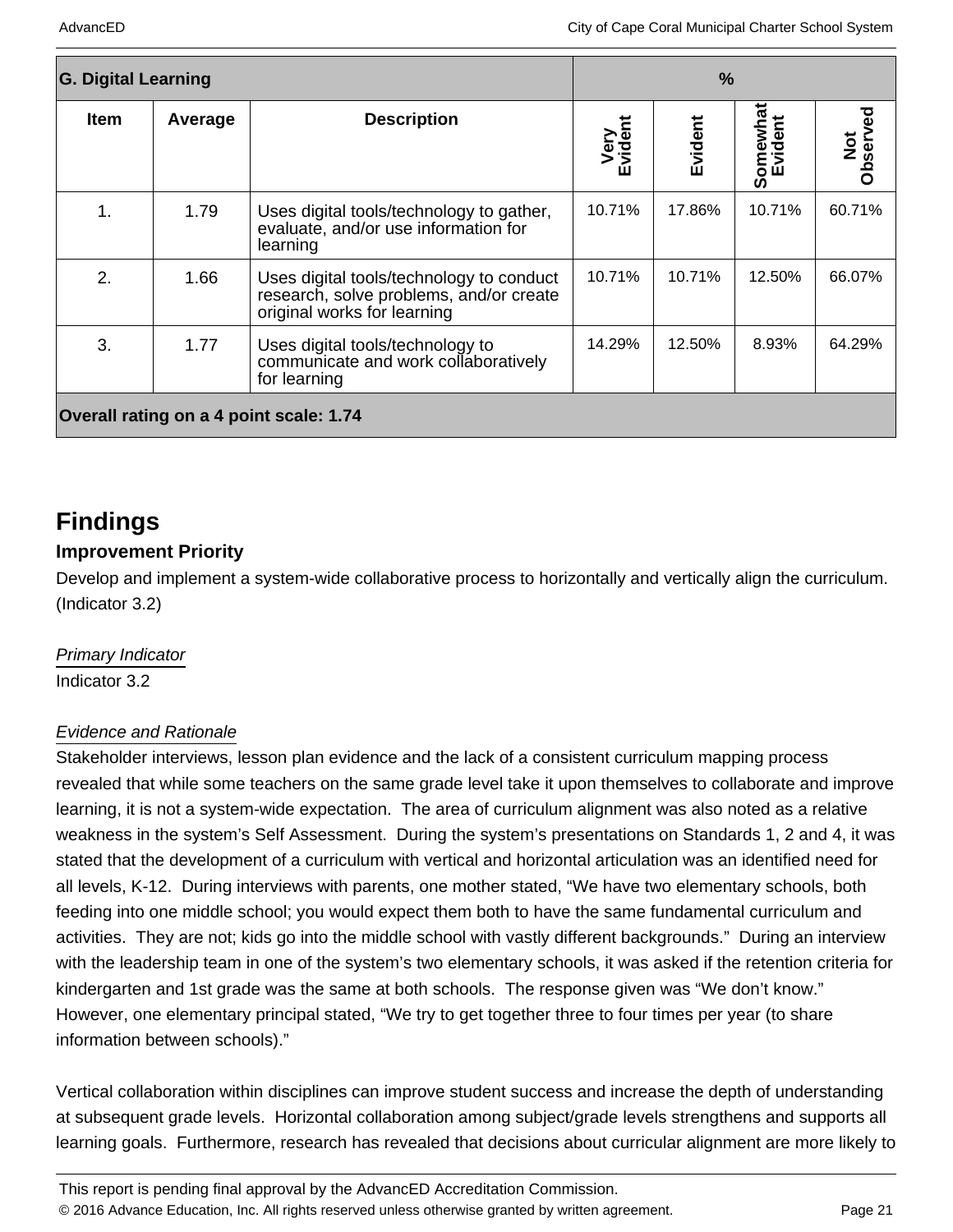be implemented with fidelity if they are made collaboratively. Caution must be taken, however, to ensure that the schools' history of successful academic achievement is not adversely impacted by efforts to achieve curricular alignment.

#### **Improvement Priority**

Implement and monitor the use of system-wide tools and procedures to include formative assessments and collaborative analysis of data to provide targeted instructional support and to enhance instruction. (Indicator 5.2, Indicator 5.3, SF2. Stakeholder Feedback Results and Analysis, SP2. Test Administration, SP4. Equity of Learning)

Primary Indicator Indicator 5.3

#### Evidence and Rationale

A review of the artifacts and responses to questions during interviews indicated the lack of written protocols for the collection and analysis of student data throughout the system. Evidence further revealed that formative assessments were used only on a limited basis. Staff members in each school indicated that they periodically review student performance data. Based on further review, it was noted that achievement gaps exist between sub-groups of students. Interview responses and a close review of artifacts provided by the system indicated a need to provide additional training for teachers in the use of data, particularly formative assessments at the classroom, school and system levels to monitor student growth. During the system's presentation on Standard 3, it was stated that staff members "haven't been trained to analyze data and use that information to improve classroom instruction." The need for additional staff training was also mentioned in the presentation of Standard 5. Also, additional training of all staff members regarding the use and interpretation of student data was an area of need identified through staff surveys.

Schools which review and analyze data, including comparison and trend data, are empowered to raise their level of effectiveness by having accurate measures of its current reality, knowing the level to which it aspires and determining what changes are needed to reach that higher level of performance. The implementation and monitoring of system-wide protocols for the collection and collaborative analysis of student data to identify and target unique learning needs will contribute to verifiable student readiness for the next level and continued student success.

#### **Opportunity For Improvement**

Develop and implement a systemic plan to coordinate learning support services to meet the unique needs of all students.

(Indicator 3.12)

Primary Indicator Indicator 3.12

Evidence and Rationale

This report is pending final approval by the AdvancED Accreditation Commission. © 2016 Advance Education, Inc. All rights reserved unless otherwise granted by written agreement. Page 22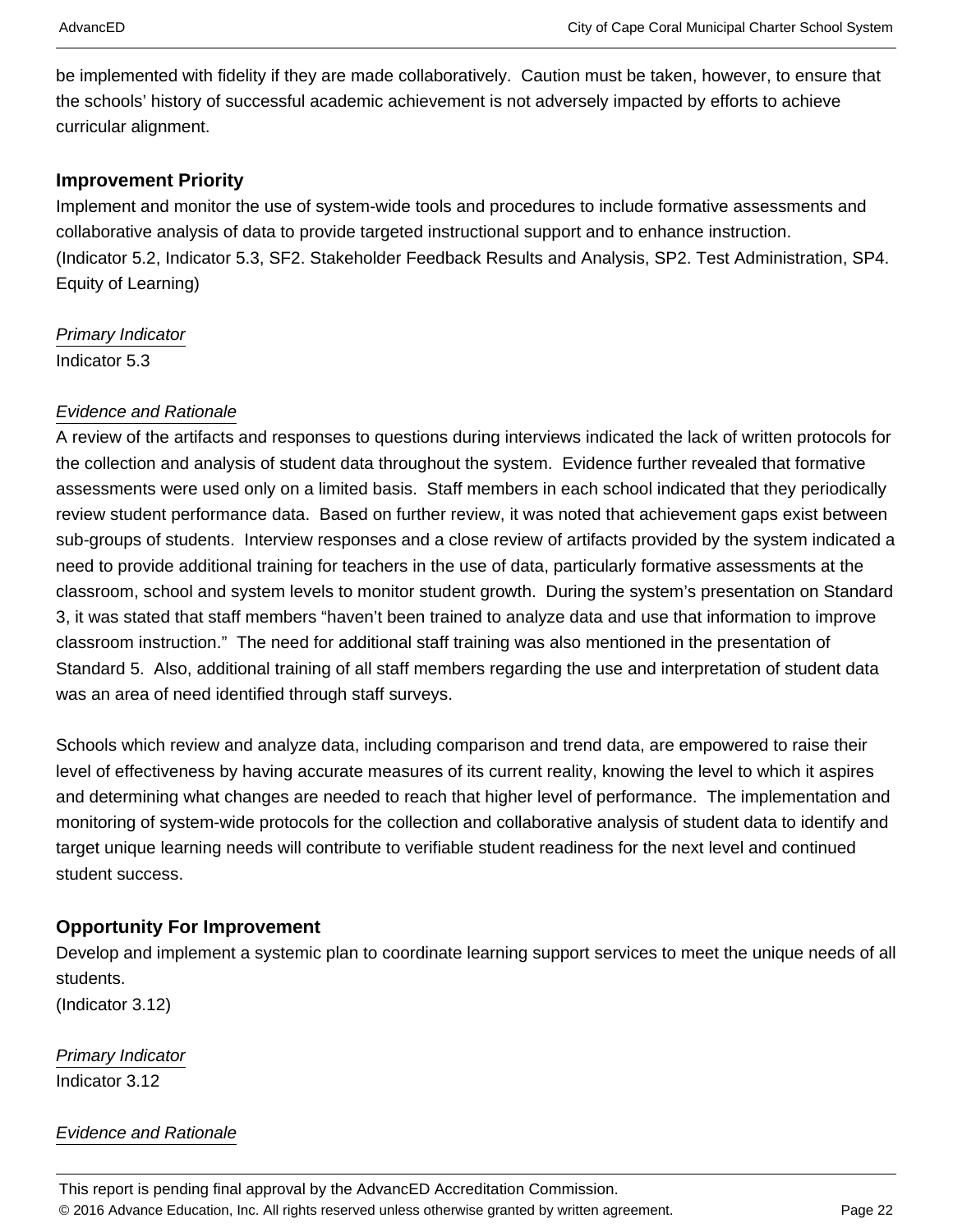Students learn in different ways and the effective school system identifies these learning needs and provides variations and accommodations to enhance the learning of all students. While evidence documents relating to services provided by CCCMCSS at the elementary level identified a variety of services, the documents did not identify services provided by the middle or high schools. Furthermore, classroom observations identified minimal differentiation of learning opportunities at the secondary level and stakeholder interviews confirmed that less emphasis on differentiation exists after elementary grades. This area of support for students was highlighted as a relative weakness in the system's Self Assessment. Statements made during interviews at the schools indicate that the review and analysis of data and then applying that information to planning for instruction was an area of need throughout the system. One of the lowest scores in parent surveys was found related to individualizing instruction for students. Additionally, adjusting teaching techniques to meet the unique learning needs of students was rated low in student surveys.

To help all students succeed in the classroom, schools must ensure that all teachers continually use available data to guide appropriate individualization of instructional strategies to address students' unique learning needs, proficiency levels and learning styles.

#### **Opportunity For Improvement**

Ensure that all staff members participate in a continuous program of professional learning aligned with the system's needs. (Indicator 3.7, Indicator 3.11)

Primary Indicator Indicator 3.11

#### Evidence and Rationale

Interviews with administrative and instructional staff revealed that CCCMCSS currently uses a professional development model that is based primarily on individual teacher goals rather than system or school needs. The A.P.P.L.E.S. program for "new teachers" and "new to Florida teachers" provides mentors and a solid foundation for professional development for the first two years of employment. Professional development after that can be in the form of seminars, online courses, conferences or in-house meetings and training. Continuing education required by the state of Florida for certified personnel is appropriately provided and reported to the state's Department of Education. The need for a more unified system of professional development was also highlighted by staff members during the presentation on Standards 1,3 and 5 and in the system's Self Assessment.

Highly effective school systems annually update and provide a coordinated program of professional development aligned with the system's needs. Through such a program all staff members will build capacity and expertise, critical to the continuous improvement of the services to the students and patrons of the community.

### **Powerful Practice**

The exemplary parental volunteer program leads to outstanding family engagement and commitment to the

This report is pending final approval by the AdvancED Accreditation Commission. © 2016 Advance Education, Inc. All rights reserved unless otherwise granted by written agreement. Page 23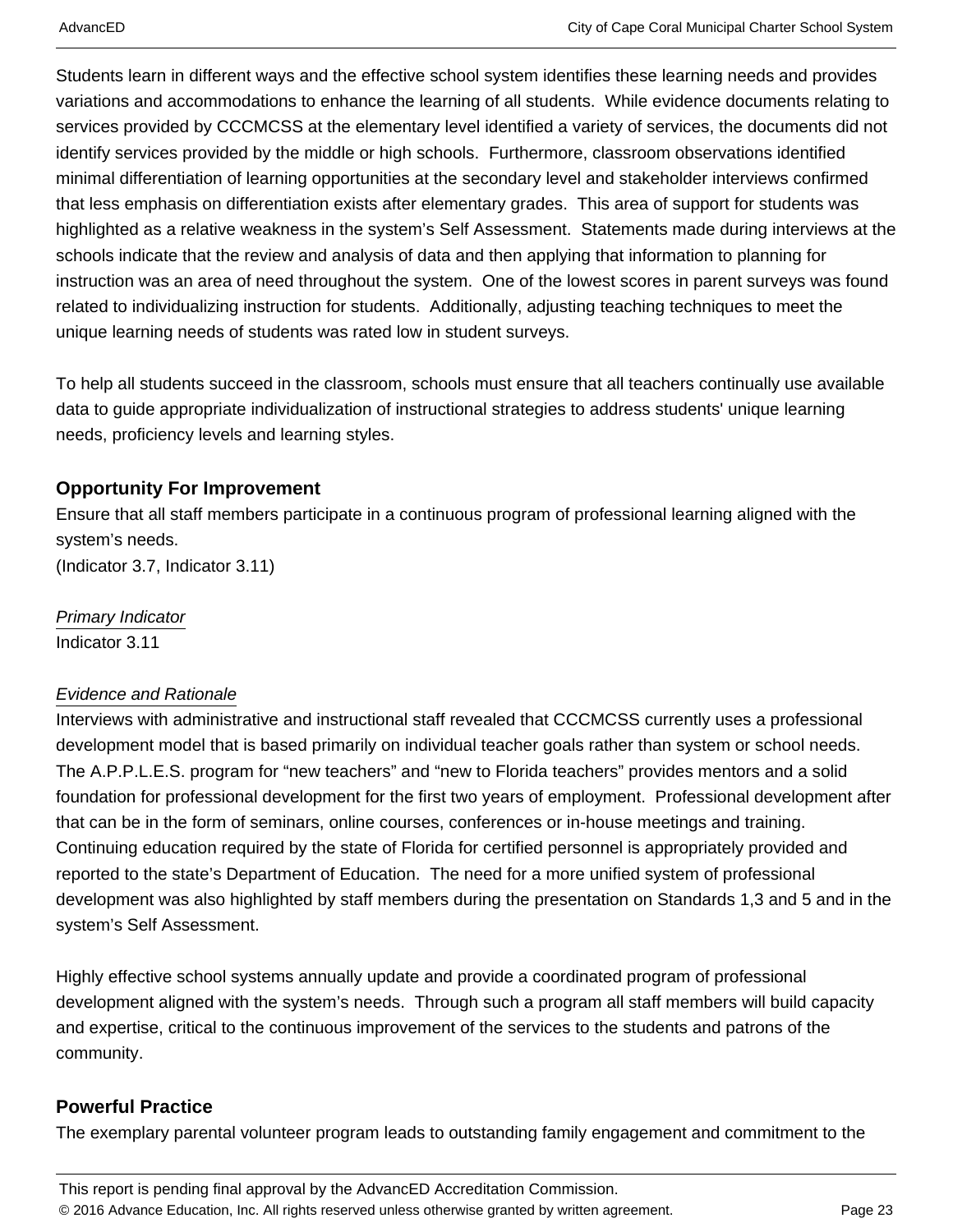school system. (Indicator 3.8)

Primary Indicator Indicator 3.8

#### Evidence and Rationale

A review of survey results indicates that over 84% of elementary, 55% of middle school and 64% of high school parents strongly agree or agree that the schools are meeting their expectations. This strong favorable evaluation is in part a reflection of parents' participation in volunteer programs at all schools as well as the varied ways the schools communicate with parents. All parents are required to volunteer for at least 30 hours per year. An online sign-up system provides an efficient volunteer registration process. Parents can become engaged in classrooms, cafeterias, media centers, athletics and/or in office settings. The volunteer experience provides an avenue for informal sharing of ideas and opinions between parents and staff members and creates a culture that includes all stakeholders as part of the same team. As one parent stated, "My school cares about parent involvement. I am well-received when working in the school."

Meaningful engagement of stakeholders is a hallmark of most effective organizations. Through participation in the volunteer program, parents of CCCMCSS students are provided meaningful opportunities to work closely with the schools to accomplish the goal of supporting the educational needs of all students. Because of the volunteer program, the ongoing culture of collaboration between parents and the schools creates organizational momentum which encourages, supports and propels effective initiatives.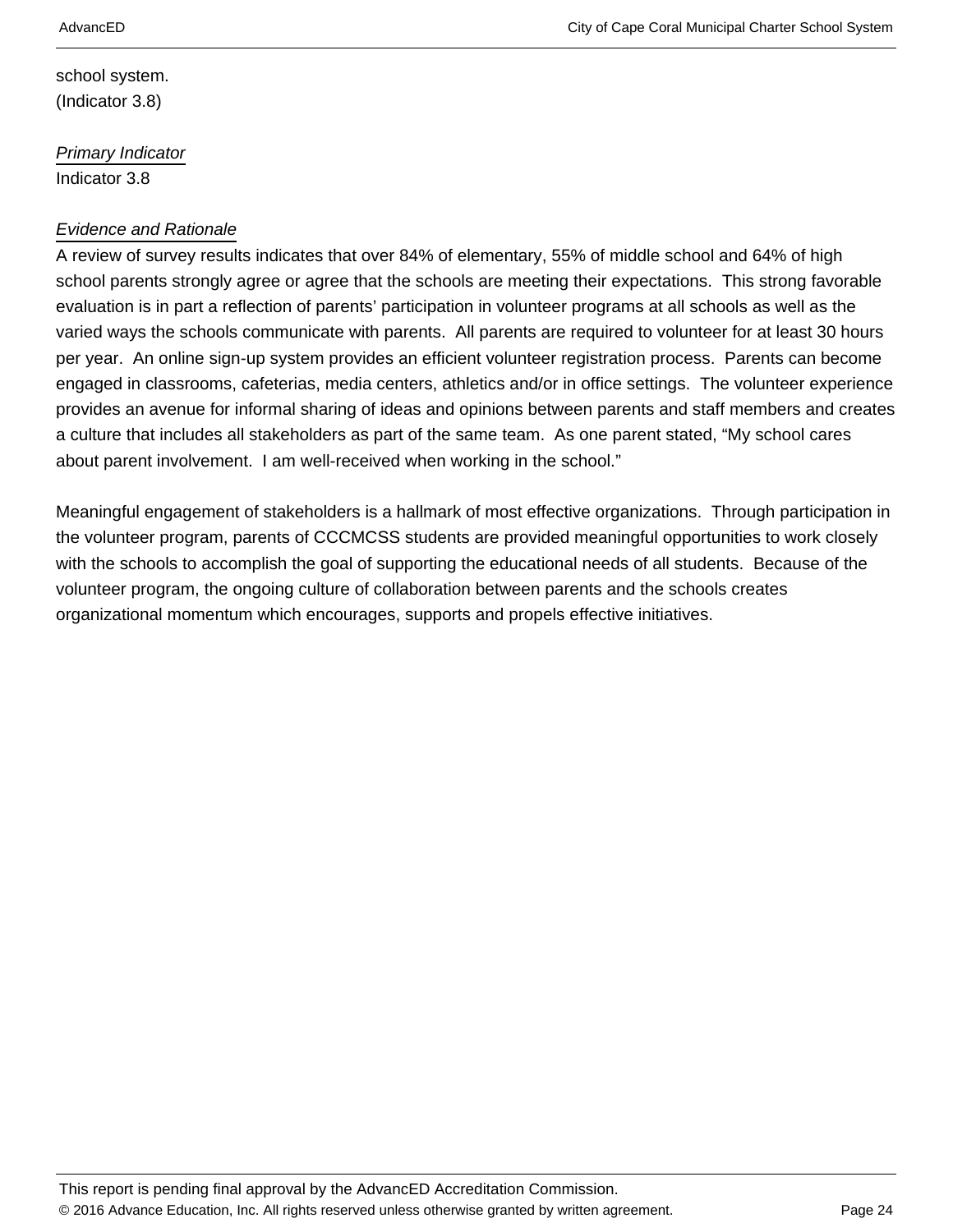## **Leadership Capacity**

The capacity of leadership to ensure an institution's progress towards its stated objectives is an essential element of organizational effectiveness. An institution's leadership capacity includes the fidelity and commitment to its institutional purpose and direction, the effectiveness of governance and leadership to enable the institution to realize its stated objectives, the ability to engage and involve stakeholders in meaningful and productive ways, and the capacity to enact strategies to improve results of student learning.

Purpose and direction are critical to successful institutions. A study conducted in 2010 by the London-based Chartered Institute of Personnel and Development (CIPD) reported that "in addition to improving performance, the research indicates that having a sense of shared purpose also improves employee engagement" and that "lack of understanding around purpose can lead to demotivation and emotional detachment, which in turn lead to a disengaged and dissatisfied workforce."

AdvancED has found through its evaluation of best practices in more than 32,000 institutions around the world that a successful institution commits to a shared purpose and direction and establishes expectations for student learning that are aligned with the institutions' vision and supported by internal and external stakeholders. These expectations serve as the focus for assessing student performance and overall institution effectiveness.

Governance and leadership are key factors in raising institutional quality. Leaders, both local administrators and governing boards/authorities, are responsible for ensuring all learners achieve while also managing many other facets of an institution. Institutions that function effectively do so without tension between the governing board/authority, administrators, and educators and have established relationships of mutual respect and a shared vision (Feuerstein & Opfer, 1998). In a meta-analysis of educational institution leadership research, Leithwood and Sun (2012) found that leaders (school and governing boards/authority) can significantly "influence school conditions through their achievement of a shared vision and agreed-on goals for the organization, their high expectations and support of organizational members, and their practices that strengthen school culture and foster collaboration within the organization." With the increasing demands of accountability placed on institutional leaders, leaders who empower others need considerable autonomy and involve their communities to attain continuous improvement goals. Leaders who engage in such practices experience a greater level of success (Fink & Brayman, 2006). Similarly, governing boards/authorities that focus on policy-making are more likely to allow institutional leaders the autonomy to make decisions that impact teachers and students and are less responsive to politicization than boards/authorities that respond to vocal citizens (Greene, 1992).

AdvancED's experience, gained through evaluation of best practices, has indicated that a successful institution has leaders who are advocates for the institution's vision and improvement efforts. The leaders provide direction and allocate resources to implement curricular and co-curricular programs that enable students to achieve expectations for their learning. Leaders encourage collaboration and shared responsibility for school improvement among stakeholders. The institution's policies, procedures, and organizational conditions ensure equity of learning opportunities and support for innovation.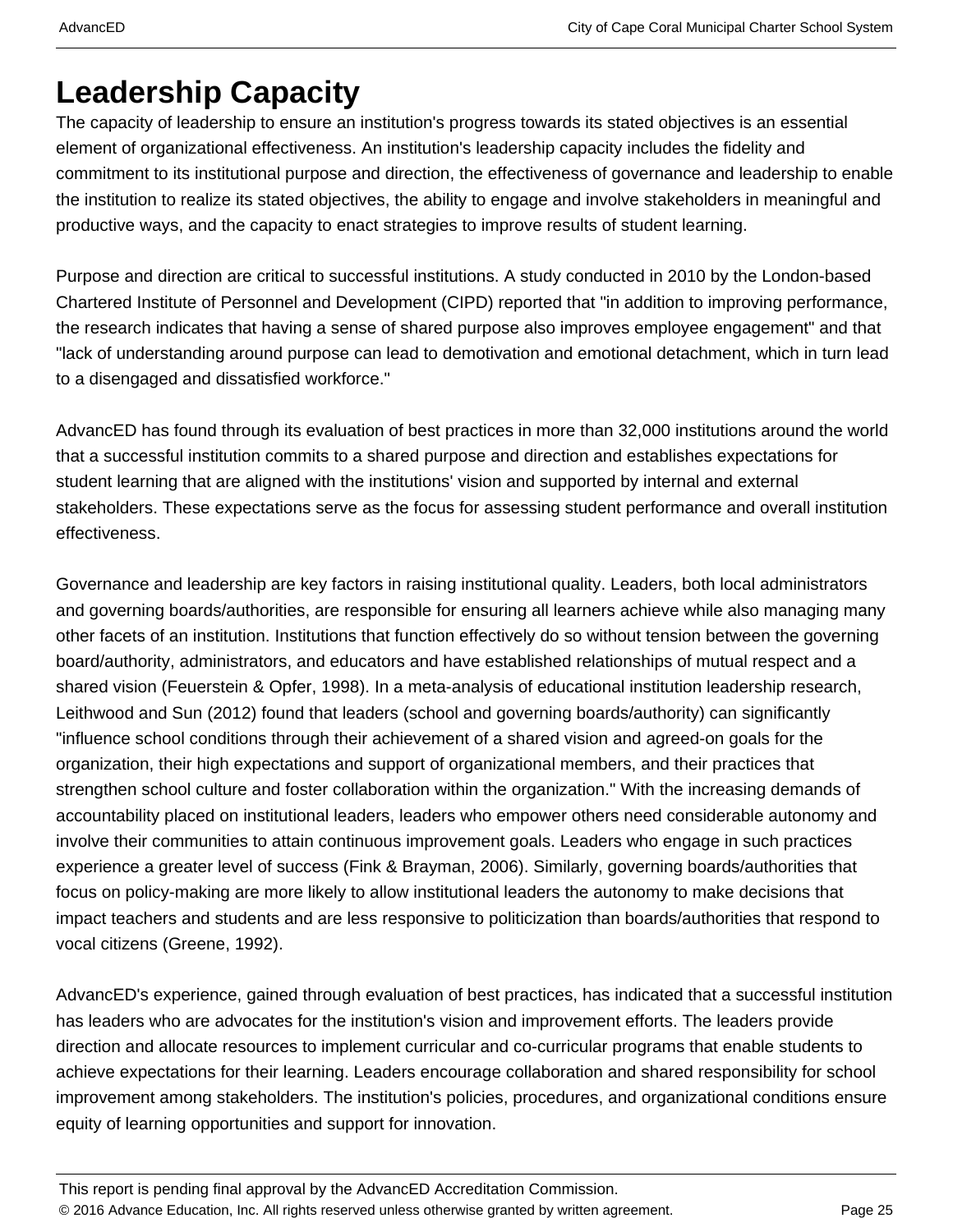### **Standard 1 - Purpose and Direction**

The system maintains and communicates at all levels of the organization a purpose and direction for continuous improvement that commit to high expectations for learning as well as shared values and beliefs about teaching and learning.

| Indicator | <b>Description</b>                                                                                                                                                                                                                                                                                                                     | <b>Review Team</b><br>Score | AdvancED<br><b>Network</b><br>Average |
|-----------|----------------------------------------------------------------------------------------------------------------------------------------------------------------------------------------------------------------------------------------------------------------------------------------------------------------------------------------|-----------------------------|---------------------------------------|
| 1.1       | The system engages in a systematic, inclusive, and<br>comprehensive process to review, revise, and communicate a<br>system-wide purpose for student success.                                                                                                                                                                           | 2.60                        | 2.62                                  |
| 1.2       | The system ensures that each school engages in a systematic,<br>inclusive, and comprehensive process to review, revise, and<br>communicate a school purpose for student success.                                                                                                                                                       | 2.00                        | 2.63                                  |
| 1.3       | The school leadership and staff at all levels of the system<br>commit to a culture that is based on shared values and beliefs<br>about teaching and learning and supports challenging, equitable<br>educational programs and learning experiences for all students<br>that include achievement of learning, thinking, and life skills. | 2.80                        | 2.89                                  |
| 1.4       | Leadership at all levels of the system implement a continuous<br>improvement process that provides clear direction for improving<br>conditions that support student learning.                                                                                                                                                          | 2.00                        | 2.61                                  |

### **Standard 2 - Governance and Leadership**

The system operates under governance and leadership that promote and support student performance and system effectiveness.

| Indicator | <b>Description</b>                                                                                                                                                                 | <b>Review Team</b><br>Score | AdvancED<br><b>Network</b><br>Average |
|-----------|------------------------------------------------------------------------------------------------------------------------------------------------------------------------------------|-----------------------------|---------------------------------------|
| 2.1       | The governing body establishes policies and supports practices<br>that ensure effective administration of the system and its<br>schools.                                           | 3.00                        | 2.95                                  |
| 2.2       | The governing body operates responsibly and functions<br>effectively.                                                                                                              | 3.00                        | 2.92                                  |
| 2.3       | The governing body ensures that the leadership at all levels has<br>the autonomy to meet goals for achievement and instruction and<br>to manage day-to-day operations effectively. | 3.60                        | 3.12                                  |
| 2.4       | Leadership and staff at all levels of the system foster a culture<br>consistent with the system's purpose and direction.                                                           | 3.00                        | 2.97                                  |
| 2.5       | Leadership engages stakeholders effectively in support of the<br>system's purpose and direction.                                                                                   | 2.80                        | 2.67                                  |

This report is pending final approval by the AdvancED Accreditation Commission.

© 2016 Advance Education, Inc. All rights reserved unless otherwise granted by written agreement. Page 26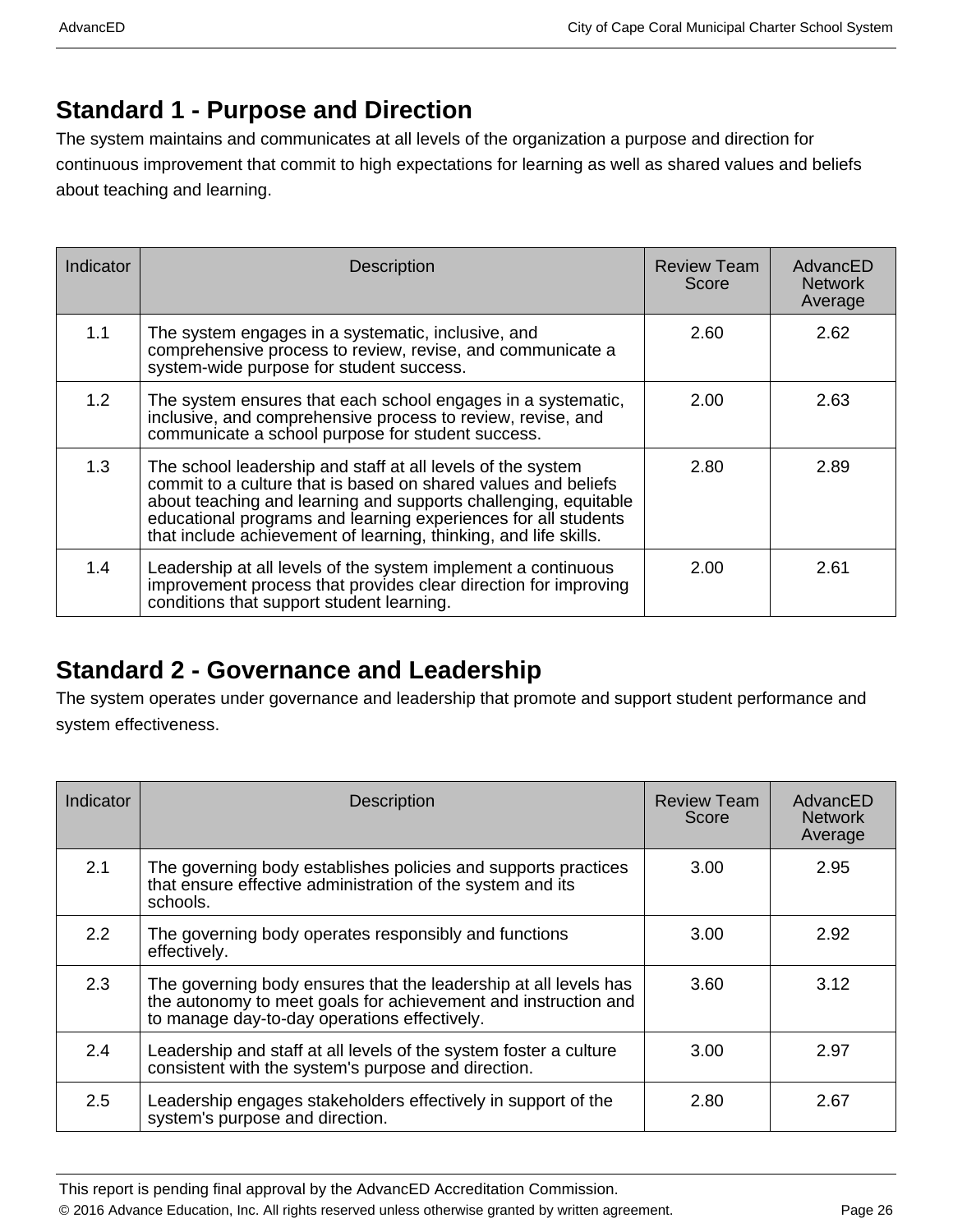| Indicator | <b>Description</b>                                                                                                                                                | <b>Review Team</b><br>Score | AdvancED<br><b>Network</b><br>Average |
|-----------|-------------------------------------------------------------------------------------------------------------------------------------------------------------------|-----------------------------|---------------------------------------|
| 2.6       | Leadership and staff supervision and evaluation processes<br>result in improved professional practice in all areas of the<br>system and improved student success. | 2.80                        | 2.76                                  |

### **Stakeholder Feedback Diagnostic**

Stakeholder Feedback is the third of three primary areas of evaluation in AdvancED's Performance Accreditation model. The AdvancED surveys (student, parent, and teacher) are directly correlated to the AdvancED Standards and indicators. They provide not only direct information about stakeholder satisfaction but also become a source of data for triangulation by the External Review Team as it evaluates indicators.

Institutions are asked to collect and analyze stakeholder feedback data, then submit the data and the analyses to the External Review Team for review. The External Review Team evaluates the quality of the administration of the surveys by institution, survey results, and the degree to which the institution analyzed and acted on the results.

| <b>Evaluative Criteria</b>                       | <b>Review Team</b><br>Score | <b>AdvancED Network</b><br>Average |
|--------------------------------------------------|-----------------------------|------------------------------------|
| Questionnaire Administration                     | 3.00                        | 3.36                               |
| <b>Stakeholder Feedback Results and Analysis</b> | 3.00                        | 3.04                               |

### **Findings**

### **Opportunity For Improvement**

Develop and implement a systematic process to review and revise distinct vision and mission statements to clearly communicate the system's purpose.

(Indicator 1.1, Indicator 1.2)

#### Primary Indicator

Indicator 1.1

#### Evidence and Rationale

The current vision and mission statements are used interchangeably in various documents including the PowerPoint slides of presentations to the External Review Team, the system's strategic plan and the Self Assessment report. A clear distinction is not apparent between system vision and mission statements, school mottos and belief statements. During interviews with parents, many could not remember or describe the system's vision and mission statements; those who could, often confused which was which.

A clear statement of a school system purpose communicates a common direction for the organization to all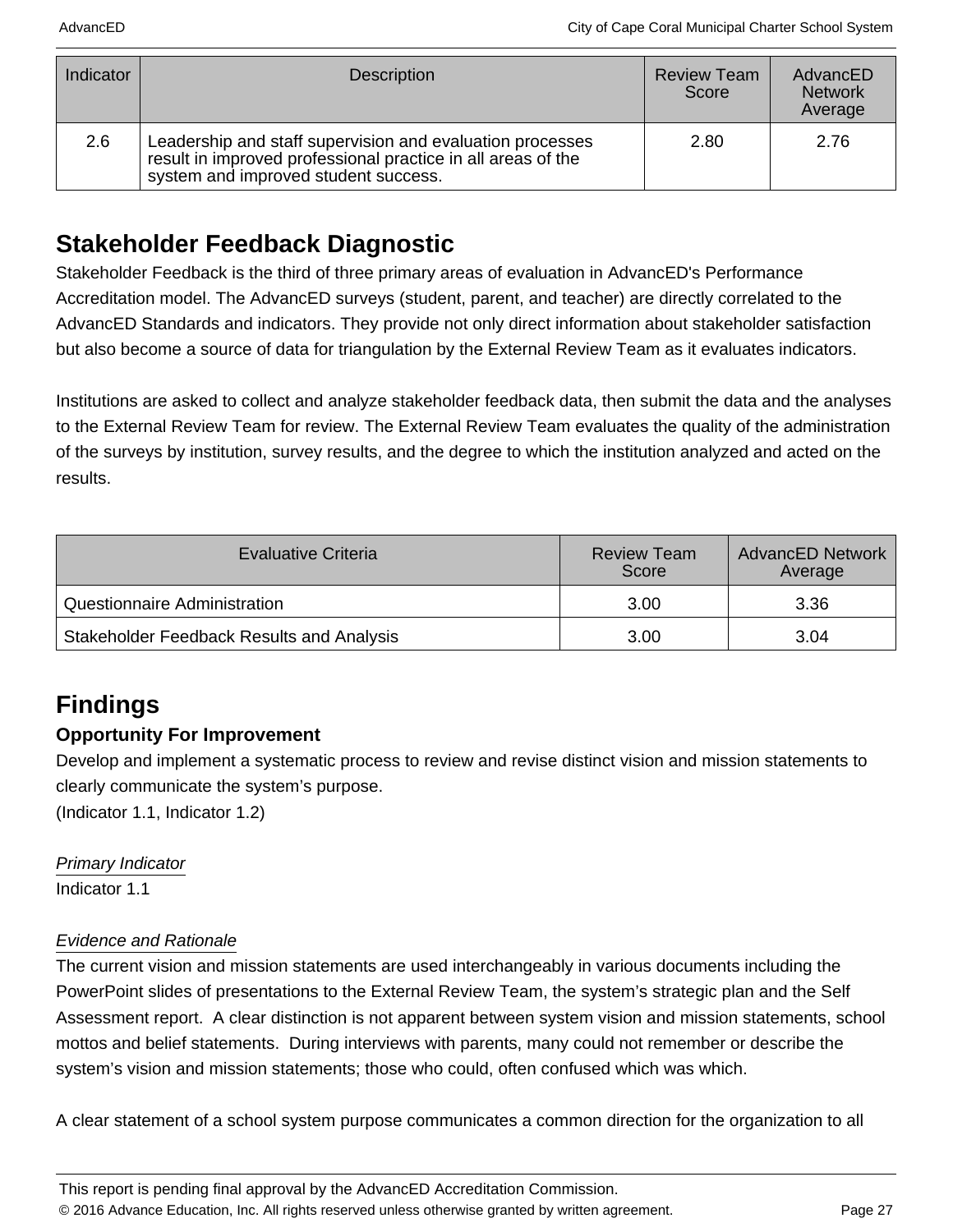stakeholders. Periodic review of school and system mission and vision statements assists in maintaining a clear focus and awareness of desired goals. Highly effective school systems ensure open stakeholder involvement throughout that process. By such inclusion, a sense of ownership in the success of the organization is often developed resulting in loyalty, support and dedication.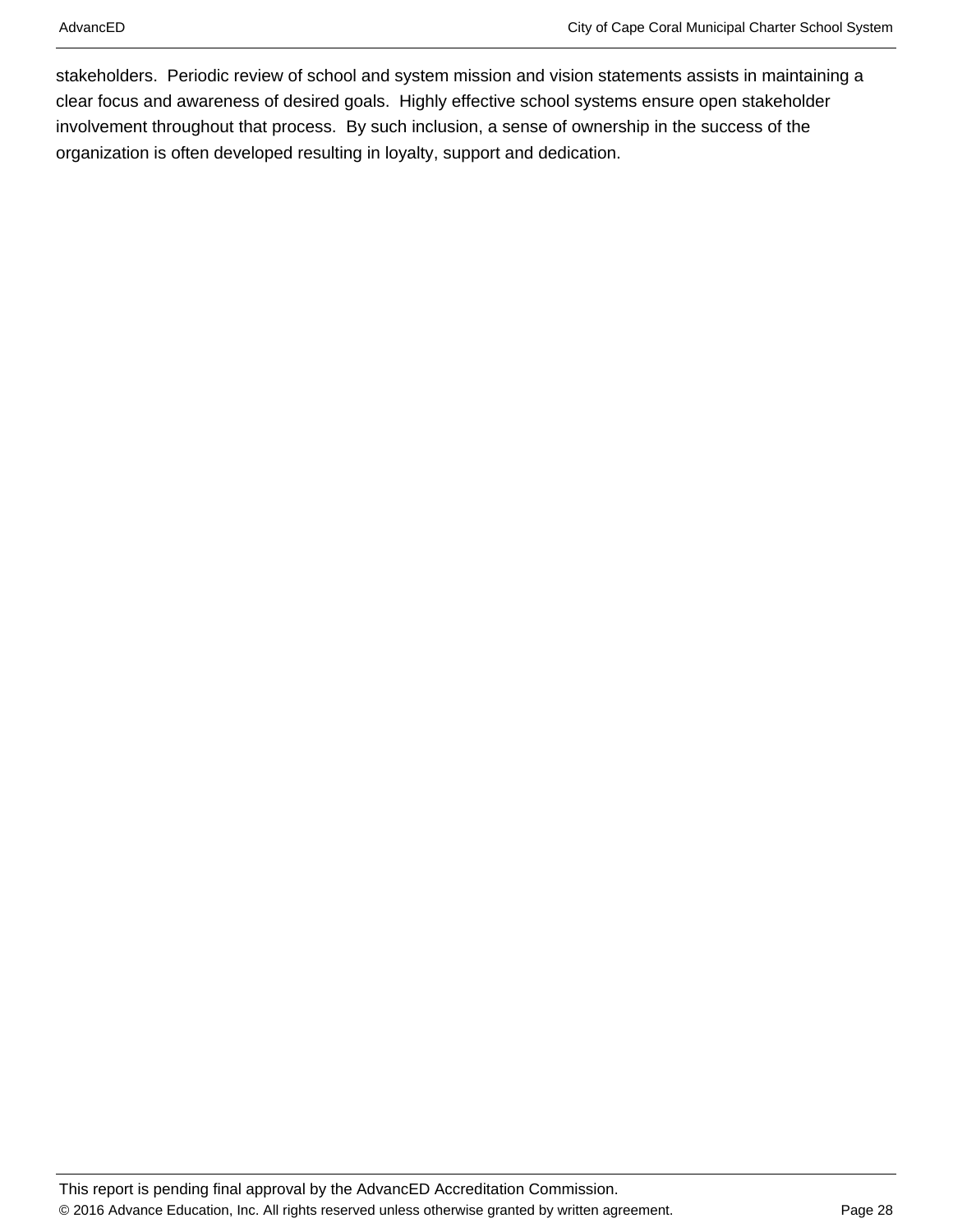## **Resource Utilization**

The use and distribution of resources must be aligned and supportive of the needs of an institution and the students served. Institutions must ensure that resources are aligned with the stated mission and are distributed equitably so that the needs of students are adequately and effectively addressed. The utilization of resources includes an examination of the allocation and use of resources, the equity of resource distribution to need, the ability of the institution to ensure appropriate levels of funding and sustainability of resources, as well as evidence of long-range capital and resource planning effectiveness.

Institutions, regardless of their size, need access to sufficient resources and systems of support to be able to engage in sustained and meaningful efforts that result in a continuous improvement cycle. Indeed, a study conducted by the Southwest Educational Development Laboratory (Pan, D., Rudo, Z., Schneider, C., & Smith-Hansen, L., 2003) "demonstrated a strong relationship between resources and student success... both the level of resources and their explicit allocation seem to affect educational outcomes."

AdvancED has found through its own evaluation of best practices in the more than 32,000 institutions in the AdvancED Network that a successful institution has sufficient human, material, and fiscal resources to implement a curriculum that enables students to achieve expectations for student learning, meets special needs, and complies with applicable regulations. The institution employs and allocates staff members who are well qualified for their assignments. The institution provides a safe learning environment for students and staff. The institution provides ongoing learning opportunities for all staff members to improve their effectiveness and ensures compliance with applicable governmental regulations.

### **Standard 4 - Resources and Support Systems**

The system has resources and provides services in all schools that support its purpose and direction to ensure success for all students.

| Indicator | <b>Description</b>                                                                                                                                                                                                                                                                                   | <b>Review Team</b><br>Score | AdvancED<br><b>Network</b><br>Average |
|-----------|------------------------------------------------------------------------------------------------------------------------------------------------------------------------------------------------------------------------------------------------------------------------------------------------------|-----------------------------|---------------------------------------|
| 4.1       | The system engages in a systematic process to recruit, employ,<br>and retain a sufficient number of qualified professional and<br>support staff to fulfill their roles and responsibilities and support<br>the purpose and direction of the system, individual schools, and<br>educational programs. | 2.80                        | 2.92                                  |
| 4.2       | Instructional time, material resources, and fiscal resources are<br>sufficient to support the purpose and direction of the system,<br>individual schools, educational programs, and system<br>operations.                                                                                            | 2.80                        | 2.93                                  |
| 4.3       | The system maintains facilities, services, and equipment to<br>provide a safe, clean, and healthy environment for all students<br>and staff.                                                                                                                                                         | 4.00                        | 3.05                                  |
| 4.4       | The system demonstrates strategic resource management that<br>includes long-range planning in support of the purpose and<br>direction of the system.                                                                                                                                                 | 2.80                        | 2.63                                  |

This report is pending final approval by the AdvancED Accreditation Commission.

© 2016 Advance Education, Inc. All rights reserved unless otherwise granted by written agreement. Page 29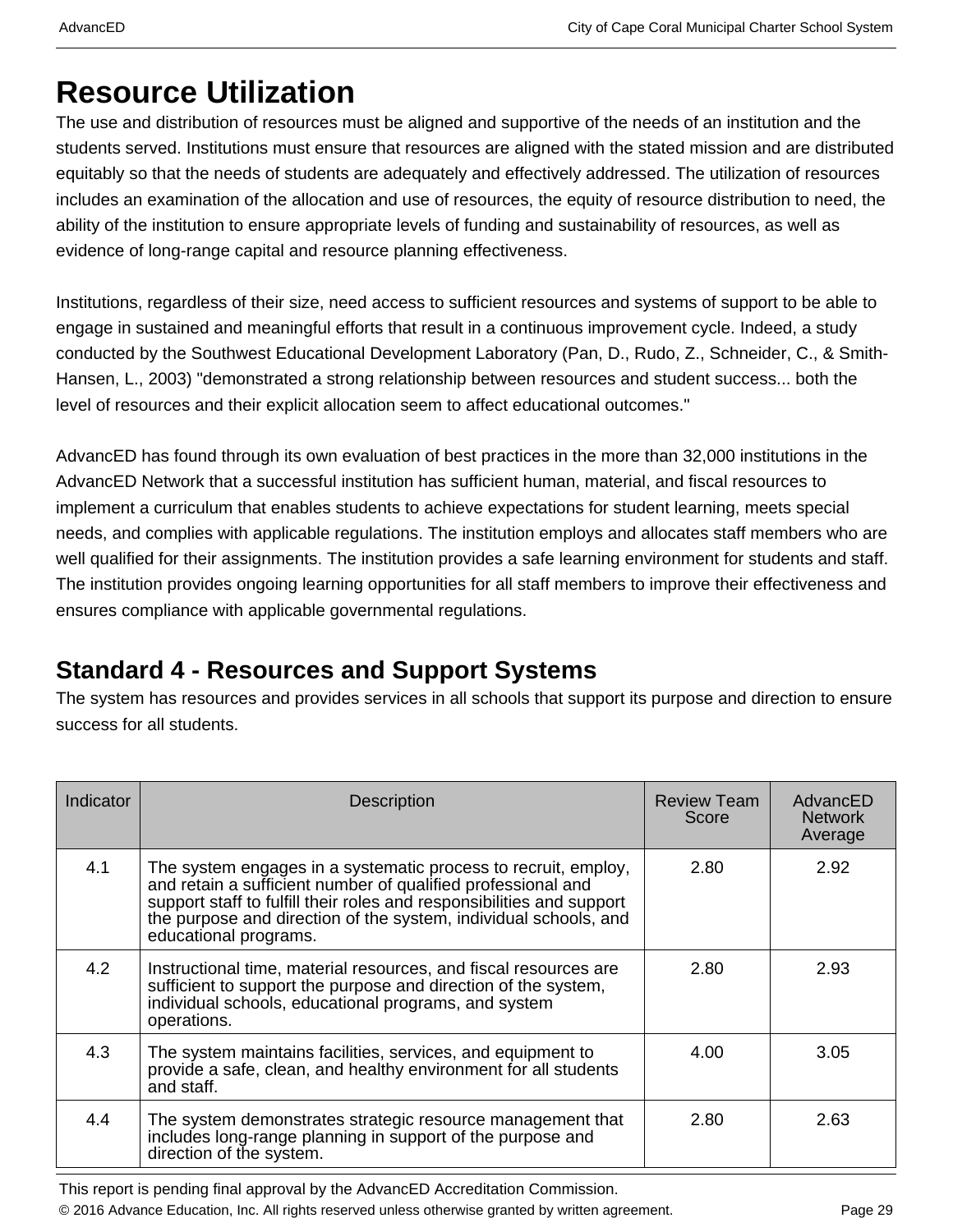| Indicator | <b>Description</b>                                                                                                                                                                                | Review Team<br>Score | AdvancED<br><b>Network</b><br>Average |
|-----------|---------------------------------------------------------------------------------------------------------------------------------------------------------------------------------------------------|----------------------|---------------------------------------|
| 4.5       | The system provides, coordinates, and evaluates the<br>effectiveness of information resources and related personnel to<br>support educational programs throughout the system.                     | 2.00                 | 2.74                                  |
| 4.6       | The system provides a technology infrastructure and equipment<br>to support the system's teaching, learning, and operational<br>needs.                                                            | 2.00                 | 2.54                                  |
| 4.7       | The system provides, coordinates, and evaluates the<br>effectiveness of support systems to meet the physical, social,<br>and emotional needs of the student population being served.              | 2.00                 | 2.66                                  |
| 4.8       | The system provides, coordinates, and evaluates the<br>effectiveness of services that support the counseling,<br>assessment, referral, educational, and career planning needs of<br>all students. | 2.00                 | 2.60                                  |

### **Findings**

### **Opportunity For Improvement**

Investigate and pursue grant opportunities to supplement and enhance existing fiscal resources to support instructional programs.

(Indicator 4.2)

Primary Indicator Indicator 4.2

#### Evidence and Rationale

Through interviews with several staff members and members of the governing board, a need for additional funding was repeated often. The superintendent in his initial presentation to the Team highlighted the need for additional capital funding for facilities. Survey responses also demonstrated this need. Several stakeholders, including members of the governing board, spoke of the need for additional funding for growth although opinions appeared to be split between the desire to expand student enrollment in the system immediately or to focus first on the stability of the system through more uniform expectations and procedures and then consider expansion.

Adequate funding of organizational and instructional endeavors is paramount to the realization of the goals of any school system. Successful organizations develop plans to secure and make wise use of those needed funds from a variety of available resources rather than rely solely on the allocation of tax dollars.

### **Opportunity For Improvement**

Refine and implement a system-wide technology plan with a shared vision to enhance the infrastructure, equipment, training and support necessary for an effective digital learning environment. (Indicator 4.6)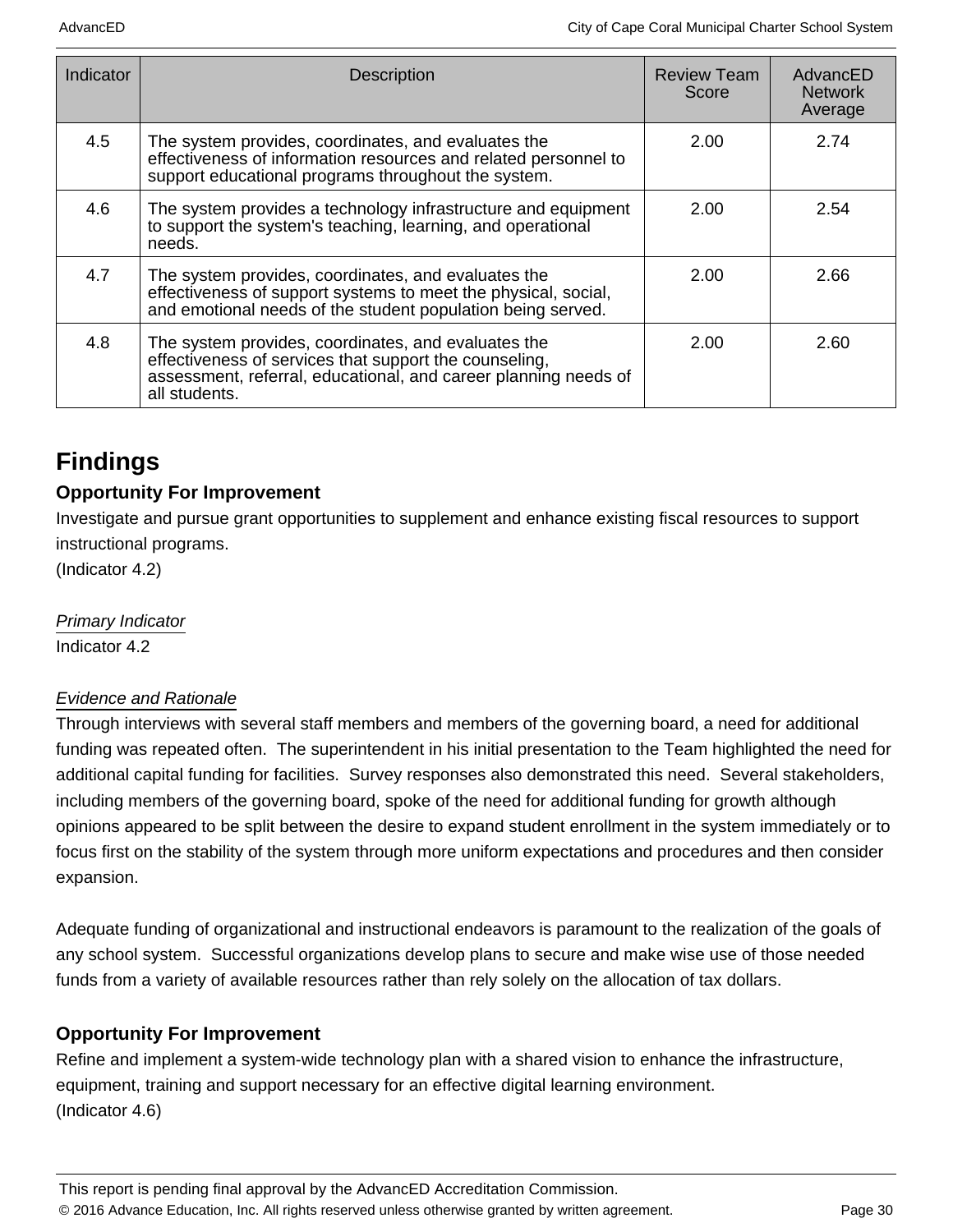Primary Indicator Indicator 4.6

#### Evidence and Rationale

The school system's Self Assessment acknowledged a need for improvement in the area of instructional technology. Interviews with CCCMCSS personnel further depicted a school system with a basic system but one that does not meet the current and projected needs of all instructional programs. The superintendent acknowledged the need for a more substantial technology infrastructure suitable to support an envisioned "1:1 device initiative." The need to address the technology infrastructure was also highlighted during the staff presentation on Standard 4. A technology plan is in place to prioritize technology needs in the schools but is yet to be fully implemented. During school visits, teachers used the available technology in most classrooms observed, but planned use of technology by students was observed in only a few instances.

In the hands of a properly trained classroom teacher, modern instructional technology can magnify the learning experience for students and enable school systems with high expectations to reach even higher levels of performance. In the hands of a properly supported student, instructional technology can unleash and expand powers of imagination, creativity and research. Equitable technology (equipment, band-width, training, maintenance, etc.) for use by all students and teachers will empower the 21st Century instructional strategies supported by the school system. Furthermore, the use of up-to-date technology by students is critical for college and career readiness.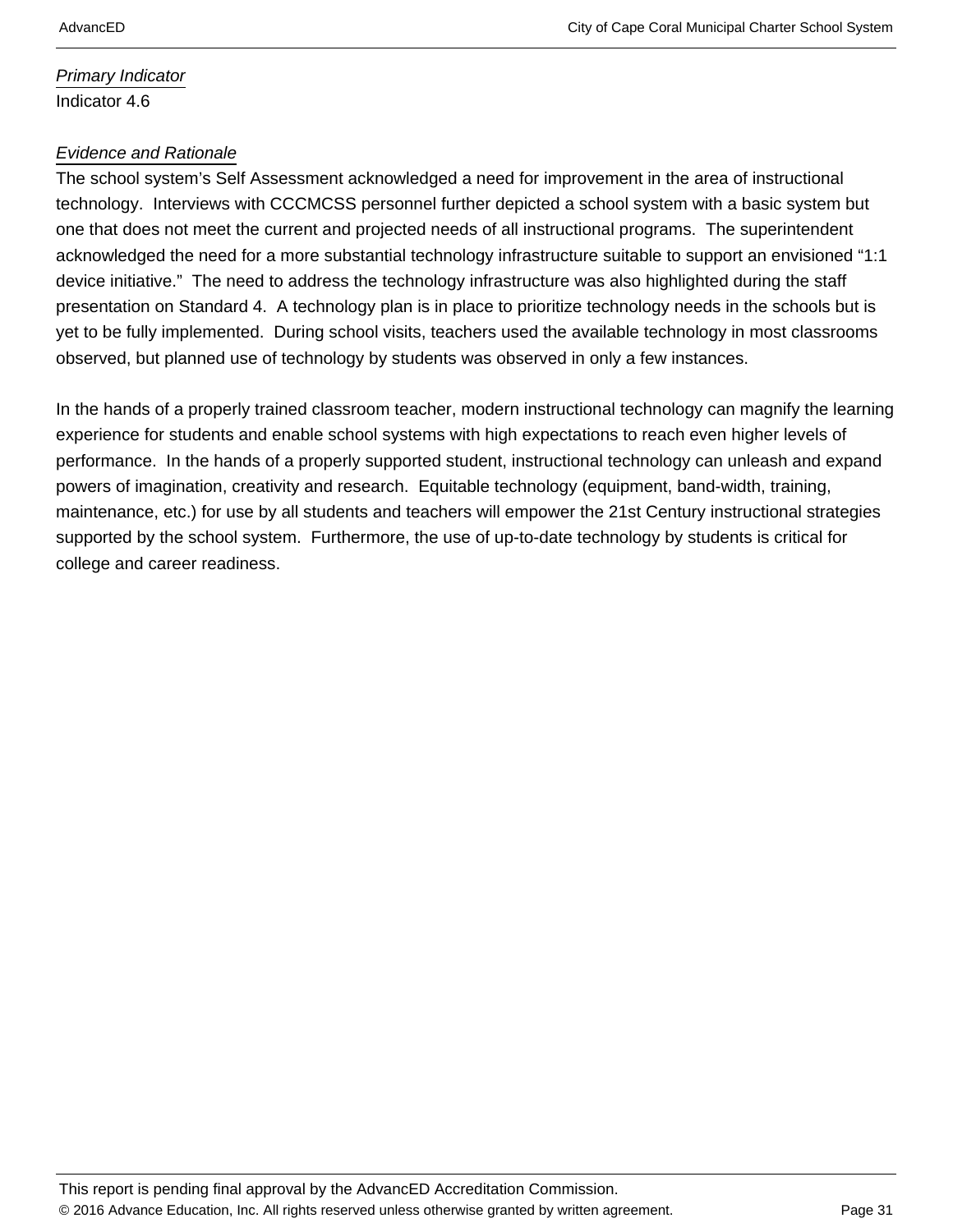# **Conclusion**

The External Review visit to the City of Cape Coral Municipal Charter School System occurred May 1-4, 2016. Through interviews with stakeholders, review of school and system documents, classroom observations in each of the four schools and lengthy professional deliberation, the External Review Team identified several general themes related to student success and organizational effectiveness.

The most notable theme in CCCMCSS is the level of excellence of the instructional programs as recognized by the state ratings for each of the four schools in the system and the high graduation rate of Cape Coral seniors. The Florida Department of Education annually rates all schools on a scale of A-F on indicators of student success measures, including classroom achievement, learning gains, graduation, accelerations and intervention. For 2015, each of the schools is rated as an "A" school which is indicative of superior performance. Likewise, the system's graduation rate (of 98% as last reported by the state) is a remarkable testament to the quality of the education provided for students in the school system. The graduation rate is not solely a tribute to the high school but is another indication of the level of quality and success to be found at all levels of the system, K-12.

Another theme quickly noted by the Team is a clear commitment to learning on the part of both teachers and students. Respectful relationships among teachers and students were noted in the secondary school with cooperative and engaged students. One teacher was quoted as saying "I love it here because I am empowered to teach." A high school teacher was overheard in class telling a student, "I see you thinking!" A middle school student stated, "We have amazing teachers; they make time for us." Another student told a member of the Team "My science teacher is like Sheldon on the Big Bang Theory - but smarter!" Another student commented during an interview, "I love it here because it is challenging, never boring. We are always working." An obvious passion for children and education was noted by Team members in the elementary schools. Results of the Team's classroom observations revealed strengths in the challenging nature of classroom activities, the level of rigor, students' positive attitude towards school and their response to teacher feedback. Parents were also very vocal in their support of the program during interviews.

The schools in CCCMCSS provide excellent instructional spaces for teaching and learning. Children learn best and teachers can teach more effectively in an environment designed to facilitate the 21st Century classroom involving collaborative learning groups and student use of technology. Additionally, both teachers and students are able to perform better in a facility which is free of concern for basic environmental issues or conditions of constant needed repair. Team members noted the excellent condition of the facilities during visits to observe classrooms. A very pleasant and conducive environment was the norm. Maintenance and custodial services needed to provide a safe, clean and healthy learning environment were rated the highest of all findings by the Team in this area. Parents indicated their faith in the schools to provide a safe learning environment, both in survey responses as well as statements during interviews. This sentiment was echoed in survey results from students and staff as well. A parent of a middle school youngster stated that "Kids and teachers conduct tornado preparedness drills each month - they know what to do. Parents; not so much!"

Evidence reviewed by the Team supports that the CCCMCSS Governing Board is a strong guiding force within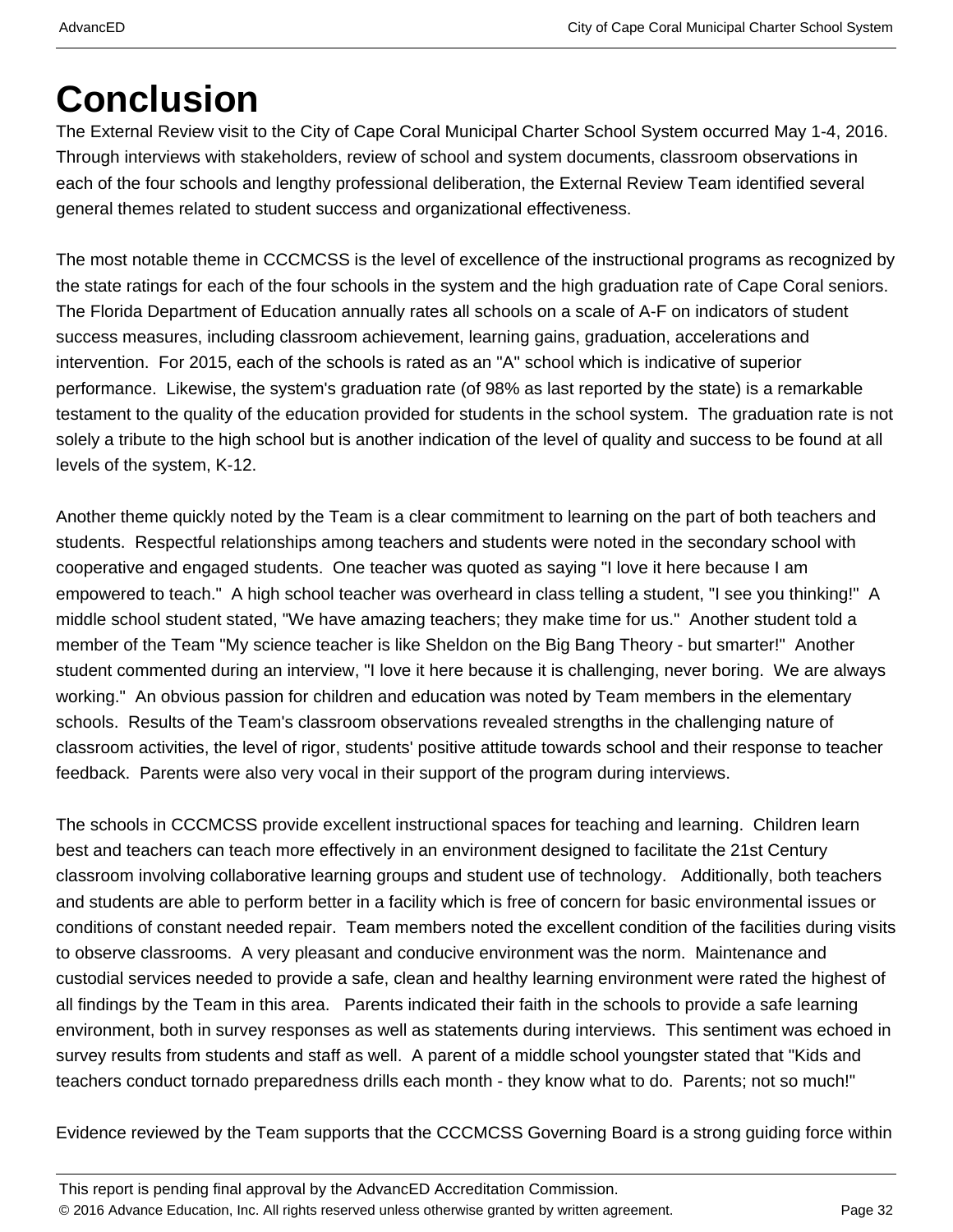the school system and that individual members understand and execute their roles and responsibilities with integrity. Marked as a strength in the system's Self Assessment, interviews with both internal (staff) and external (parents and community) stakeholders confirm the board's dedication and commitment to the success of the system. Conflicting evidence was uncovered, however, relative to the degree of autonomy afforded the superintendent and principals to make day-to-day decisions and the temptation for some board members to become involved in matters of administration. The board has recently completed a thorough review and update of its policies with assistance from NEOLA (North East Ohio Learning Associates).

A decision was made by the governing board to pursue Systems Accreditation through AdvancED in part because the system has grown from one school in 2005 to the four schools in 2016. The decision was made to establish additional structures to ensure that the schools support each other and build on and enhance each other's strengths. Previously, only Oasis High School had been accredited. Systems Accreditation requires a review of all structures within the school system (student achievement, the learning environment and operational efficiencies) to ensure that all are functioning well and collaboratively in support of the goal of educating students. The need for CCCMCSS to operate more as a school system rather than a group of four independent schools was first identified in the system's Self Assessment and later through interviews with teachers and principals. Numerous indicators of a lack of collaboration and internal communication also support the need for more systems focus. As one board member stated, "The leadership (superintendent and four principals) is small enough that we can coalesce around a singular vision." Parents and teachers supported the need for the additional structure of a school system but cautioned that they did not want the process to result in schools that are cookie-cutter copies of each other which would likely hamper the level of excellence currently found in each of the schools.

Lastly, another theme observed throughout CCCMCSS was the hospitality and professionalism with which staff members worked with members of the Team. Openness and transparency were evident in all interactions with staff members in the schools and school system.

CCCMCSS currently offers great programs and instruction for students. Over the past 11 years, the system has created a positive climate for productive growth, hard work and improvement in each of the four schools. The system's current vision and mission statements will likely result in improved teaching and learning for years to come. There are, however, several challenges facing CCCMCSS that should be addressed to realize continuous improvement in the educational programs for students. The first and foremost is to challenge the attitude of some staff members that "We are great just like we are and don't need to improve anything!" The schools are doing an excellent job providing for their students. Test scores and other standard measures of school effectiveness support that feeling. However, the system has grown from one single school in 2005 into four separate and somewhat isolated schools. To evolve to the next level of greatness, the City of Cape Coral Municipal Charter School System needs to address the prevalent attitude held by some that change is not necessary. Some hold onto the individual "silo" or "island" theory that each school can and should operate independently rather than collaborate with others in the system and hold up the current level of success to support their position.

A need for additional funding is apparent for program enhancements and future growth. As additional funds

This report is pending final approval by the AdvancED Accreditation Commission. © 2016 Advance Education, Inc. All rights reserved unless otherwise granted by written agreement. Page 33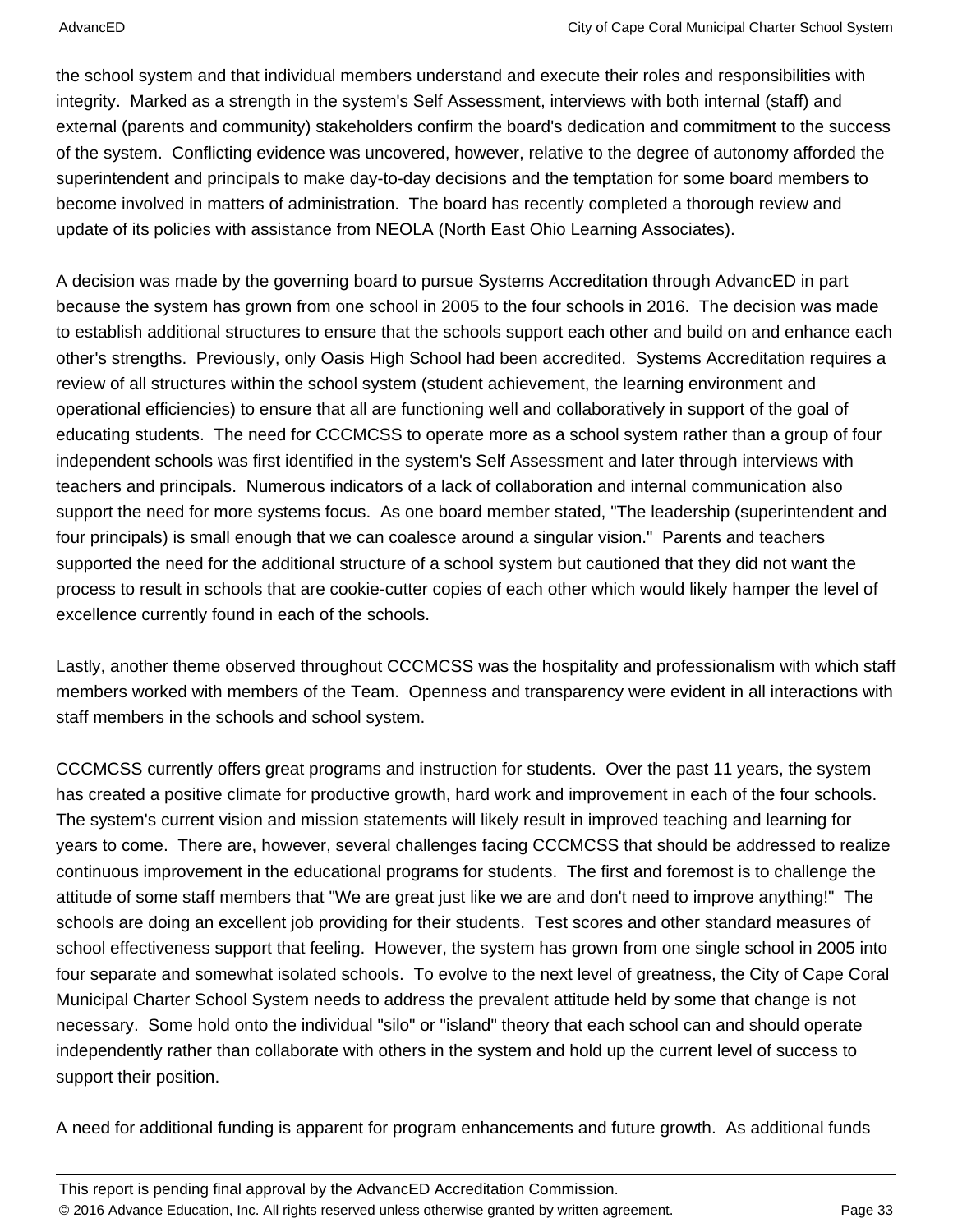are procured, care will need to be taken to use those limited resources wisely. Furthermore, it will be critical to ensure that changes in the system brought about by any additional funds do not negatively impact the level of excellence currently being enjoyed in Cape Coral.

The system's infrastructure for instructional technology is in need of expansion and improvement. Student use of technology to explore, investigate, research, communicate and solve problems holds unlimited potential and should not be restricted. The system needs to plan ahead and remain at the leading edge of technical capabilities for its students and teachers.

The decision of whether to expand the program beyond its current enrollment or beyond the current four schools is a matter for serious deliberation. The high quality of programming in all four schools must be preserved and even heightened through any changes. To detract from the success of the system by expanding the program without careful thought and planning would be a serious mistake. The system might be well served by taking time to discuss all alternatives and build consensus among stakeholders for the proper course of action.

The lack of K-12 curriculum alignment is clearly an issue and one which must be addressed by the school system to ensure continued success and organizational effectiveness. By using the expertise of teachers, the system should begin collaborative work to make connections between subjects and ensure that smooth and effective transitions are made annually from kindergarten to graduation. Parents need to be confident that the curriculum being shared with their children is seamless and comprehensive, not isolated islands of excellence at three different levels of the educational organization.

Teachers in CCCMCSS indicated a desire for additional training in the analysis and understanding of student data. While some training has already been provided, they understand the powerful insights into student learning that is possible when a group of teachers review and discuss a child's needs and achievement based on reliable performance data. Additional training over time and development of a system-wide expectation for it to be used on a regular basis will strengthen and support already effective classroom practices.

The City of Cape Coral Municipal Charter School System is by any measure already a highly effective learning organization. As one member of the External Review Team stated during a work session, the four schools in CCCMCSS are already highly effective schools; therefore, efforts to identify those practices which have been effective should be celebrated and measured with the Team's improvement suggestions. Stakeholders overwhelmingly believe in and support the system. The recommendations of the Team are intended to help sustain the excellence of the past and focus on continued improvement by building on the strengths and best practices of each school for the good of all through the development of true system of schools.

The recommendation to address the manner in which the system reviews its vision and mission statements will help stakeholders develop a sense of personal involvement and understanding of the philosophical purpose of the school system and support for its work. The increased use of formative assessments and collaborative analysis of data will result in more focused instructional support for individual students by helping teachers identify and more closely address specific learning needs and deficiencies. The recommendation to address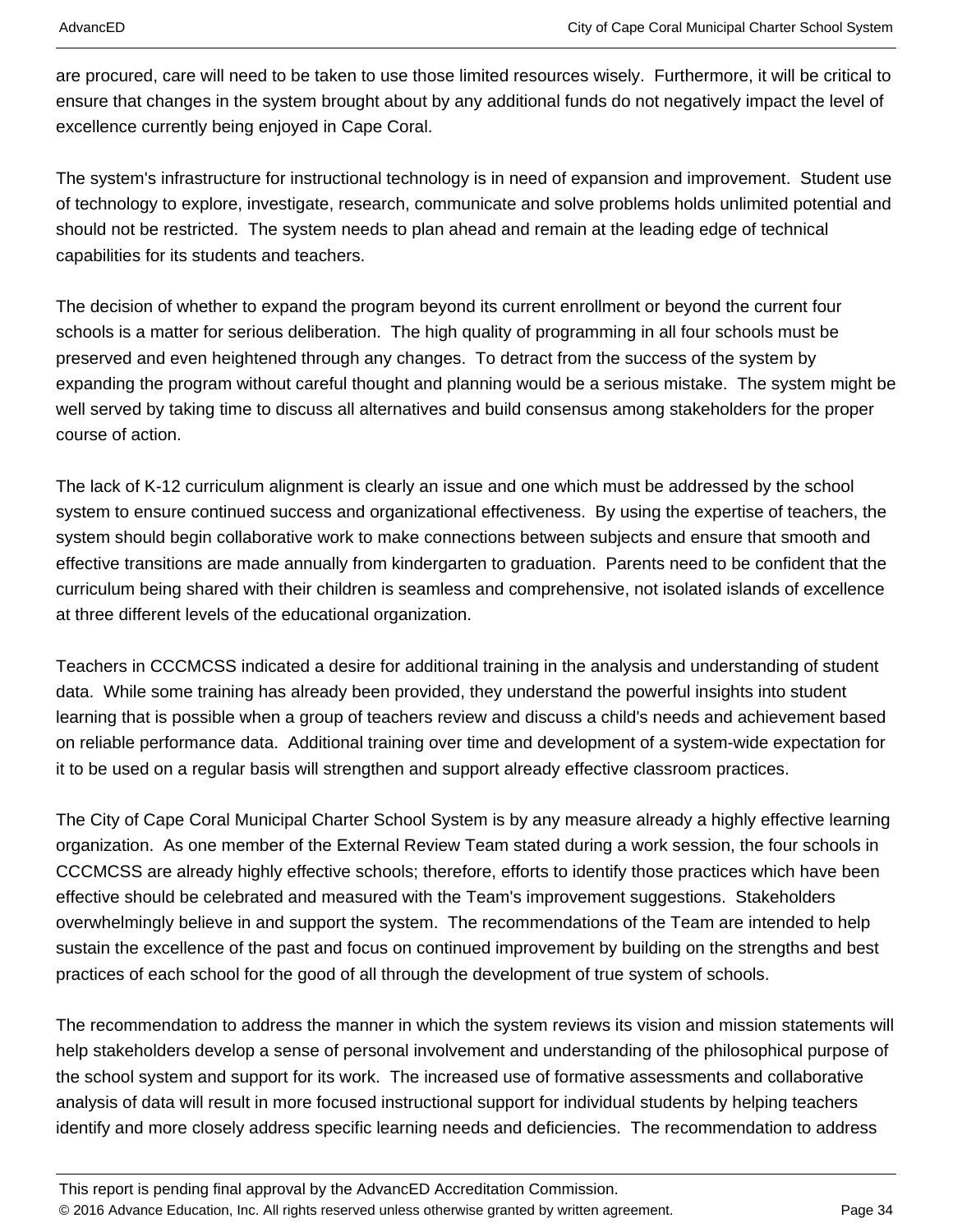obvious needs of alignment of the system's curriculum will improve student success at all levels and increase the depth of understanding by providing crucial links and addressing gaps in the K-12 learning experiences. As strong and effective as any one teacher might be, transitioning from one teacher to another cannot be left to chance, but needs to be effective and seamless.

A continuous program of professional learning aligned with the system's needs is a must for any effective school system. All teachers and administrators, regardless of their level of experience or field of expertise, should be expected to continually build their professional capacity and strength. The Team's recommendation to better coordinate support services to meet the unique learning needs of all students recognizes that the students come from different backgrounds and learn in different ways. Individualizing instruction in all classrooms and providing additional support services where needed will help more students succeed at higher levels. The recommendation to pursue grant opportunities to supplement and enhance existing programs is in recognition that limited funds are a reality in any school organization. The high level of expectations evident with all stakeholders makes it crucial for CCCMCSS to develop new sources of ongoing funding to bring goals of the system into reality. Lastly, the importance of a modern, fully-functional technology infrastructure, capable of supporting the digital teaching and learning needs of today and tomorrow cannot be overstated. Teachers who are properly trained and equipped bring a new world of possibilities to students in the classroom. Students in those highly functional digital learning environments are exposed to limitless possibilities.

Combining the school system's current plans and goals with the recommendations of the External Review Team will empower CCCMCSS to become more effective as a learning organization and facilitate greater levels of success by every student every day.

### **Improvement Priorities**

The institution should use the findings from this review to guide the continuous improvement process. The institution must address the Improvement Priorities listed below:

- Develop and implement a system-wide collaborative process to horizontally and vertically align the curriculum.
- Implement and monitor the use of system-wide tools and procedures to include formative assessments and collaborative analysis of data to provide targeted instructional support and to enhance instruction.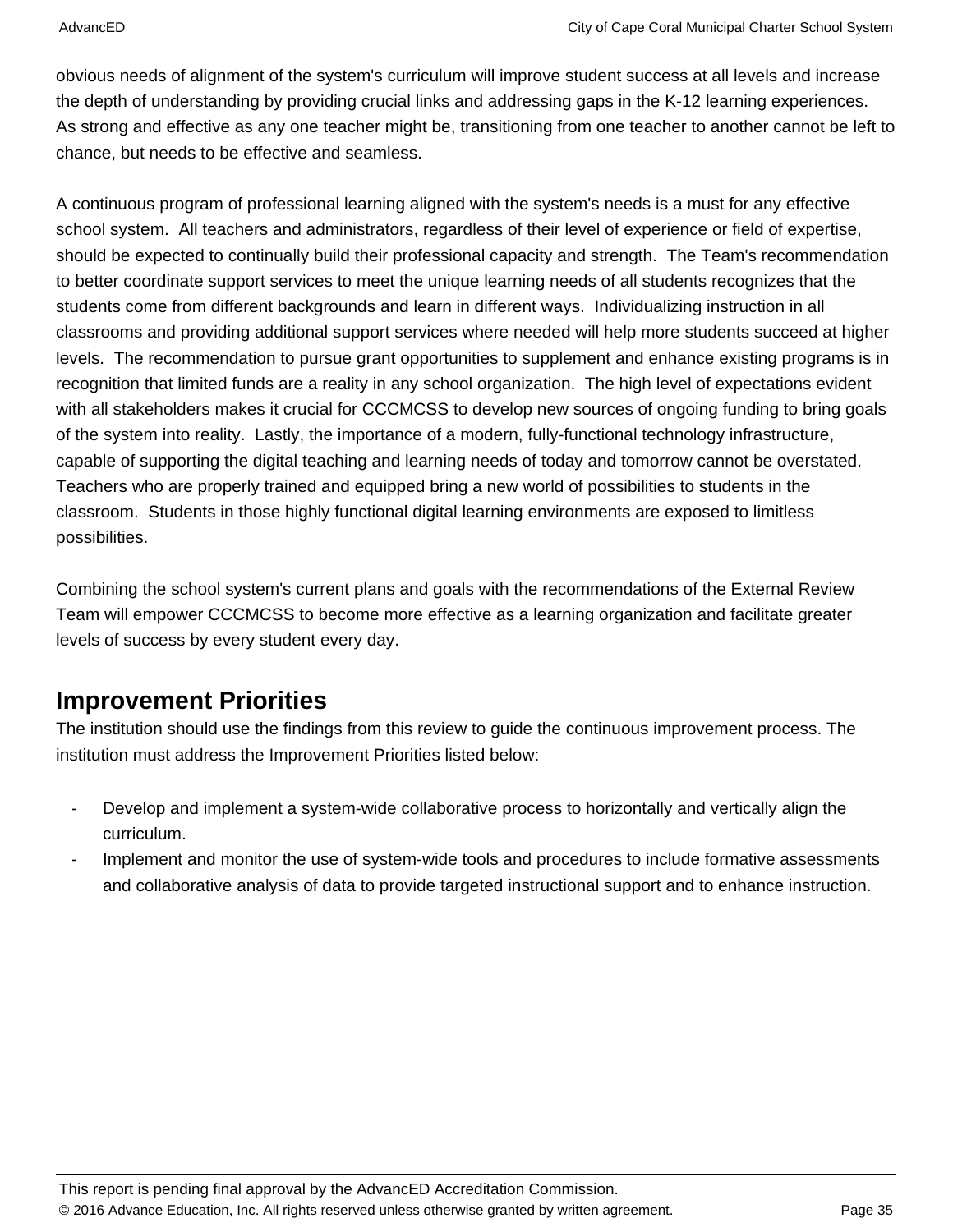## **Accreditation Recommendation**

### **Index of Education Quality**

The Index of Education Quality (IEQ™) provides a holistic measure of overall performance based on a comprehensive set of indicators and evaluative criteria. A formative tool for improvement, it identifies areas of success as well as areas in need of focus.

The IEQ™ comprises three domains: 1) the impact of teaching and learning on student performance; 2) the leadership capacity to govern; and 3) the use of resources and data to support and optimize learning.

The overall and domain scores can range from 100-400. The domain scores are derived from: the AdvancED Standards and indicators ratings; results of the Analysis of Student Performance; and data from Stakeholder Feedback Surveys (students, parents, and staff).

|                              | <b>External Review IEQ</b><br>Score | <b>AdvancED Network</b><br>Average |
|------------------------------|-------------------------------------|------------------------------------|
| <b>Overall Score</b>         | 258.54                              | 278.34                             |
| Teaching and Learning Impact | 247.62                              | 268.94                             |
| <b>Leadership Capacity</b>   | 280.00                              | 292.64                             |
| <b>Resource Utilization</b>  | 255.00                              | 283.23                             |

The IEQ™ results include information about how the institution is performing compared to expected criteria as well as to other institutions in the AdvancED Network. The institution should use the information in this report, including the corresponding performance rubrics, to identify specific areas of improvement.

Consequently, the External Review Team recommends to the AdvancED Accreditation Commission that the institution earn the distinction of accreditation for a five-year term. AdvancED will review the results of the External Review to make a final determination including the appropriate next steps for the institution in response to these findings.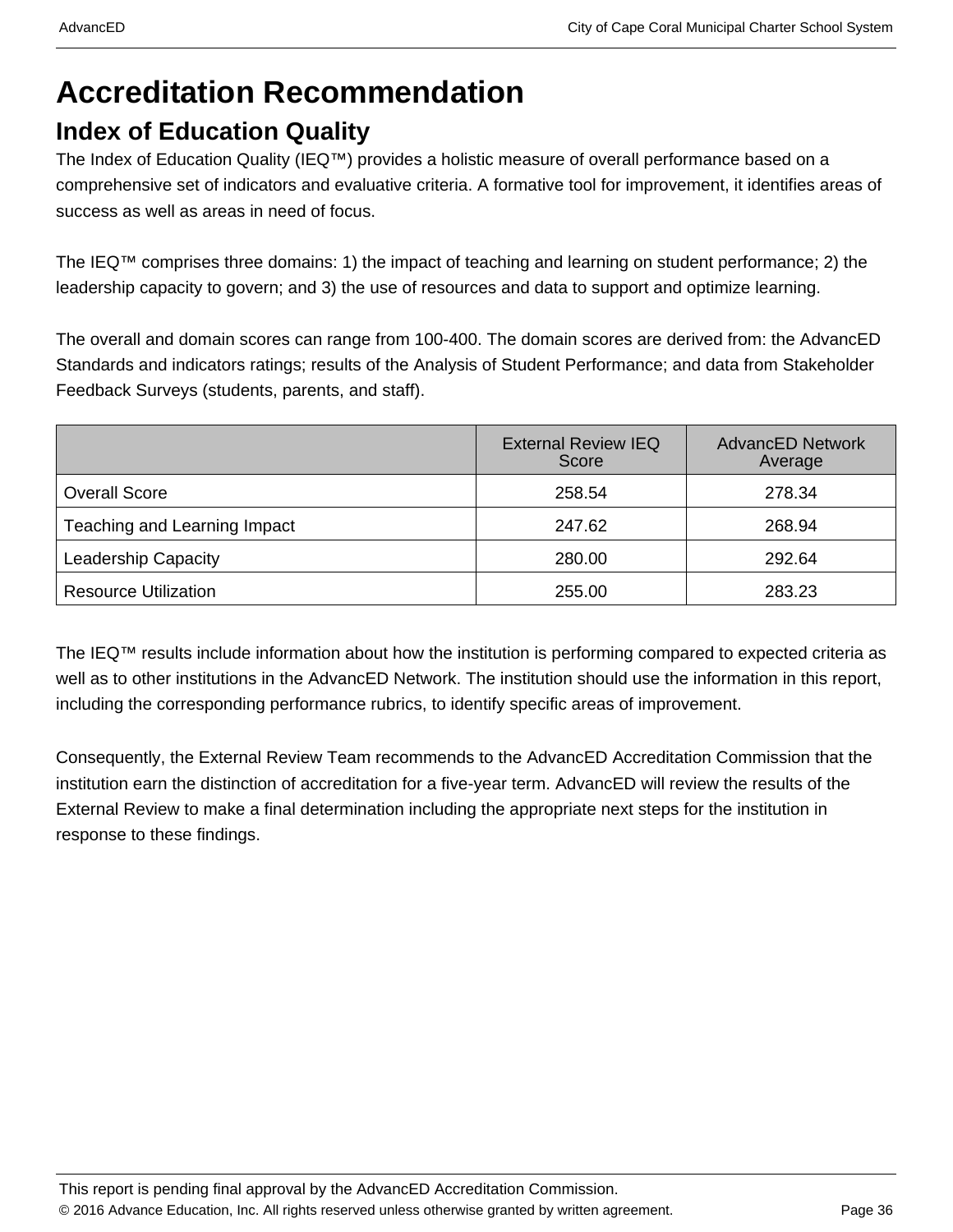# **Addenda Individual Institution Results (Self-reported)**

| <b>Institution Name</b>                                      | Teaching and<br>Learning Impact | Leadership<br>Capacity | Resource<br>Utilization | <b>Overall IEQ</b><br>Score |
|--------------------------------------------------------------|---------------------------------|------------------------|-------------------------|-----------------------------|
| <b>Christa McAuliffe Charter</b><br><b>Elementary School</b> | 295.24                          | 309.09                 | 242.86                  | 289.74                      |
| <b>Oasis Charter Elementary</b><br>School                    | 261.90                          | 245.45                 | 271.43                  | 258.97                      |
| Oasis High School                                            | 261.90                          | 272.73                 | 257.14                  | 264.10                      |
| <b>Oasis Middle School</b>                                   | 252.38                          | 309.09                 | 328.57                  | 282.05                      |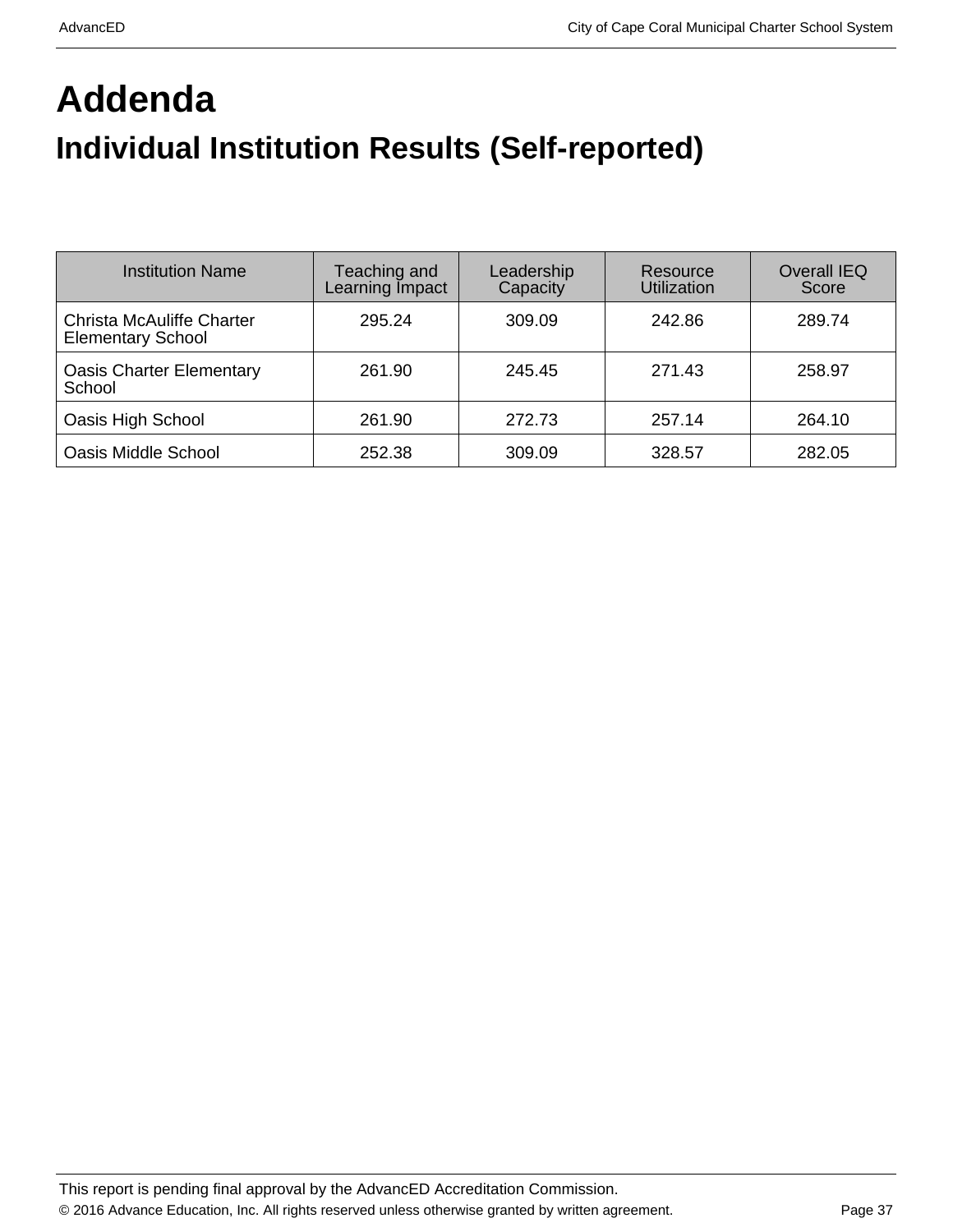## **Team Roster**

| Member                | <b>Brief Biography</b>                                                                                                                                                                                                                                                                                                                                                                                                                                                                                                                                                                                                                                                                                                                                                                                                                                                                                                                                                                                                                                                                                                                                                                                                                                                                                                                                                                    |
|-----------------------|-------------------------------------------------------------------------------------------------------------------------------------------------------------------------------------------------------------------------------------------------------------------------------------------------------------------------------------------------------------------------------------------------------------------------------------------------------------------------------------------------------------------------------------------------------------------------------------------------------------------------------------------------------------------------------------------------------------------------------------------------------------------------------------------------------------------------------------------------------------------------------------------------------------------------------------------------------------------------------------------------------------------------------------------------------------------------------------------------------------------------------------------------------------------------------------------------------------------------------------------------------------------------------------------------------------------------------------------------------------------------------------------|
| Dr. Edlow Barker      | Edlow Barker lives in Richmond, Virginia, with his wife Carolyn. Together, they<br>have three children and five grandchildren. His professional work includes<br>extensive experience as assistant superintendent for instruction, director of<br>instruction, principal (elementary, middle, and high), assistant principal, teacher,<br>and coach. His experience is primarily in Virginia, but includes two years as<br>director in a multi-national private school in Cali, Colombia, South America. He<br>earned his Bachelor's Degree from Wake Forest University, the Master's Degree<br>from the University of Virginia, and the Doctoral Degree from Virginia Tech.<br>Additional coursework was taken at Norfolk State University and the University of<br>Alabama. He has taught numerous graduate courses for the University of<br>Virginia and Radford University. Related leadership activities include<br>development of educational foundations in two public school districts,<br>development of a regional academic competition league for high schools,<br>Chairman of the Virginia High School League, and development of a regional<br>Governor's School program for gifted students. He has served on and chaired<br>numerous accreditation committees for the Southern Association of Colleges and<br>Schools, the Virginia Department of Education, and AdvancED. |
| Ms. Martha Cieplinski | Mrs. Cieplinski has a BSE with majors in Biology and Language Arts, and a<br>Masters in Educational Leadership. Her 47 years of professional experiences<br>include being the Director of a charter military academy, assistant principal for<br>curriculum at a school of 2750 students, classroom teacher and virtual teacher.<br>Her preferred areas of interest are curriculum and classroom instruction. Her<br>achievements include being a National Trainer for the AFT in Instructional<br>Strategies that Work in the Classroom (2007 - 2012), and a certified CRISS<br>trainer (2003-2012).<br>Certifications:                                                                                                                                                                                                                                                                                                                                                                                                                                                                                                                                                                                                                                                                                                                                                                  |
|                       | eleot Certification (Active)<br><b>Early Learning External Review Certifications</b>                                                                                                                                                                                                                                                                                                                                                                                                                                                                                                                                                                                                                                                                                                                                                                                                                                                                                                                                                                                                                                                                                                                                                                                                                                                                                                      |
| Mr. Jeff Garthwaite   | Jeff Garthwaite taught middle school American History and Civics. He served as<br>a middle school assistant principal and principal. He was a school district<br>coordinator for the Department of Juvenile Justice schools and Title I Private<br>Schools. He was assigned as principal to a rural Pre K - 8th grade school and<br>charged to raise the failing school grade. Mr. Garthwaite has presented a variety<br>of educational workshops and informational sessions at national, state, and local<br>conferences. He worked within an educational consulting corporate partnership,<br>providing professional development services to high school principals in six<br>states. He has also provided educational consulting and professional<br>development services to many Florida charter schools. Mr. Garthwaite served as<br>a Regional Director on the Florida League of Middle Schools Executive Board.<br>He has served on several AdvancED External Review Teams for both schools<br>and district systems.                                                                                                                                                                                                                                                                                                                                                               |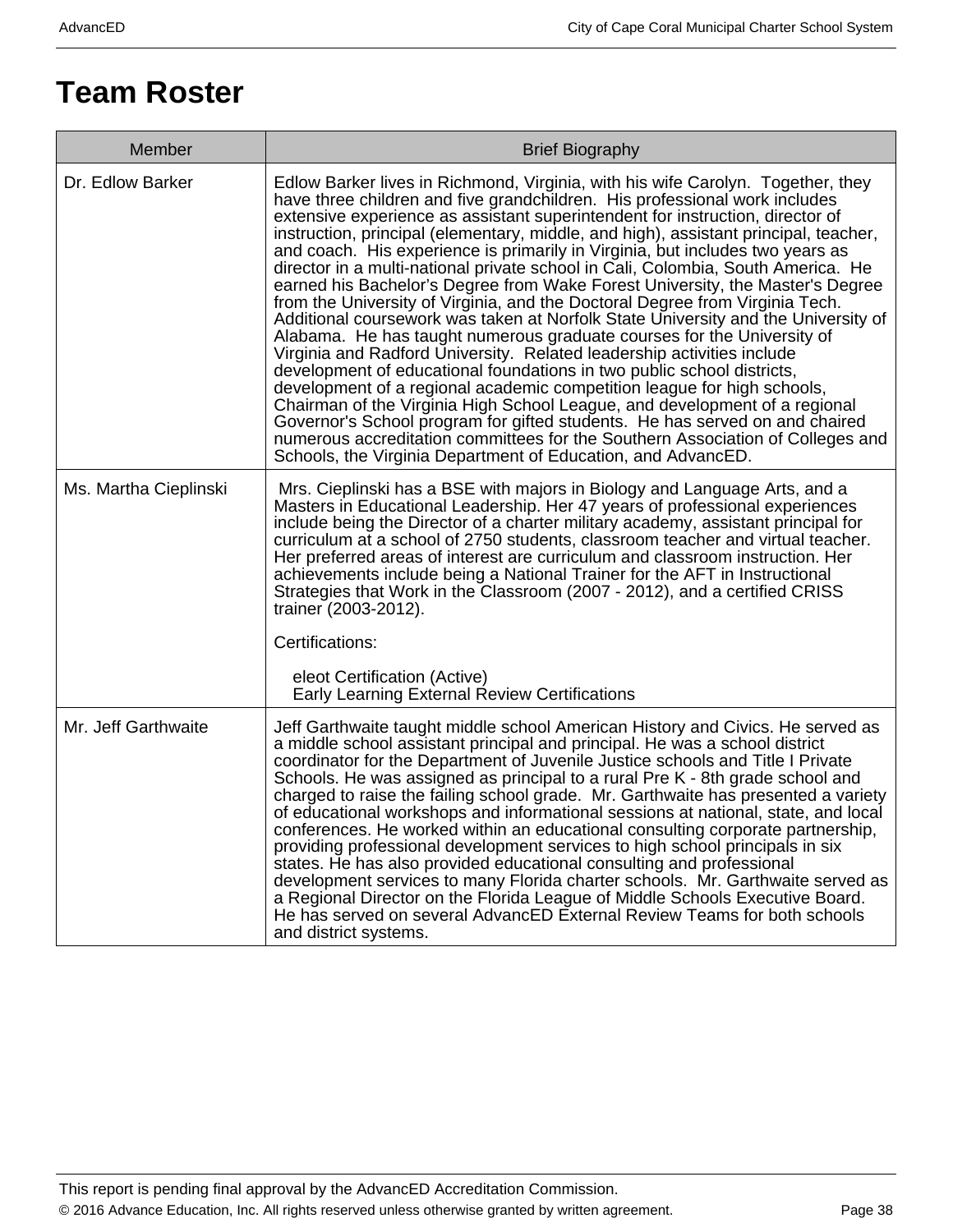| Member           | <b>Brief Biography</b>                                                                                                                                                                                                                                                                                                                                                                                                                                                                                                                                                                                                                                                                                                                                                                                                                                                                                                                                                                               |
|------------------|------------------------------------------------------------------------------------------------------------------------------------------------------------------------------------------------------------------------------------------------------------------------------------------------------------------------------------------------------------------------------------------------------------------------------------------------------------------------------------------------------------------------------------------------------------------------------------------------------------------------------------------------------------------------------------------------------------------------------------------------------------------------------------------------------------------------------------------------------------------------------------------------------------------------------------------------------------------------------------------------------|
| Ms. Carol Martin | As an educator of 30 years in Alabama Carol Martin has the same enthusiasm<br>for our career as when she began! Ms. Martin's career began in her high school<br>English classroom; later she became the principal of her own high school, served<br>as a high school administrator for 18 years, and now enjoys a district leadership<br>role of Director of Instruction and Intervention in Sylacauga City Schools. She<br>works with PreK-12 in her school system, leading Assessment, RTI,<br>Accountablity, Professional Development, and other areas. Ms. Martin's Ed.S.<br>degree is in Educational Leadership. She is a Communications major who enjoys<br>presentations and working with teams. Ms. Martin has organized, led, and<br>served on SACS and AdvancED team processes in several states, Model School<br>teams, and Middle and High Schools That Work teams. She loves to share<br>experiences and enthusiasm with others as they focus on improving schools for<br>all students. |
| Ms. Amy Rohner   | Amy Rohner, as VP for School Operations with Consulting + Professional<br>Assistance, Inc., provides management and oversight services for three<br>alternative charter high schools in Fort Myers, FL. This position brings together<br>nearly 35 years' experience as a certified early childhood special educator, as a<br>CPA with Deloitte and KPMG in charge of non-profit/government audits, as a<br>finance director and internal auditor with the University of Chicago, as owner of<br>her own accounting firm, as an elected Village Trustee and as financial director<br>over 9 charter high schools throughout the state of Florida. Amy is a certified<br>public accountant with a degree in early childhood special education. Amy led<br>her staff at one of the Fort Myers high schools operated by CPA, Inc. in the<br>AdvancEd re-accreditation process. Recently, Amy has served as a team<br>member for three private, charter and District high school AdvancED reviews.       |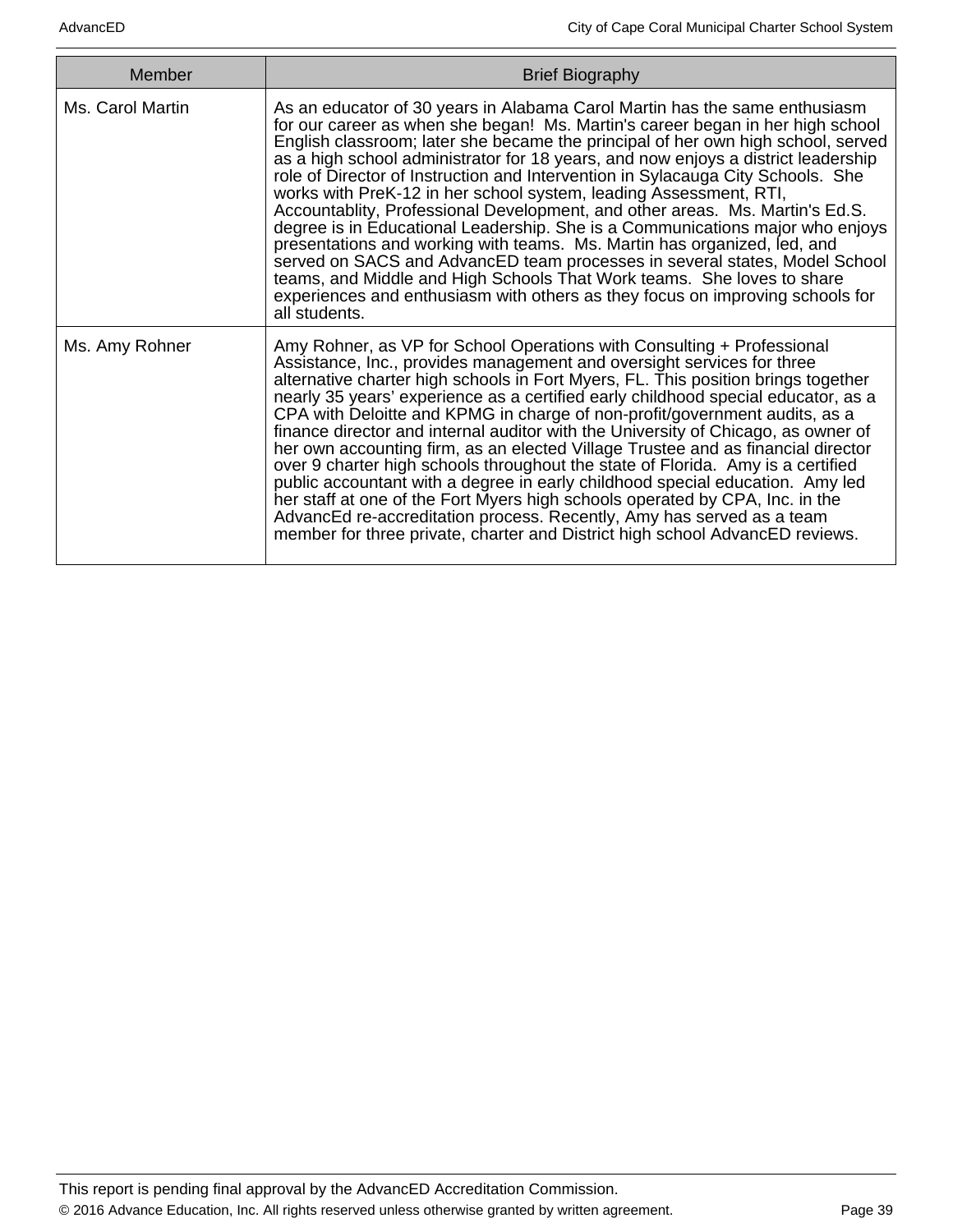## **Next Steps**

- 1. Review and discuss the findings from this report with stakeholders.
- 2. Ensure that plans are in place to embed and sustain the strengths noted in the Powerful Practices section to maximize their impact on the institution.
- 3. Consider the Opportunities for Improvement identified throughout the report that are provided by the team in the spirit of continuous improvement and the institution's commitment to improving its capacity to improve student learning.
- 4. Develop action plans to address the Improvement Priorities identified by the team. Include methods for monitoring progress toward addressing the Improvement Priorities.
- 5. Use the report to guide and strengthen the institution's efforts to improve student performance and system effectiveness.
- 6. Following the External Review, submit the Accreditation Progress Report detailing progress made toward addressing the Improvement Priorities. Institutions are required to respond to all Improvement Priorities. The report will be reviewed at the appropriate state, national, and/or international levels to monitor and ensure that the system has implemented the necessary actions to address the Improvement Priorities. The accreditation status will be reviewed and acted upon based on the responses to the Improvement Priorities and the resulting improvement.
- 7. Continue to meet the AdvancED Standards, submit required reports, engage in continuous improvement, and document results.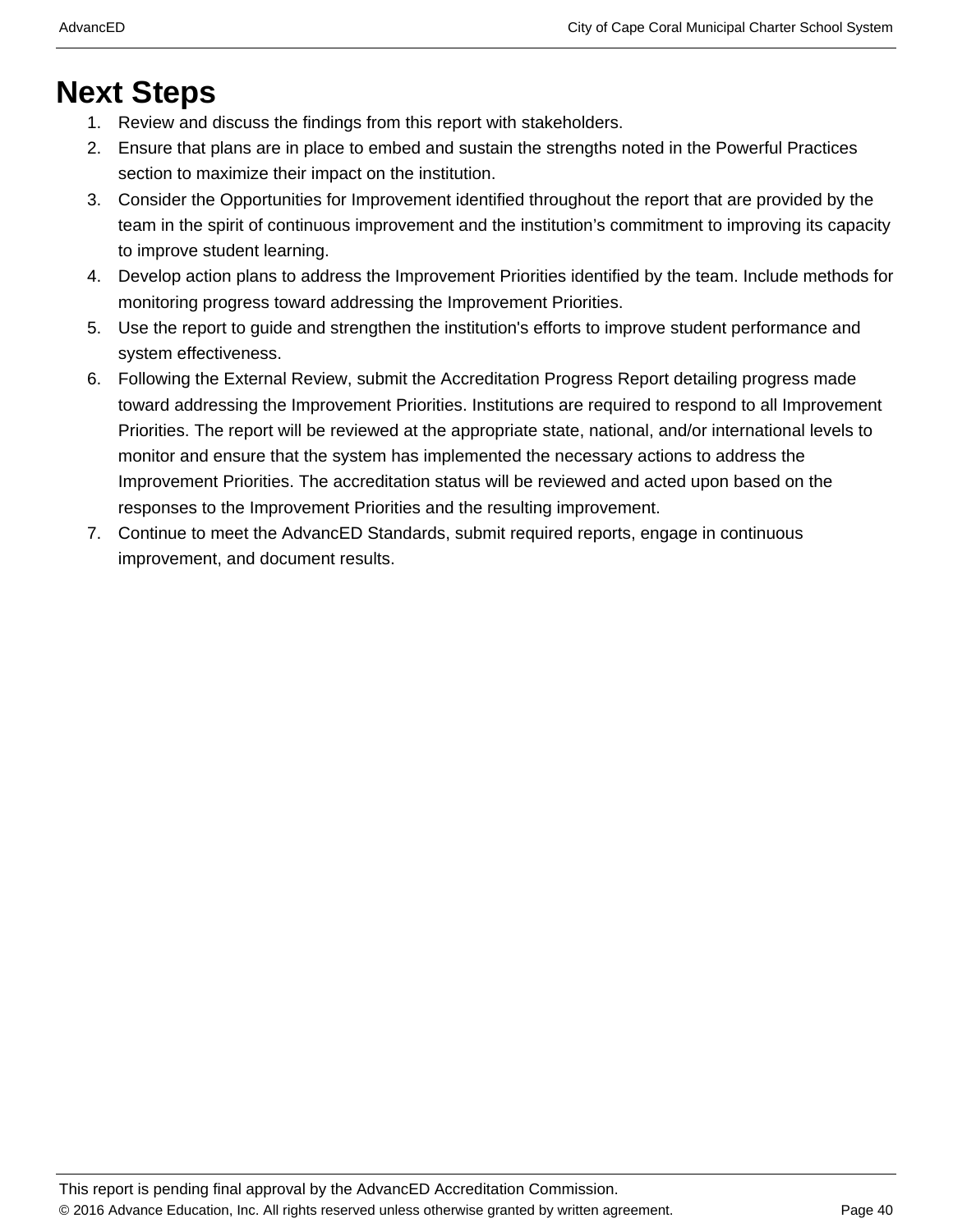## **About AdvancED**

AdvancED is the world leader in providing improvement and accreditation services to education providers of all types in their pursuit of excellence in serving students. AdvancED serves as a trusted partner to more than 32,000 public and private schools and school systems – enrolling more than 20 million students - across the United States and 70 countries.

In 2006, the North Central Association Commission on Accreditation and School Improvement (NCA CASI), the Southern Association of Colleges and Schools Council on Accreditation and School Improvement (SACS CASI), both founded in 1895, and the National Study of School Evaluation (NSSE) came together to form AdvancED: one strong, unified organization dedicated to education quality. In 2011, the Northwest Accreditation Commission (NWAC) that was founded in 1917 became part of AdvancED.

Today, NCA CASI, NWAC and SACS CASI serve as accreditation divisions of AdvancED. The Accreditation Divisions of AdvancED share research-based quality standards that cross school system, state, regional, national, and international boundaries. Accompanying these standards is a unified and consistent process designed to engage educational institutions in continuous improvement.